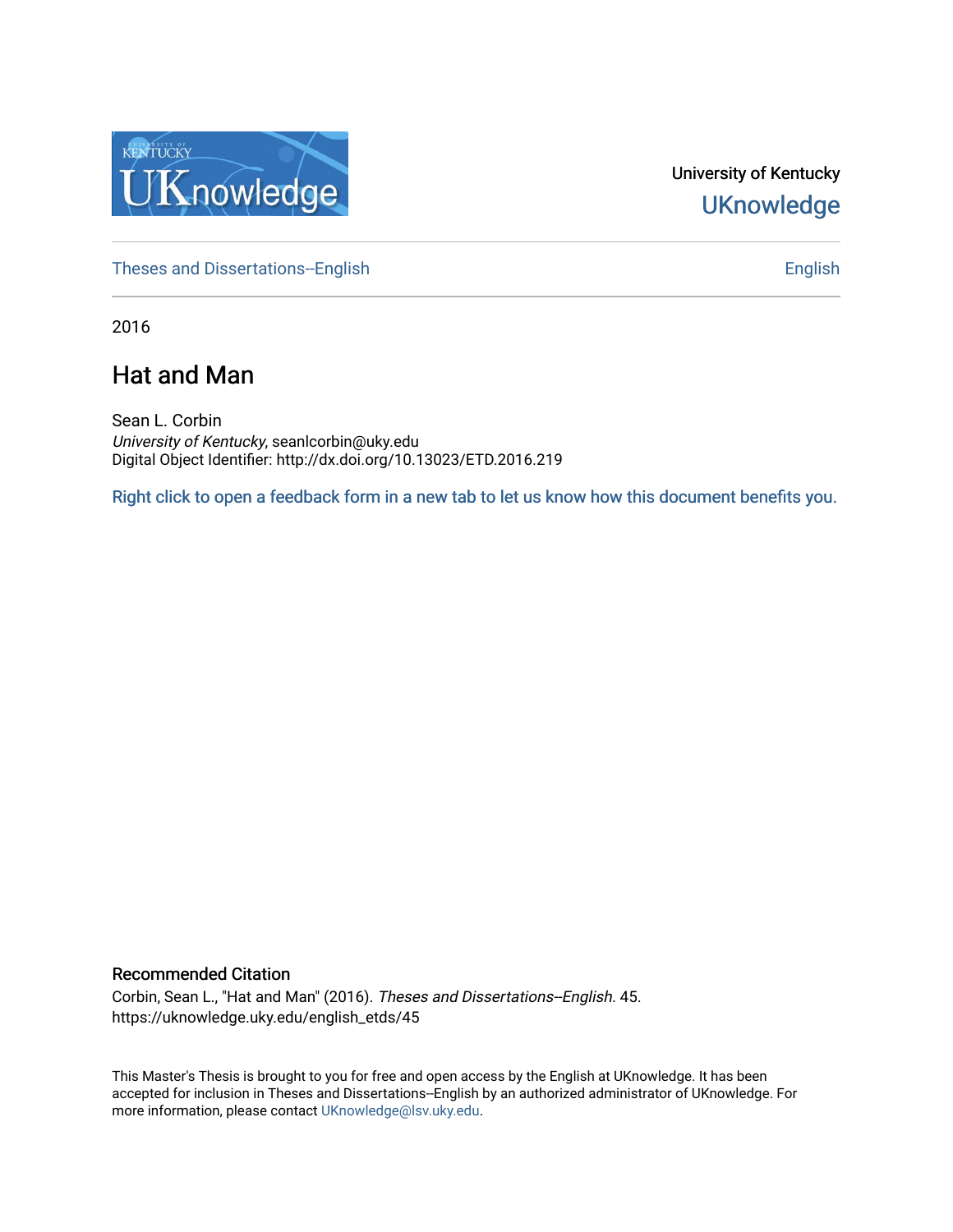## STUDENT AGREEMENT:

I represent that my thesis or dissertation and abstract are my original work. Proper attribution has been given to all outside sources. I understand that I am solely responsible for obtaining any needed copyright permissions. I have obtained needed written permission statement(s) from the owner(s) of each third-party copyrighted matter to be included in my work, allowing electronic distribution (if such use is not permitted by the fair use doctrine) which will be submitted to UKnowledge as Additional File.

I hereby grant to The University of Kentucky and its agents the irrevocable, non-exclusive, and royalty-free license to archive and make accessible my work in whole or in part in all forms of media, now or hereafter known. I agree that the document mentioned above may be made available immediately for worldwide access unless an embargo applies.

I retain all other ownership rights to the copyright of my work. I also retain the right to use in future works (such as articles or books) all or part of my work. I understand that I am free to register the copyright to my work.

## REVIEW, APPROVAL AND ACCEPTANCE

The document mentioned above has been reviewed and accepted by the student's advisor, on behalf of the advisory committee, and by the Director of Graduate Studies (DGS), on behalf of the program; we verify that this is the final, approved version of the student's thesis including all changes required by the advisory committee. The undersigned agree to abide by the statements above.

> Sean L. Corbin, Student Julia Johnson, Major Professor Dr. Andrew Doolen, Director of Graduate Studies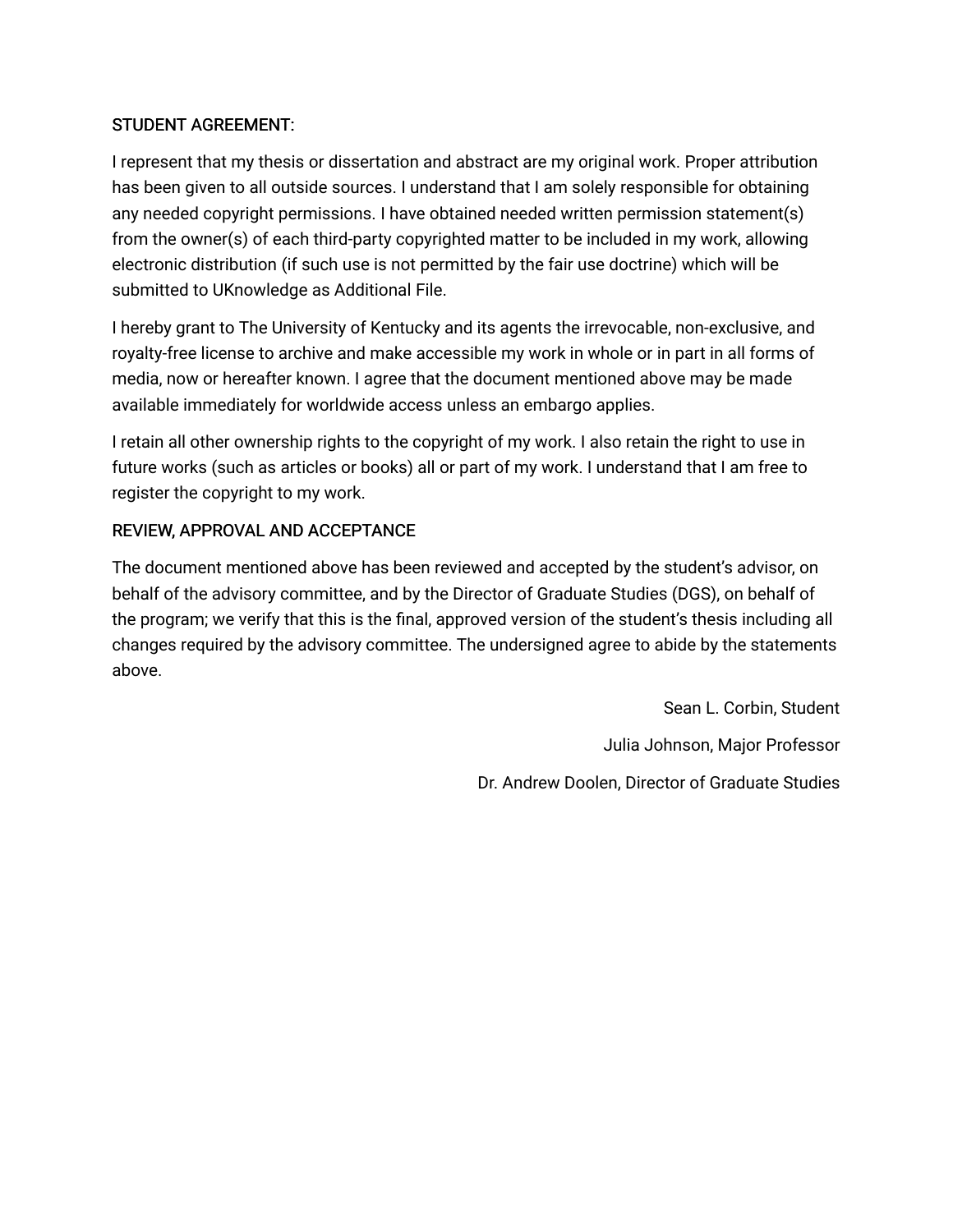## HAT AND MAN

#### THESIS \_\_\_\_\_\_\_\_\_\_\_\_\_\_\_\_\_\_\_\_\_\_\_\_\_\_\_\_\_\_\_

\_\_\_\_\_\_\_\_\_\_\_\_\_\_\_\_\_\_\_\_\_\_\_\_\_\_\_\_\_\_\_

A thesis submitted in partial fulfillment of the requirements for the degree of Master of Fine Arts in the College of Arts and Sciences at the University of Kentucky

By

Sean L Corbin

Lexington, Kentucky

Director: Julia Johnson, Associate Professor of English

Lexington, Kentucky

2016

© Sean L Corbin 2016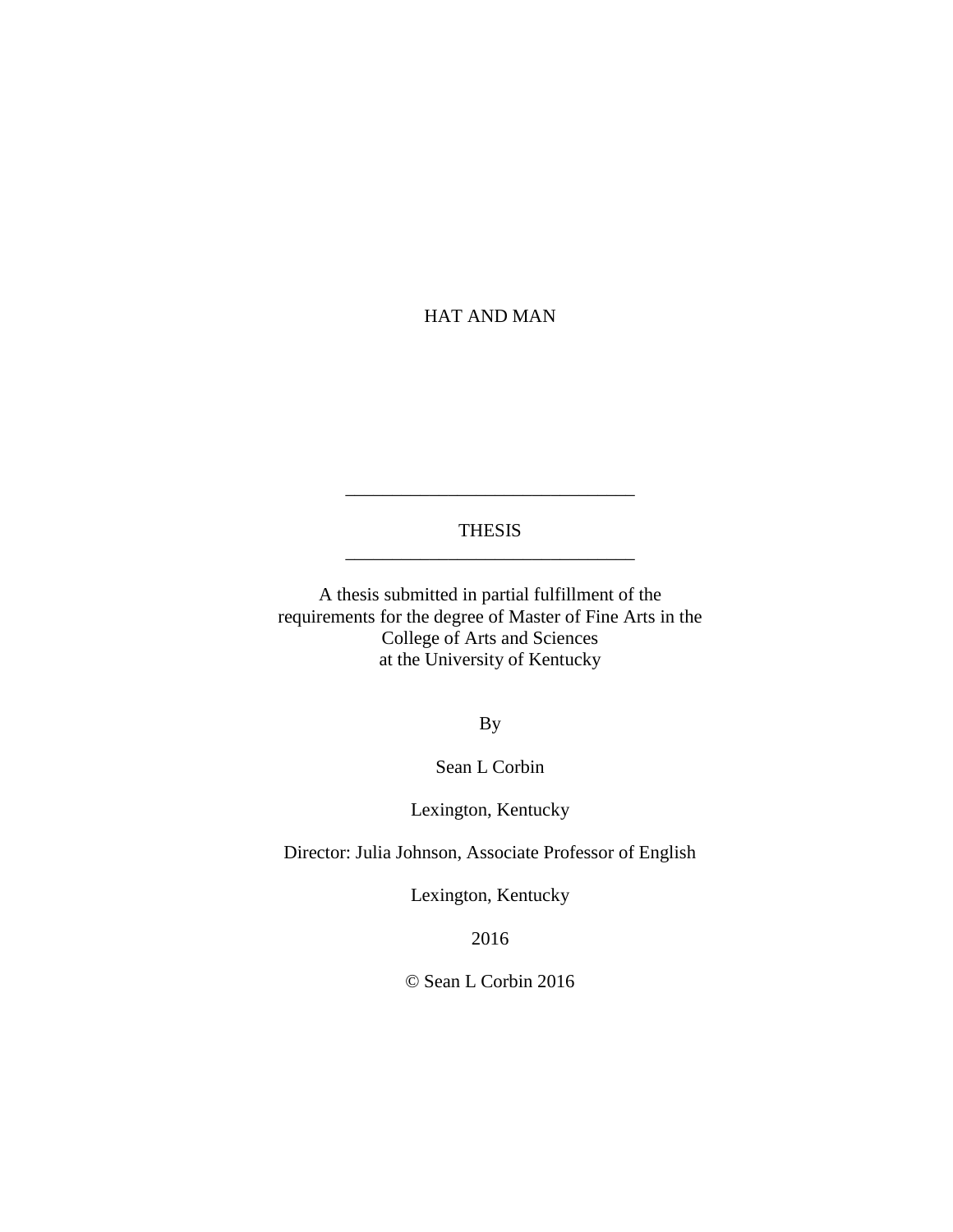## ABSTRACT OF THESIS

#### HAT AND MAN

Rapid life changes can lead to a certain amount of cognitive confusion if not full dissonance. Events take on new meaning. Images stand for new ideas. Through prose poetry, surrealism, deadpan humor, and word play, this thesis gives the sudden advent of fatherhood, domestication, intellectual exhaustion, and shifts in mental and physical health new shapes.

KEYWORDS:Language Poetry; Prose Poetry; Domestic Poetry; Meta Poetry; Bipolar Disorder

Sean L Corbin

\_\_\_\_\_\_\_\_\_\_\_\_\_\_\_\_\_\_\_\_\_\_\_\_\_\_\_\_\_\_\_

\_\_\_\_\_\_\_\_\_\_\_\_\_\_\_\_\_\_\_\_\_\_\_\_\_\_\_\_\_\_\_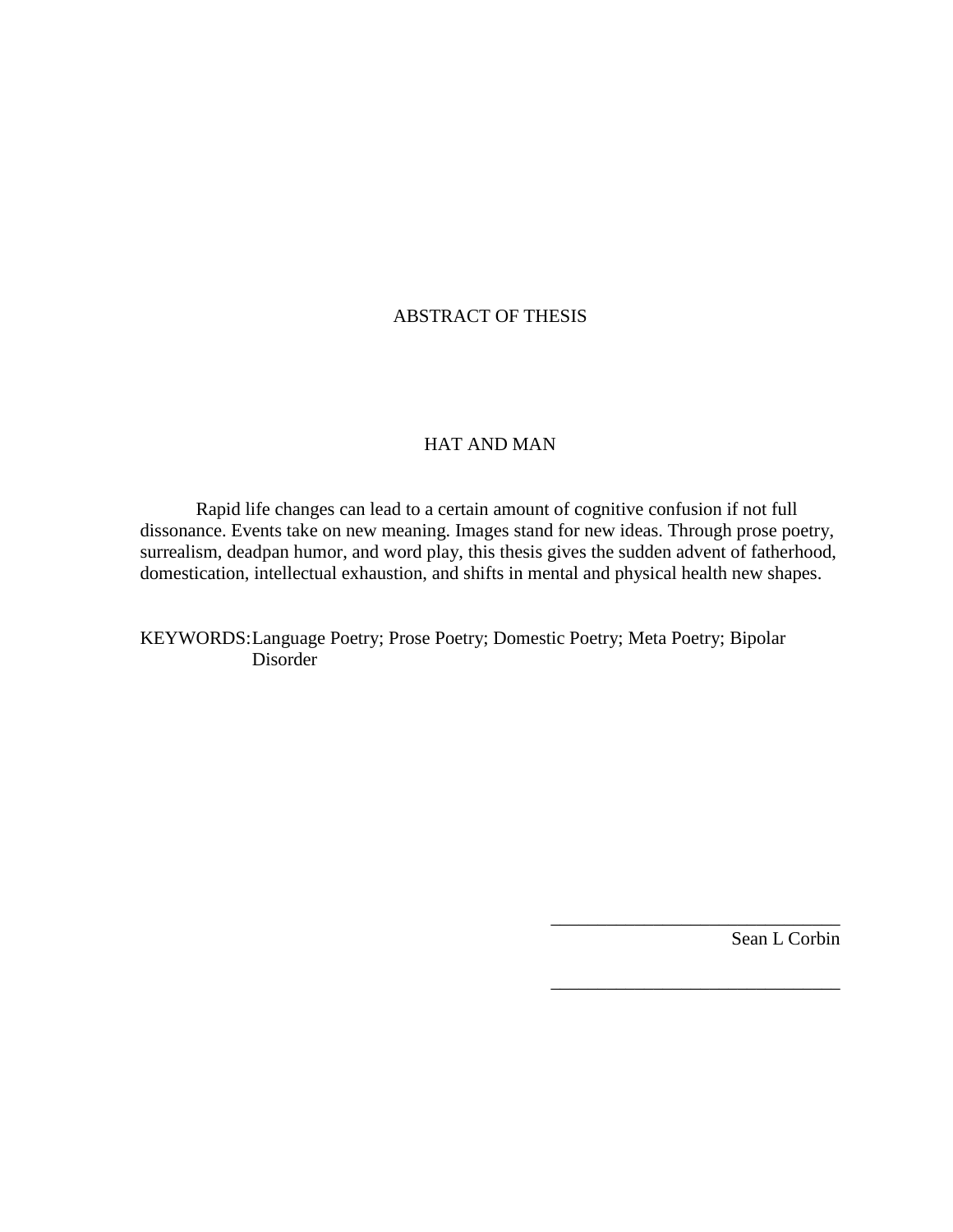## HAT AND MAN

By

Sean L Corbin

Julia Johnson, Director

Dr. Andrew Doolen Director of Graduate Studies

 $-4.6.2016$ Date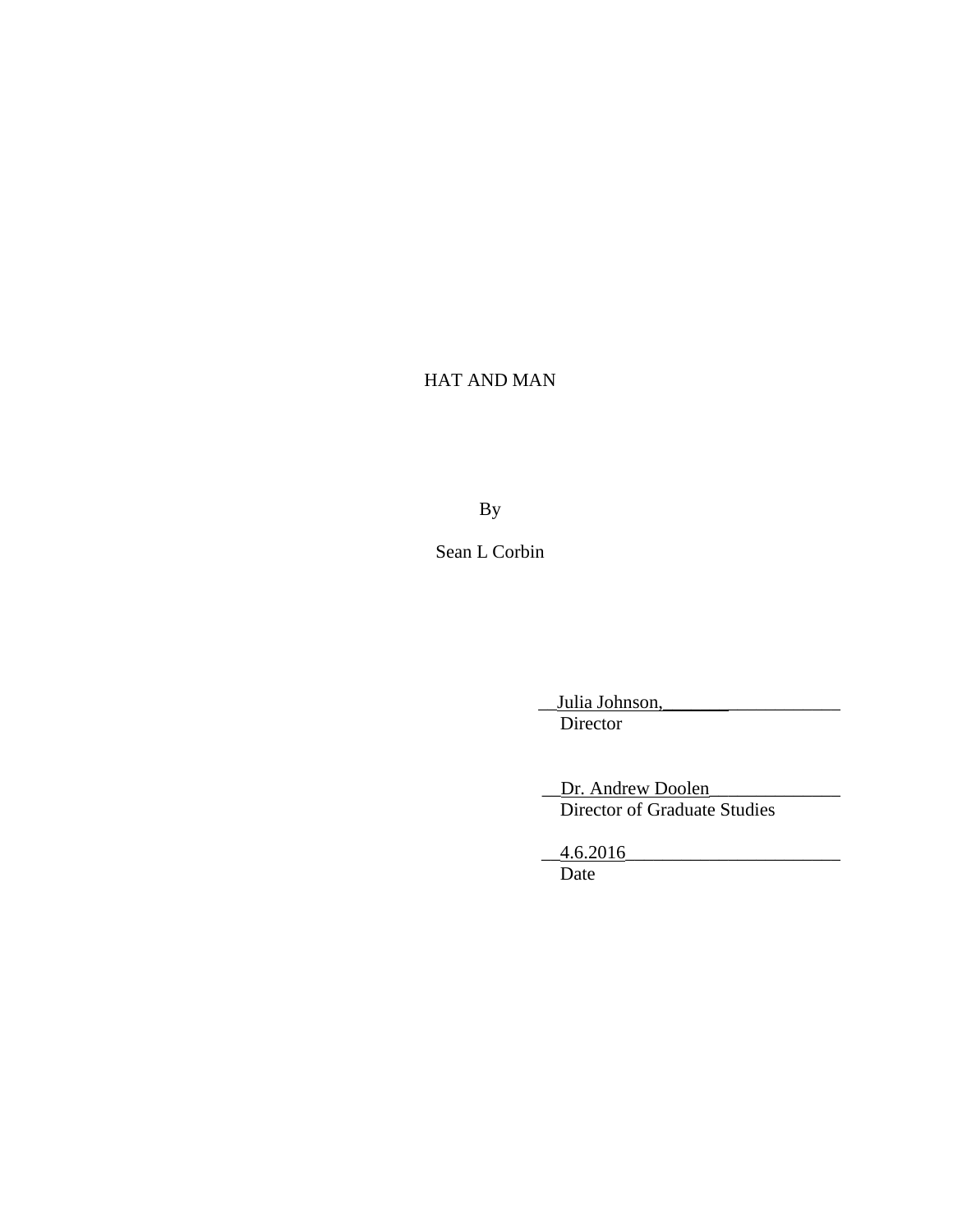| Arguing with Donald Trump | 34 |
|---------------------------|----|
|                           |    |
|                           |    |
|                           |    |
|                           |    |
|                           |    |
|                           |    |
|                           |    |
|                           |    |
|                           |    |
|                           |    |
|                           |    |
|                           |    |

## TABLE OF CONTENTS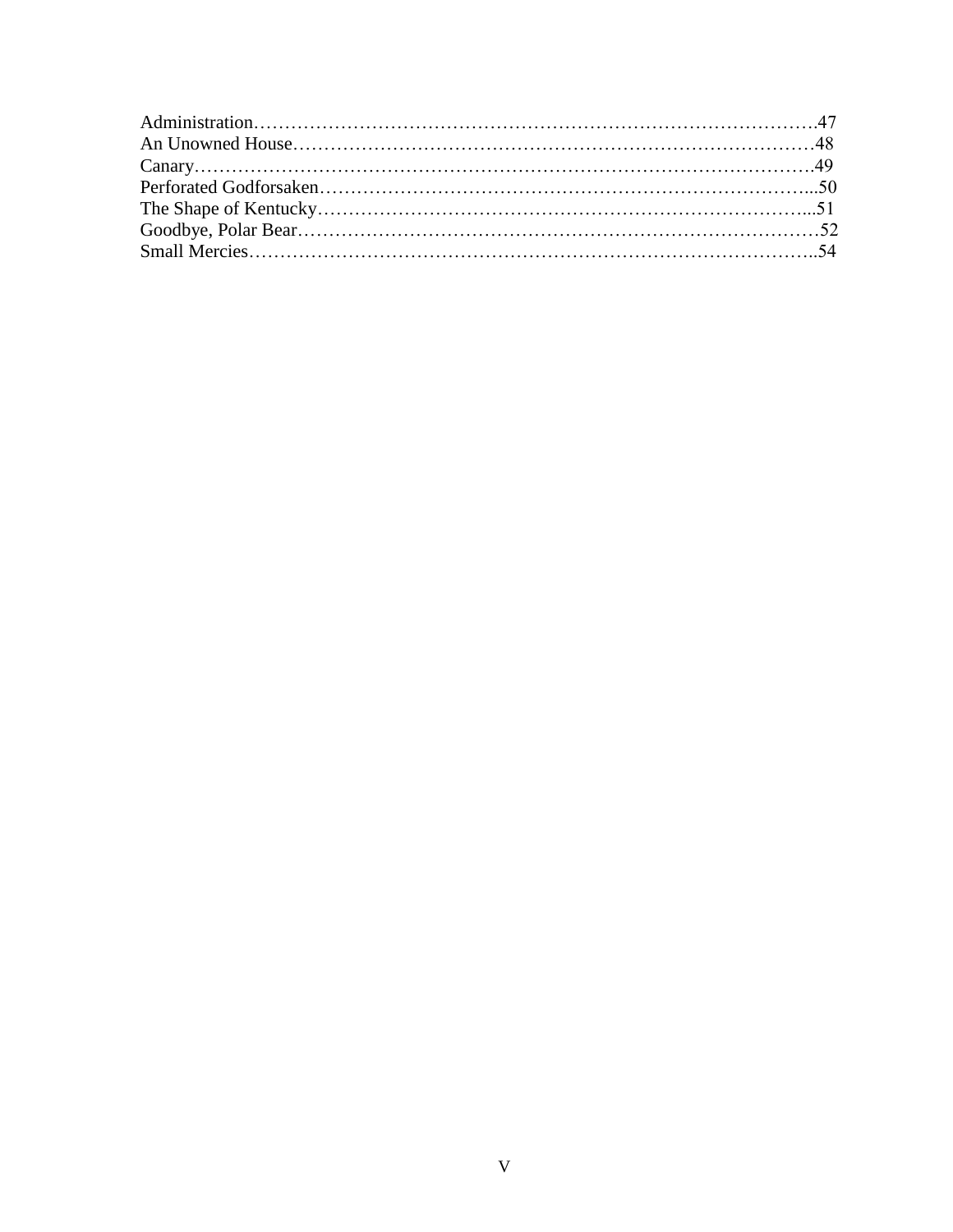#### THE KING OF FISTS

The three of us—you, me, and the King of Fists—

sit around a crackling fire and wait for the chicken to balk.

Jelly beans dangle from the leafless trees. One of us whispers, *Fat burns from the inside out.*

You poke the bird in the breast with a dusty hammer and hum *O, Fortuna.*

\*

Autumnal breezes, you say, pickle best in a felled trunk filled with spices.

I prefer to let them circle in the bellies of plastic bags.

Someday, says the King of Fists, I'll have all the wind I need.

We feed him small white grubs and potatoes from the fire.

He shakes himself at the treetops, clinched and tearful.

\*

I am ready for snow. I tell this to a can of coconut milk in hushed tones

while you rub the King's shoulders and clean your own feet.

If a goose falls from the violet sky, I will fall upon it and feather myself with chewed gum.

I will begin the dance of long-necked tomfoolery.

\*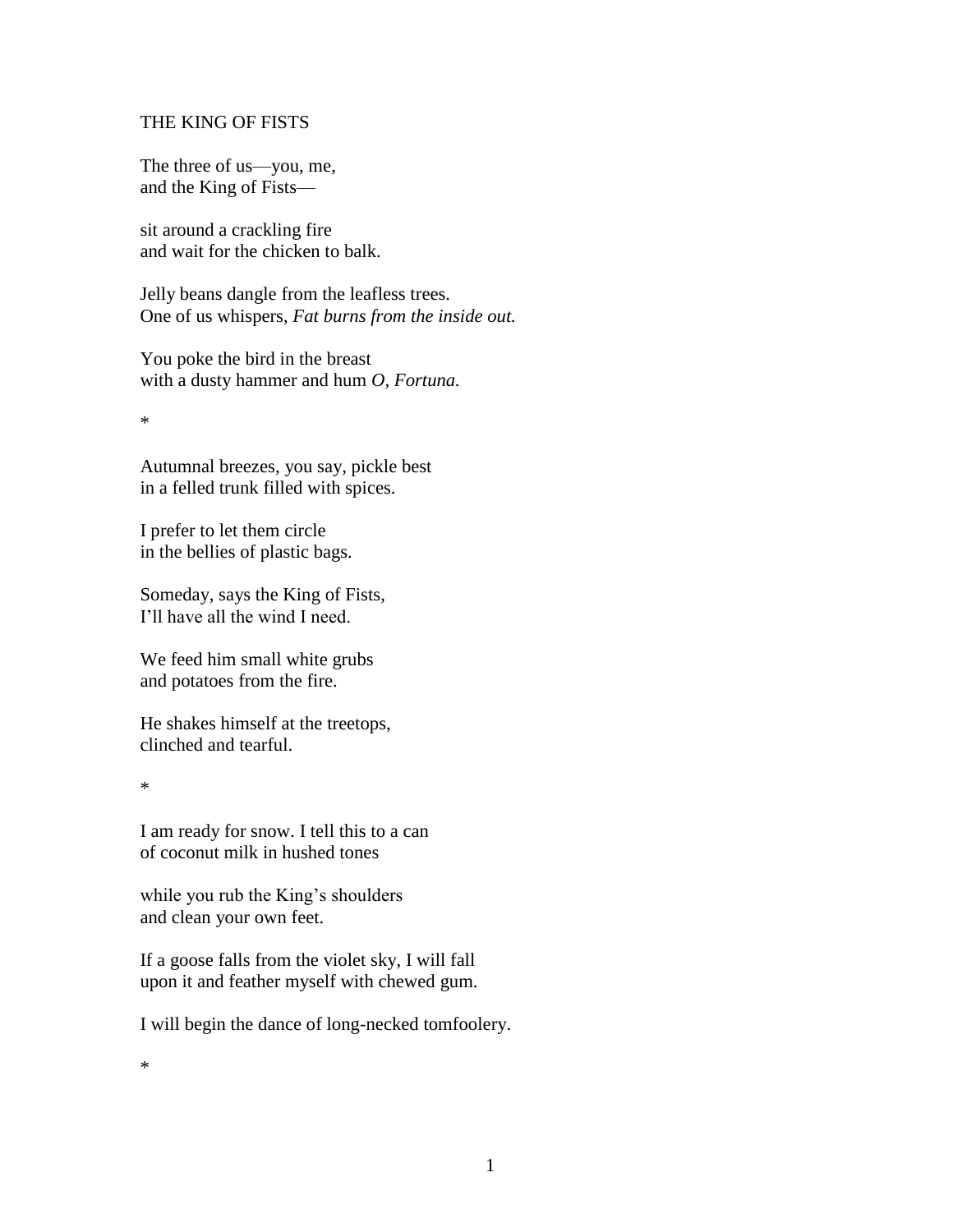At some point he suggests we lick everything. Our tongues burn and splinter. We taste

old squirrel toes and young furniture. We taste hot coals and unlit cigarettes.

We taste hula skirts and dog shit, funnel cakes and underpants. We taste the Magna Carta.

You and I kiss the King for different reasons. He wipes his eyes and nods. We continue.

\*

When the clearing is damp with spittle, we start in on the forest, the King's hands on our shoulders,

his fingers sticky from candy. You thank him for his knowledge of pressure points.

I curse his hairy knuckles. Together, we crawl forward like dead dogs. Together, we pull apart.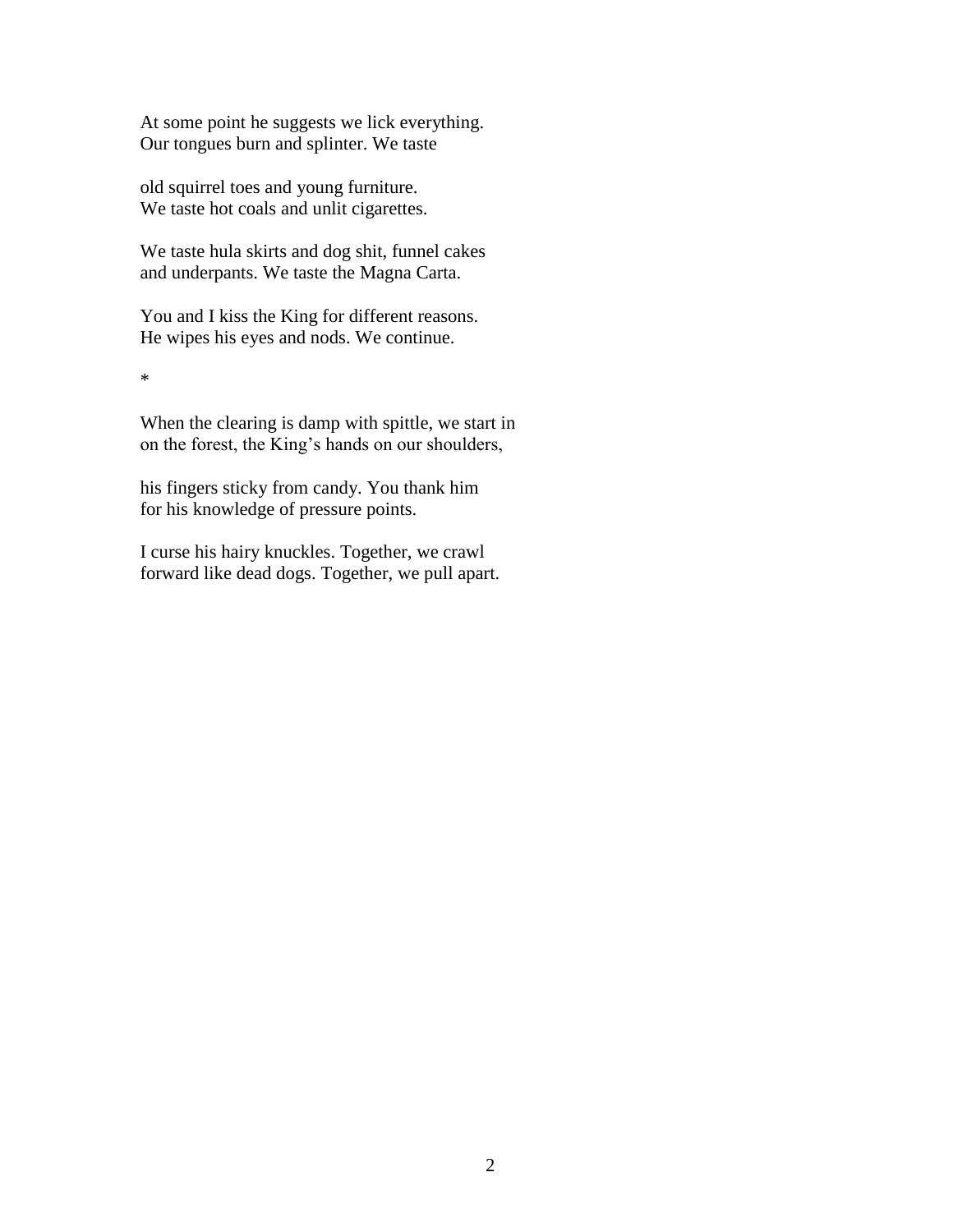## **SHED**

In the yard I make an eagle's call with my tongue and curse cirrhosis. The shed—its cracked windows, its cinder walls, its withered wooden doors and dirt floor layered with roofing nails—sighs beneath my neighbor's oak. Red and blue paint flakes from the blocks of its leaning walls. I lick the shedding colors, taste apple pies, salute in reverse, hold my own swollen and wasted minerals. A congressional urine, dark and hot, burns from my urethra, across the patched and yellowed grass and down into the bubbling mud. I reach out for the baneberries in the corner of the yard, wrap myself in their blooms, close my eyes, see fireworks.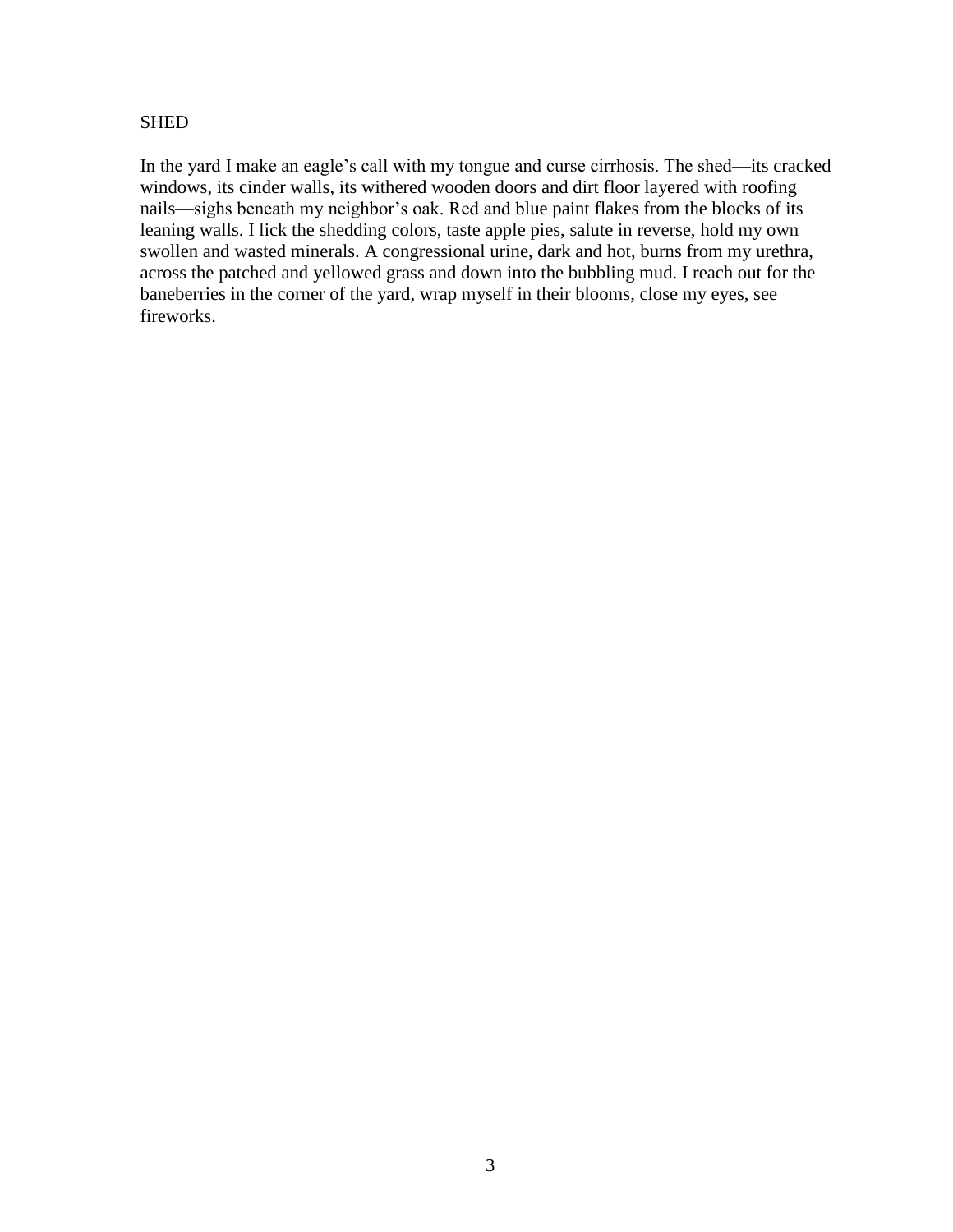## HAT AND MAN

There is a hat with a man trapped beneath it.

The hat is many things but never follicles.

The man isn't much but always razors.

When the man sweats, the hat is filled.

When the hat sweats, the man refuses to drink.

What the hat longs for is to lift and be lifted.

What the man thirsts for is to be ground into dust.

Together, they search for stones to smooth.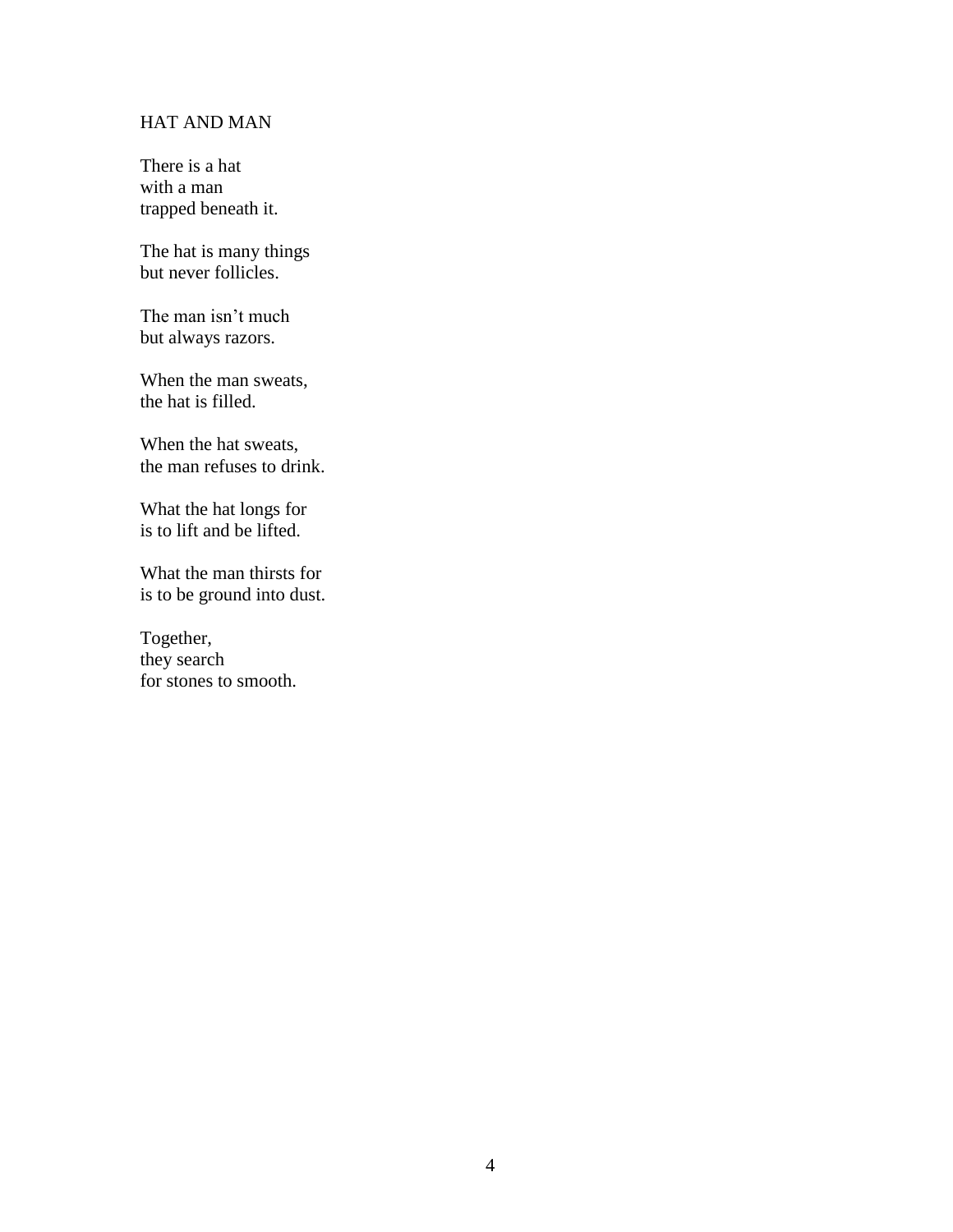#### DEAR WIFE, MY MANIA

Fuck your work—I'm all abother. My feet are daffodils with pebble toes, my knee caps fish hooks just below my corkscrew cock and copper balls. My stomach is a six-pack of widemouth beer cans. I am nuclear fallout. I am Jesus Christ. If I have blistered carousels for arms and an aluminum tongue, can we still have kids? If we can't talk now then tomorrow at dawn I'm walking down to the pond and strapping an F-14 Tomcat to my ass and flying to the moon. Oh. Well. Friday is free. Can we talk on Friday? And if I make it till then: I'll need your ears: I want to tell you secrets. I'm ready to share secrets. I want to talk now. Why can't we talk? We never talk, always sitting and staring, staring at the walls. I'm ready to speak so let's speak. Can we speak? Can you listen? I'm listening.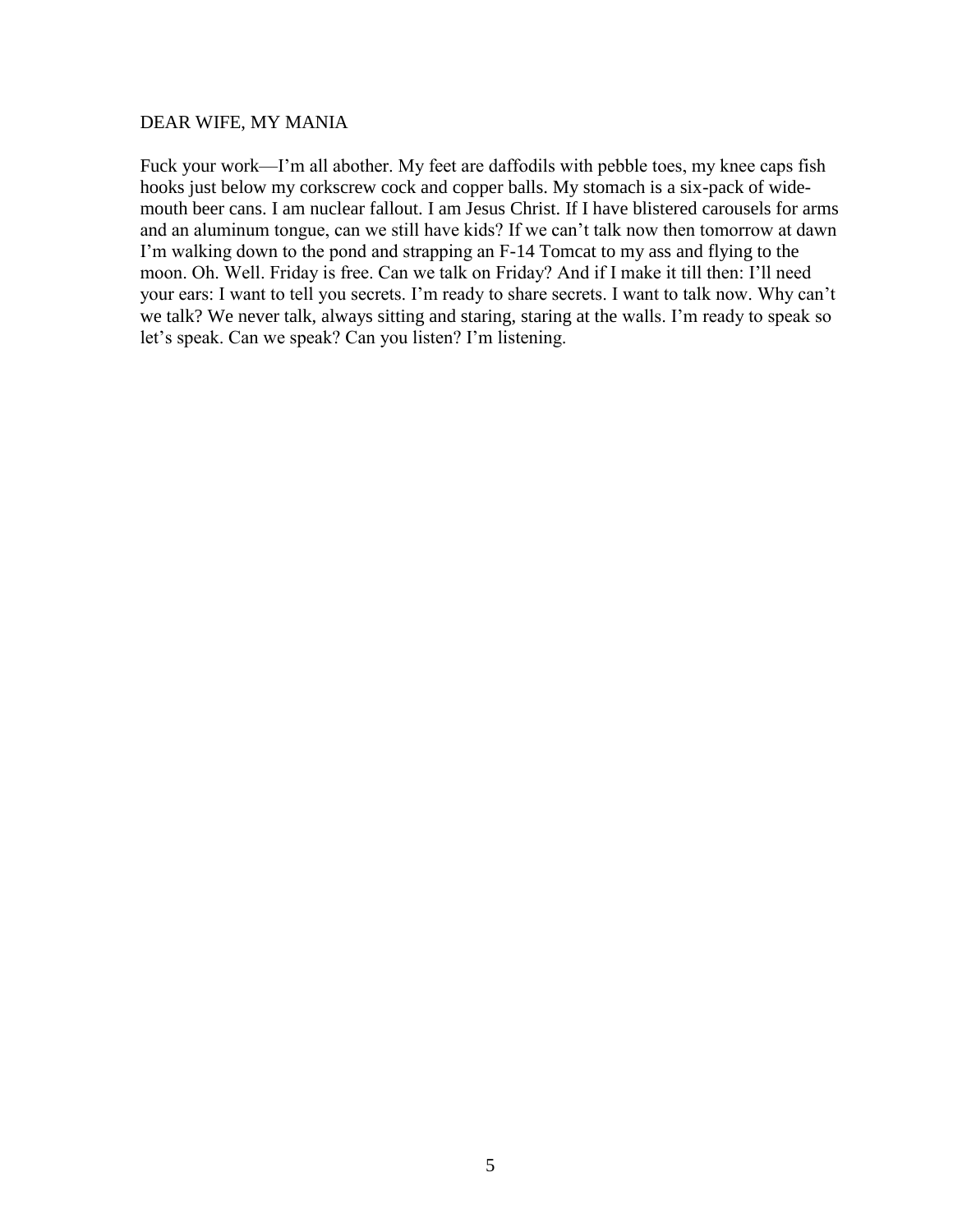## **GATEWAY**

Diamonds of coal taste as soggy as tobacco stalks. What is patchouli if not a hip replacement for cracked shaved marrow that permeates the untreated floor skin? What is a horse if not the conveyance of grass? We are, at worst, siblings. At best, we make a bridge between worlds. Moonshine is marijuana is Maker's Mark is Marlboros is Blue Mondays is milkshakes is mint juleps is southeast is central is western is the field is the mine is the factory. Come together. Kiss each other's sisters. Be a gateway not a mirror.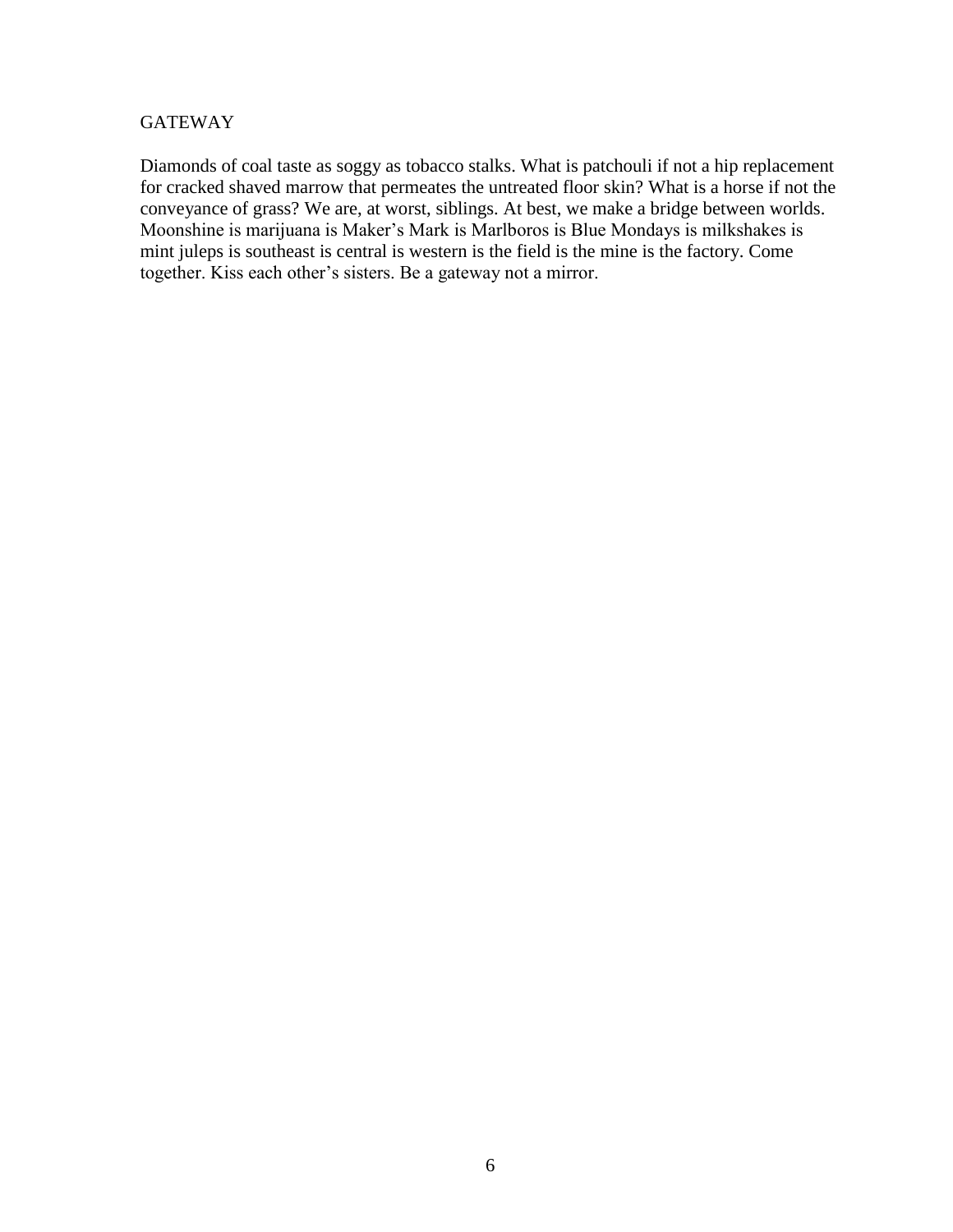#### CIRCULAR RUINS

I sit in a cold breeze on a clay bench and read beneath a blooming pear tree and spit smoke into white bells as I turn the pages and wait for my pocket to quiver but it is still like me in a cool breeze on a cracked bench reading beneath an overripe pear tree and belching heat into white green stars as I turn pages and wait for a popular song to echo from my hip but my jeans are silent like me in a warm breeze on a crumbling bench reading beneath a fading pear tree and vomiting tar into withering tan bark as I rip pages and wait for my phone to ring but my cell phone is engulfed in flames like my lungs in a stagnant breeze on the shattered concrete reading beneath a dead pear tree bellowing fire into brittle black bones as I burn pages and wait for a connection but the connection is a pile of ash in a vacuum.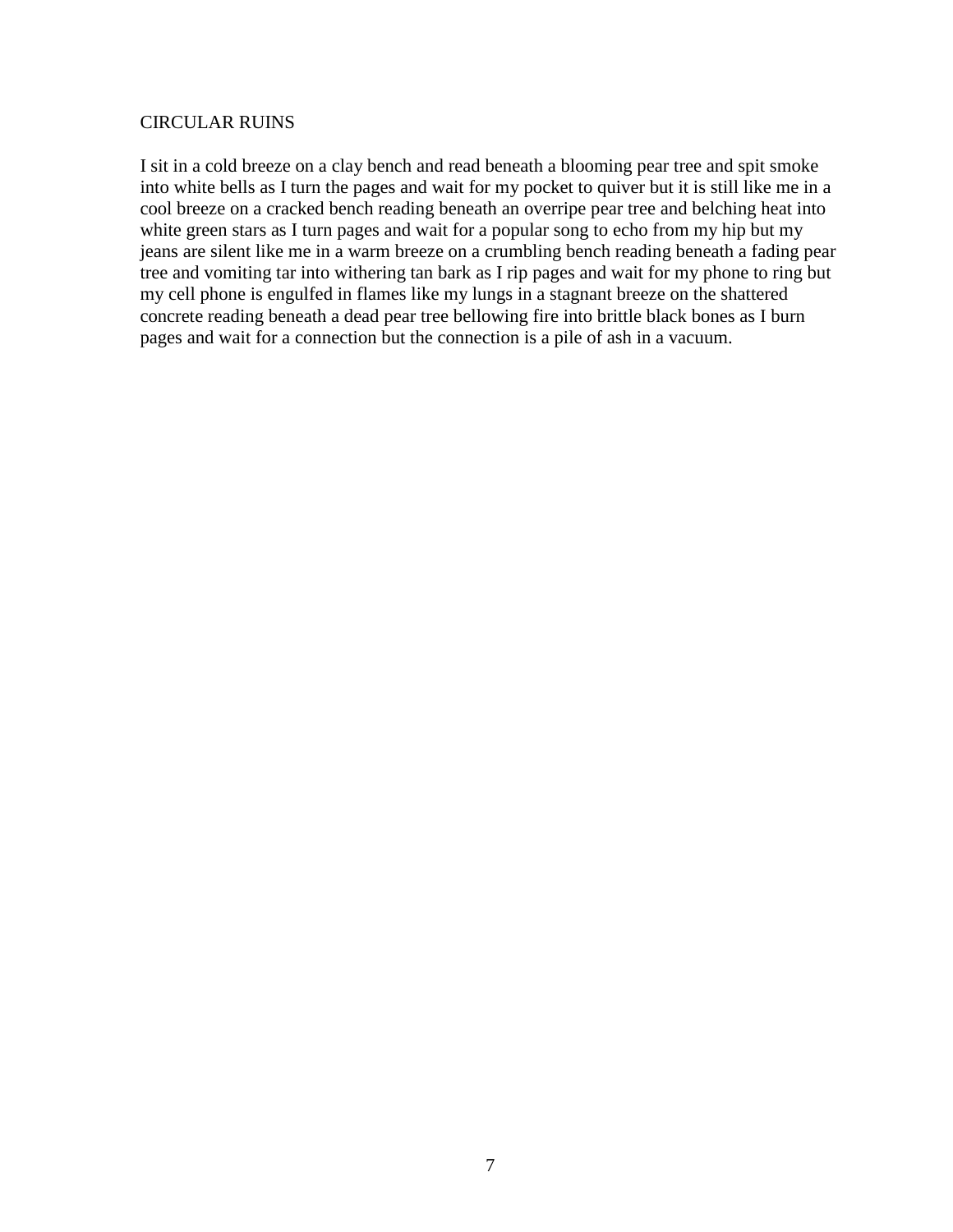### ASSISTED MOUTH

The lips will hobble their own banana peels, will banjo their baggage handlers, will Persephone their lavish guacamoles. Help them, when the time comes, to keep straight the necklaces that fruit loop, to keep the curry bowls that complicate, to keep talking even if the hellos beg for tangerines. Lead them through this Bed Bath and Beyond of tombstones etched in distant sunshines. Lead them on this broken road of dangling participles.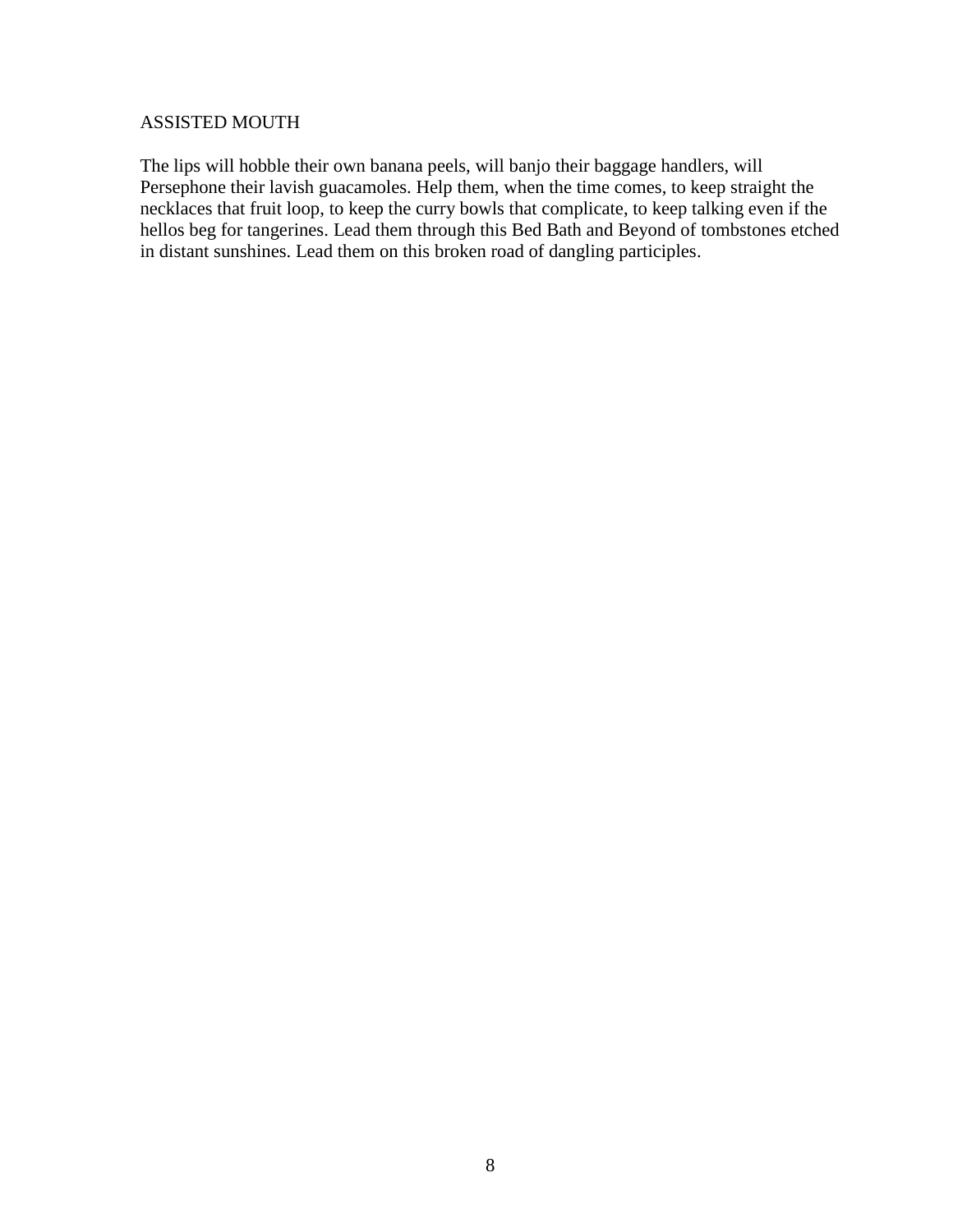## RED ANTS UNDERNEATH After David Lynch

Childhood seemed wet earth, black lungs, hung horses

shitting in the gravel, iron in the trees,

electric cages and barbs on the telephone wires,

dead dogs delivered in FedEx packages,

daggered chestnuts and stapled sternums.

Beneath the skin, red ants crawled.

Looking closer, I find that the ants always fed

from a steady stream of saccharine teeth.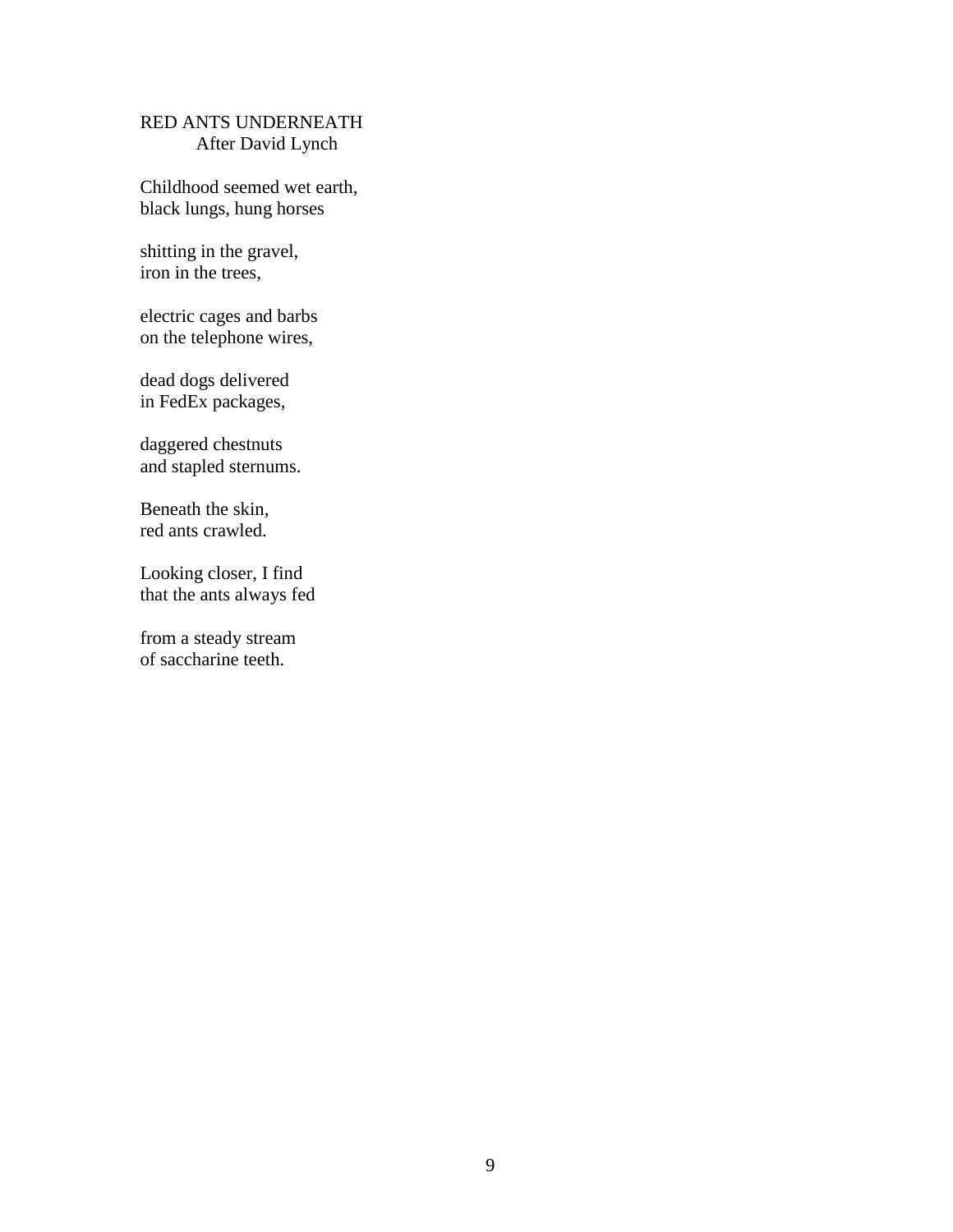## THIS IS A POEM

that crawls inside itself

and finds a small pecan stored for winter months

when the winds blow the easy shit away

and the words up and vanish

like so many red match heads struck

in the throes of hot meta hyper bolic ink

that burn down all the trees except

the pecans – good for their slow smoke.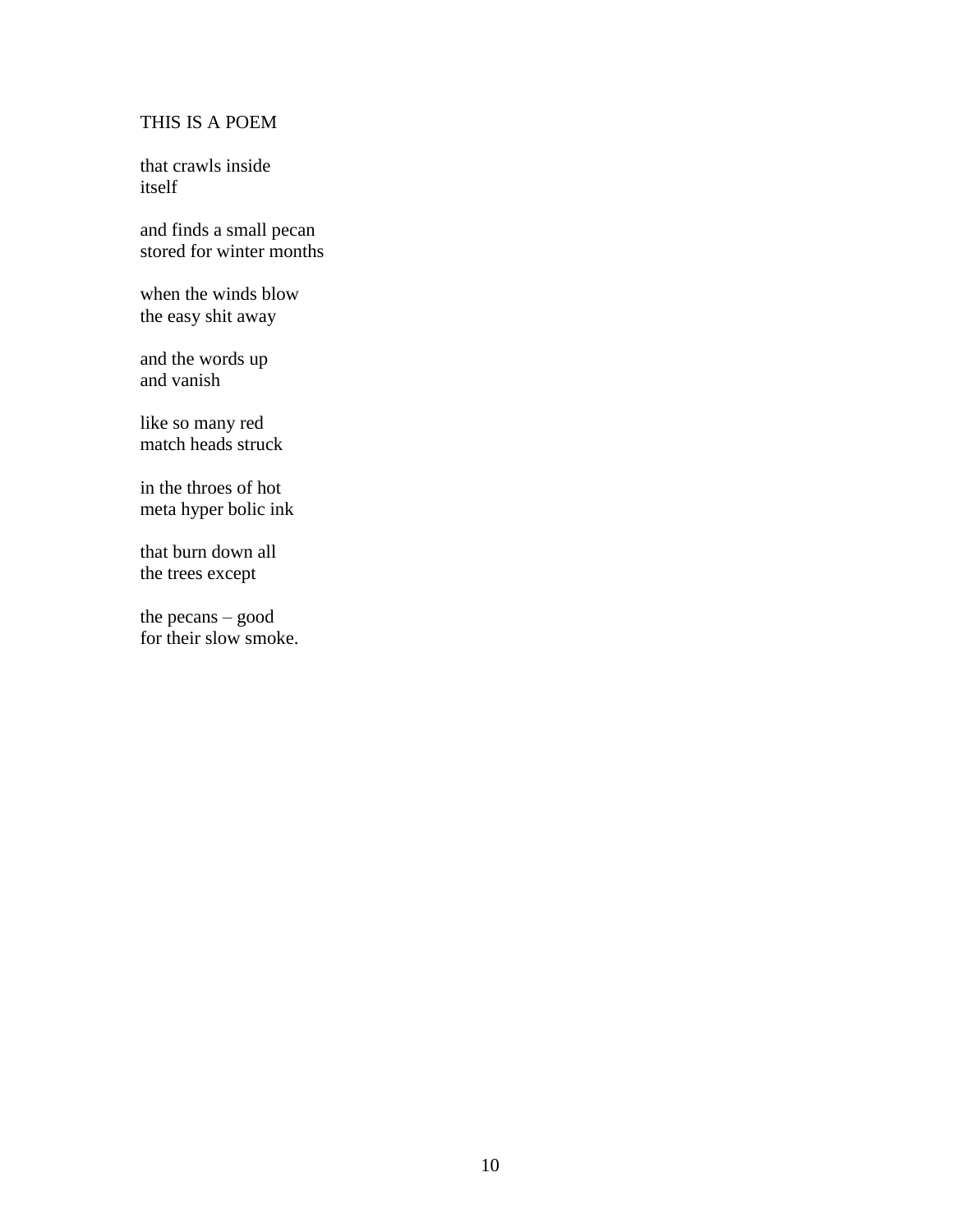#### ON PAINTER'S TAPE

Blue tape, ravage me. Cover me with cold sweat. Make my mandibles glisten.

Where are the spiders when legs are required?

A sterling lamplight. A memory of a stomachache on a late-night cramped flight.

Travel is necessary, no matter the conditions, to gather the threads.

There will be a web of lines across the dusty canvas.

Trust me, man of the world this blue will turn to phosphorous before the acrylics turn hard.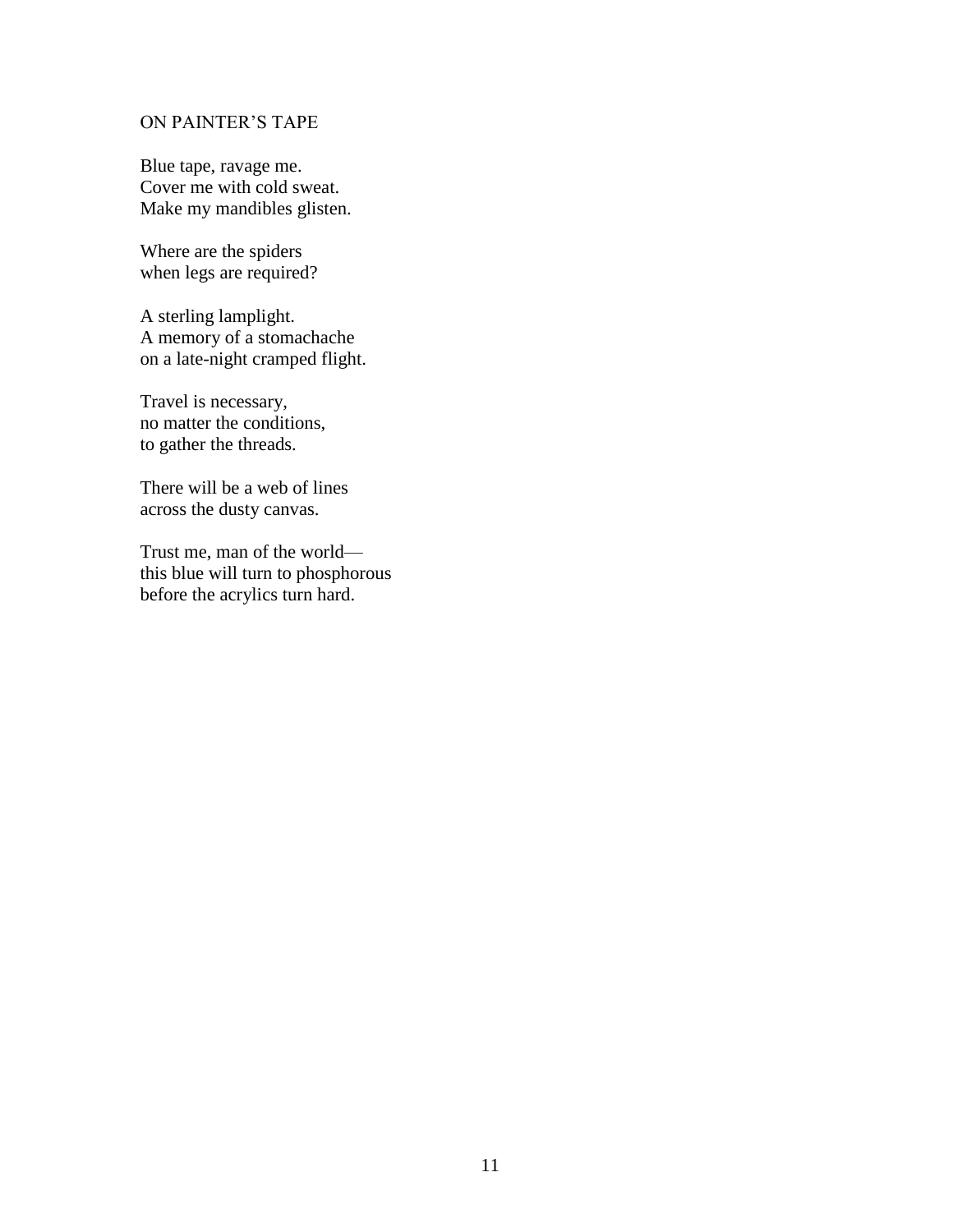### COMPANY TOWN

Bigger digging trigger mills cutting bills into the forest.

Pay the burning bellies with barrels of beef dragged through the trees.

Let the squirrels ask:

What's with the bellowing chain-link teeth belching

black breaths like sparks below the acorn holes?

Let the crying children chant: Make the baskets bigger, bigger—

big enough to hold a mother, son, and father deer;

big enough to peer into for minutes without getting scratched;

big enough to run from, squealing buck-toothed skitter sounds;

big enough to fit within it a key that opens up a state.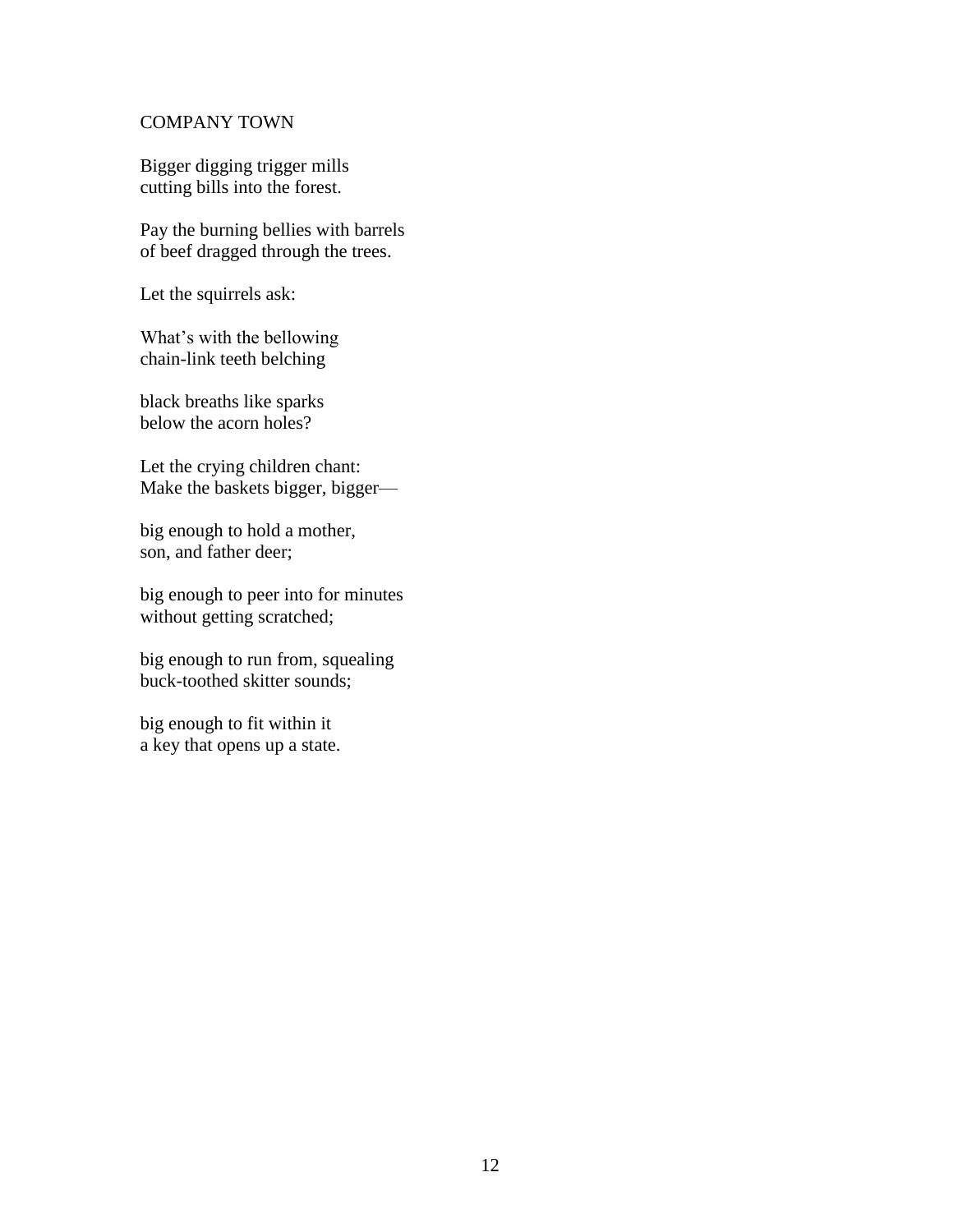#### WHEN THE PILLS KICK IN

The zeal picked in the hills has grown stale. The blood has dried from the kill since Old Dad drank the swill and died. I take my face and pace my mourning from autumn to spring. I will miss my visions, those elliptical squirrels, those whirling jugs, those lightning bugs and frightening stubs from the power grid, those fat-ass burning ecstasies. I fear the rotting valleys of my ever-static grooves, rinsed of sense that makes none, cleansed of life that seems fun, left alone with bleach dry bones that just feel a little stale.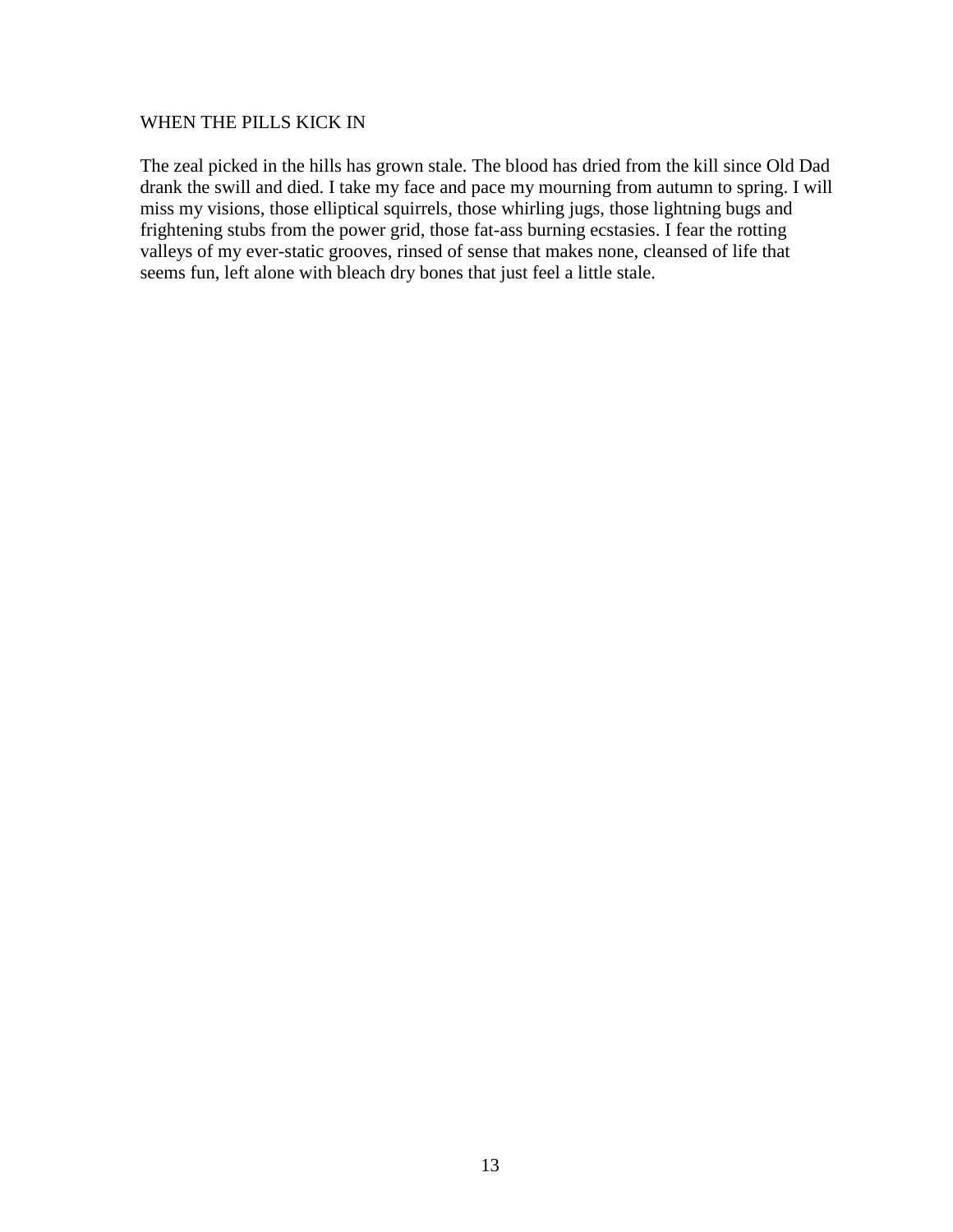#### WAITING IN A SCIENCE BUILDING

Simple sirens sound around the southern wing.

Somewhere on this floor, a radiation pulses.

I am waiting for a neon Jesus to drag me from the rays.

I picture his green beard. Now you do too.

Let's listen to this incessant *beep beep beep* and wink toward our waxen savior.

Let's hold each other's melting thorax and bleed from our ribs.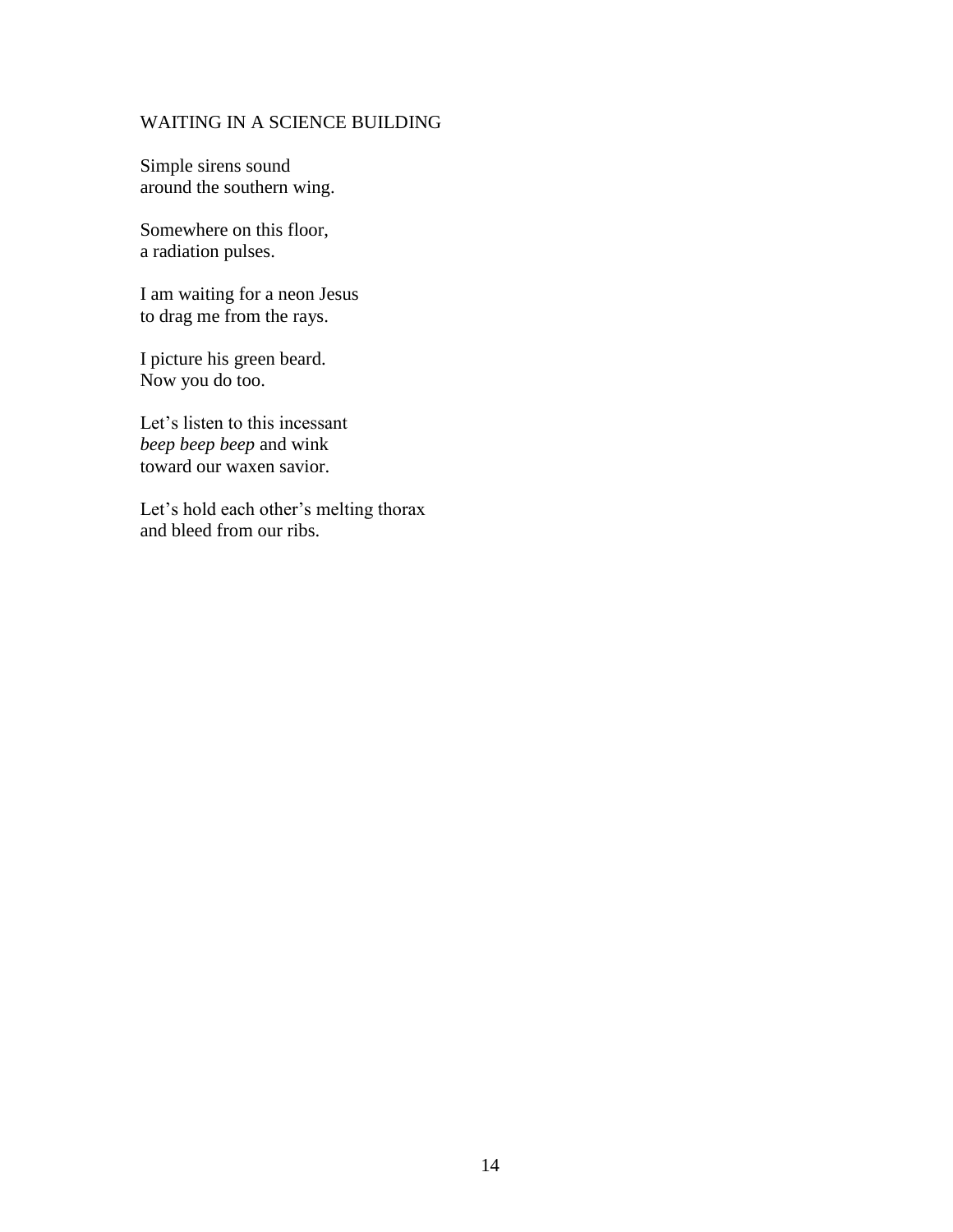#### **BUBBLES**

Swaddle back and forth the bubbles. Spring them free with gravity so that they may defy and fly up, up, up above the cups of liquid grass and toenails squeezed through cheese cloth. Spit them up higher, higher, higher along the stainless spires of spaghetti strings spinning the spheres with illegal torque that tosses them higher, higher into the heaven of heights. Watch them flutter in the winds. Wish them only just enough harm to ready them for empty space and all its pockets, all its acres.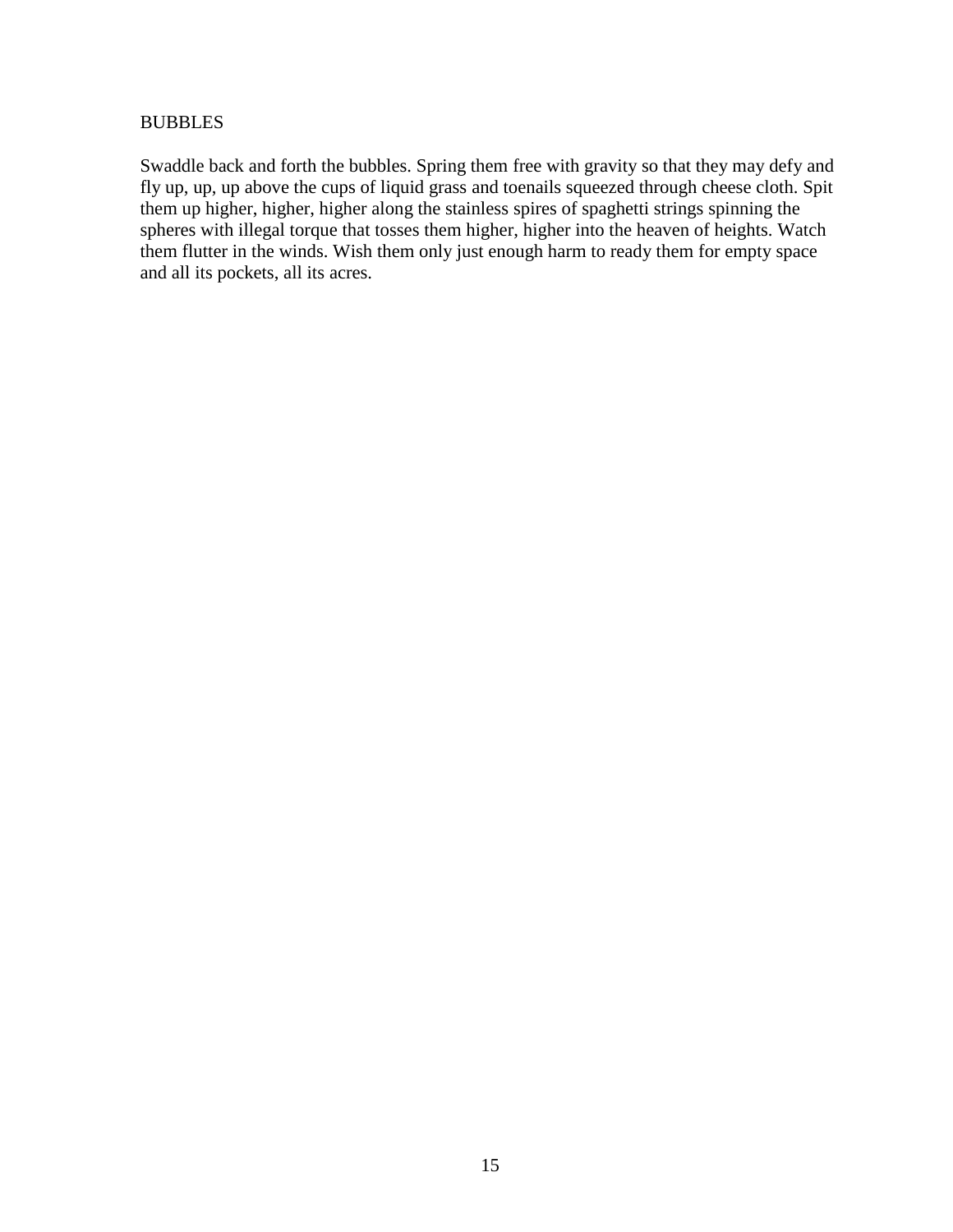#### HEALING A BROKEN BELL

The salve is smoothed across the bronze skin of the broken bell.

When the clapper quickly strikes the point it may stick, given its eagerness to echo.

Nothing can wait long enough to heal.

The bell will only sound in soft and muffled tones until the metals take each other and bond again.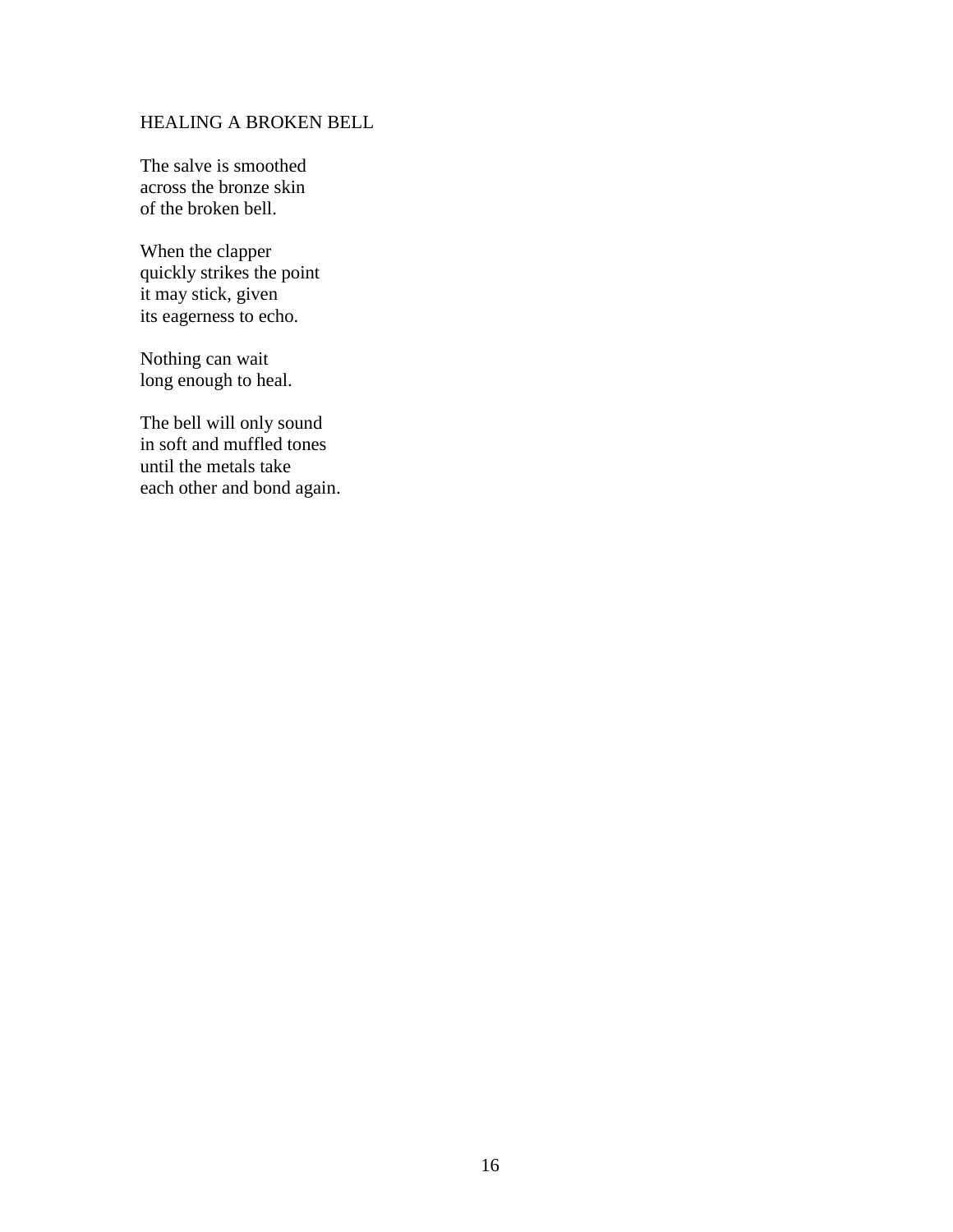## HIGH ABOVE THE MACHINE OF THE CITY

The elevation of the feet makes the heart brimful.

Here, in the clouds, the arteries agitate.

Here, above the biomass, sanguine ideas flow in and out of perception.

The ants skitter scatter for sugar.

The wolverines shovel the wet black earth from one hole to another.

The beetles battle for a inch of asphalt.

What if blood rained down from the height of this tower?

What if there were finally something worth beating?

No time for hypotheticals.

Rotors care nothing for a pumping organ at dangerous altitudes.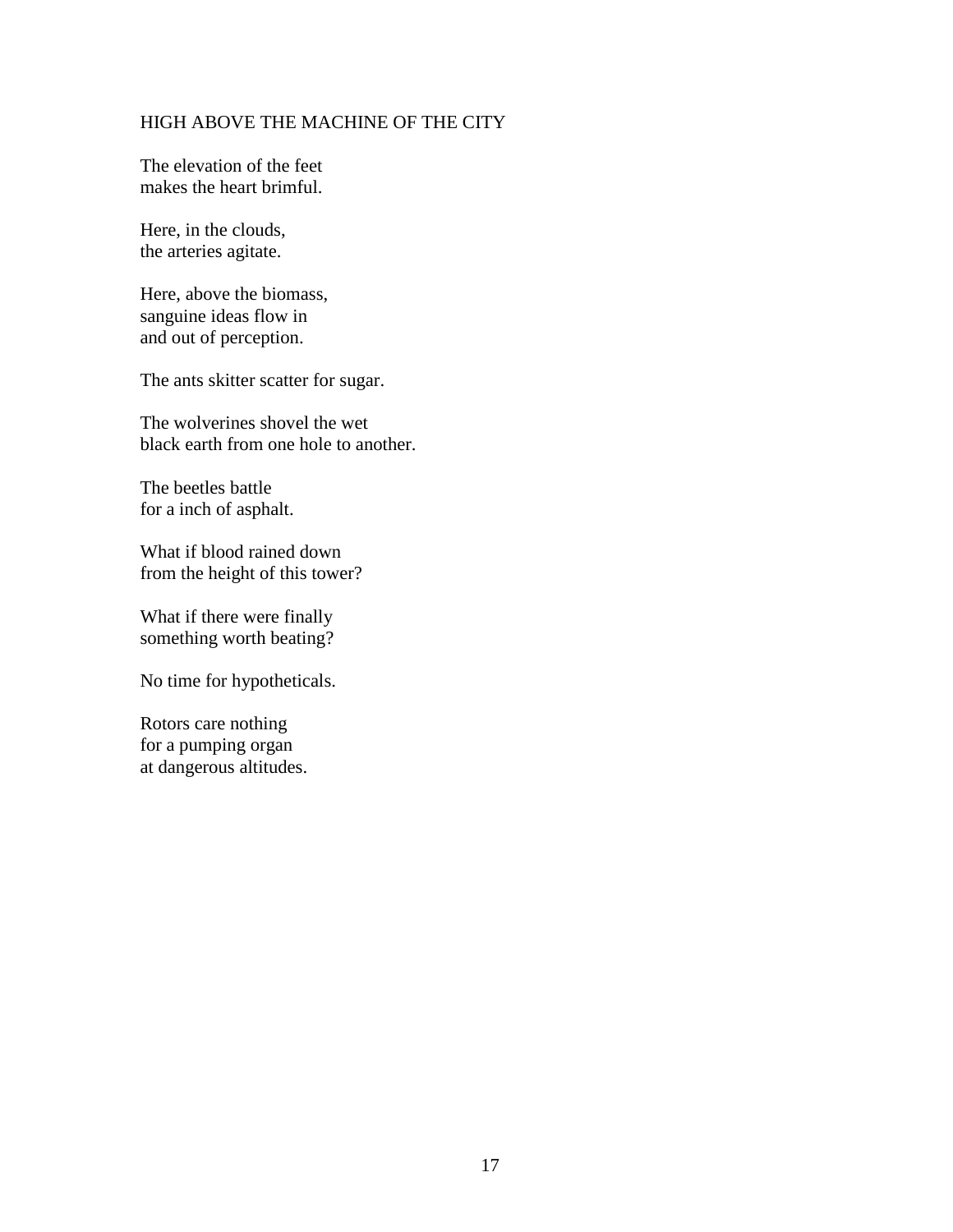## LOCAL ROASTING SHOP

I cannot find the fucking blonde roast. Blueberry, yes, and caramel salad and reindeer droppings and chicken spit and concentrated caterpillar calculations and peanut butter cup, of course, and Catalina dressing too and macaroon and Dodge City spittoon and a barrel even of copper bathtub shower ring. No blonde roast. Nothing light. Nothing to be sipped and passed and thought of only when the time comes to sip again. Only dark. Only heavy. Only enough density to sink into the lower intestines and die there, burning.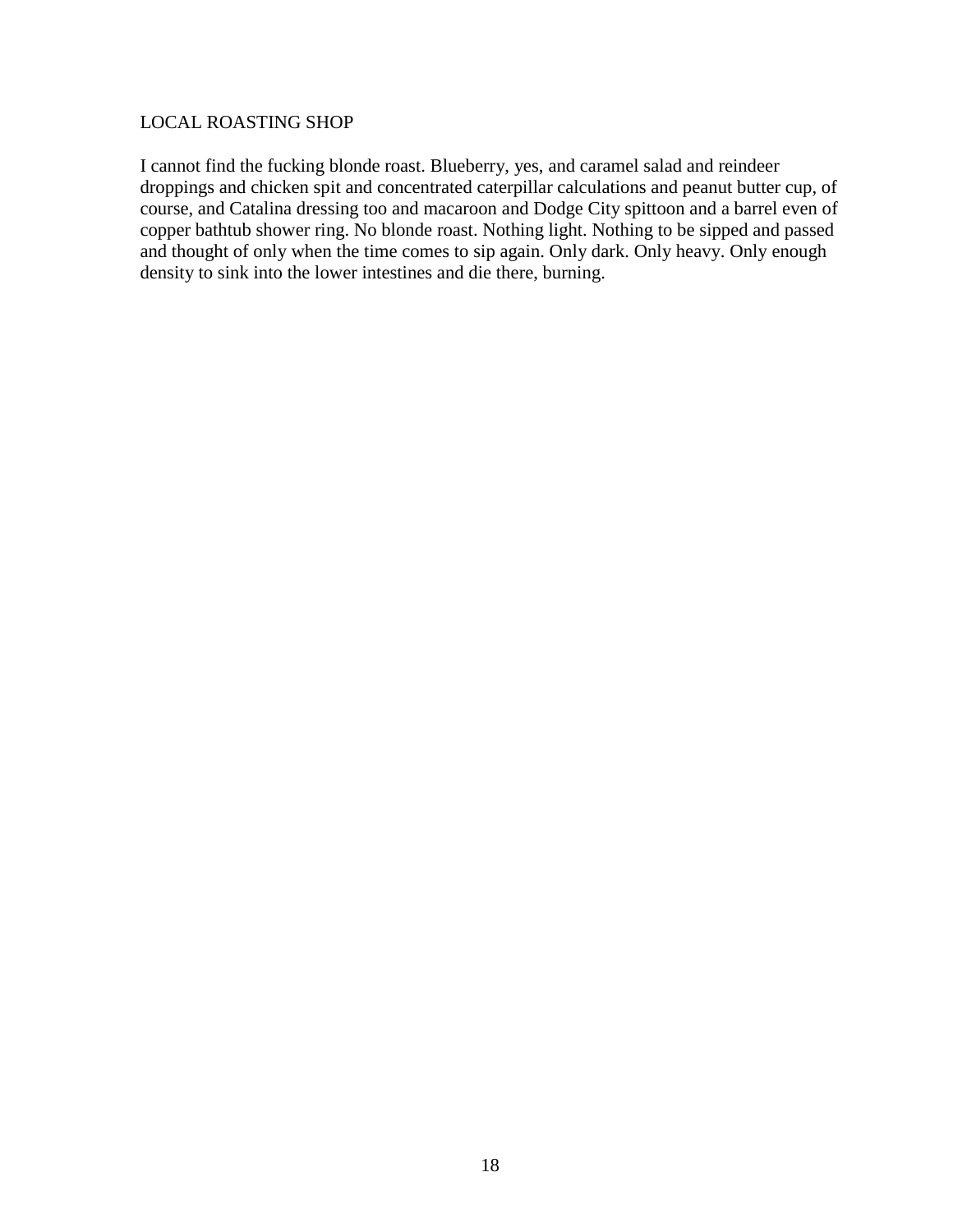## TO COOK WITH LITHIUM

Mute the marrow sparks.

Lukewarm from the micro wave, the white meat is enough.

Sacrifice the flavor of undercooked blood and just-right flesh.

Suck the bland bones.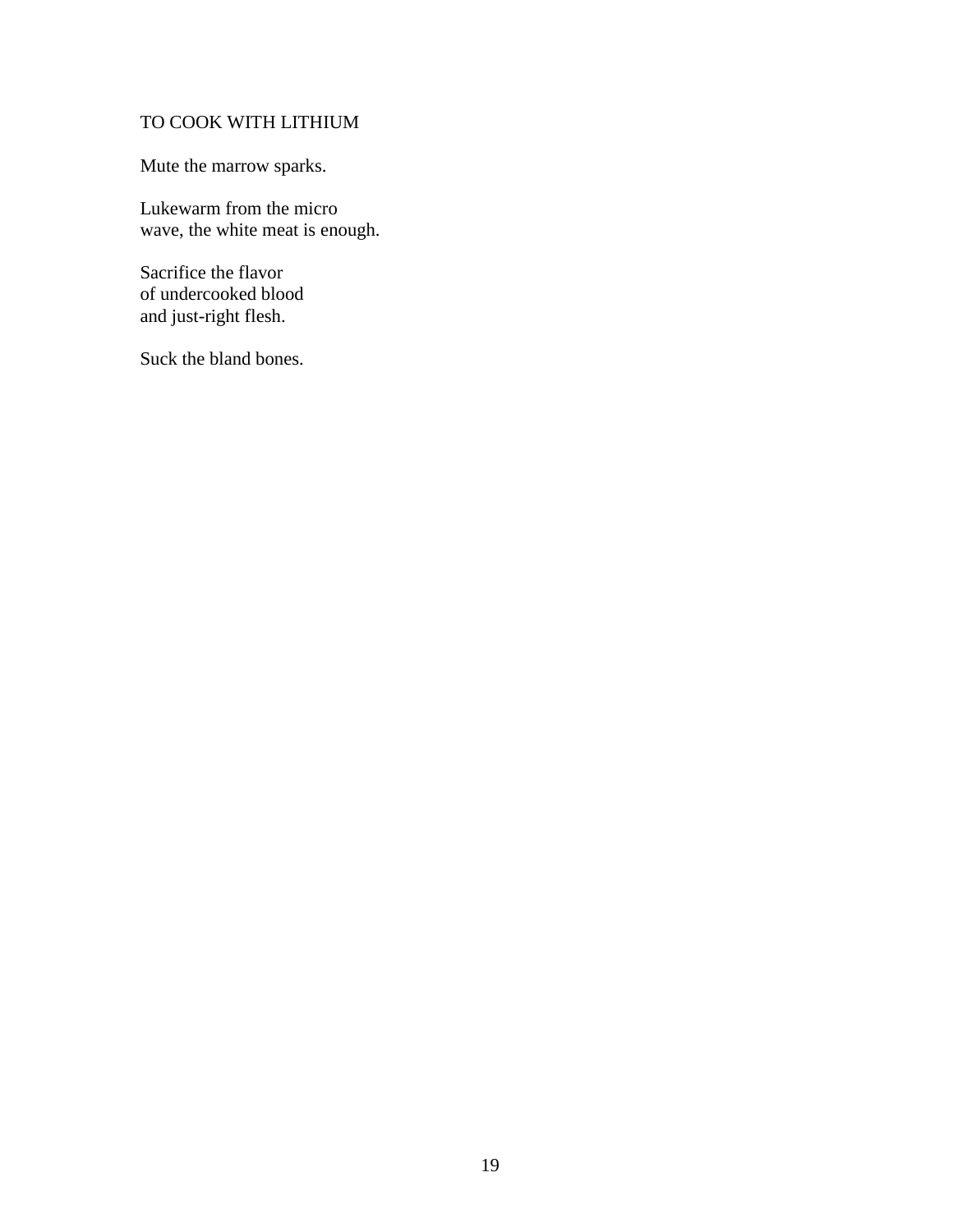## MY SON'S ART HANGS OVER MY DESK AT WORK

The scribbles of green glean in the fluorescent tapioca cubicle while I cut my charcoal cuticles with my incisors and read insights on investigative journalism from germinating adults activating their salivary glands for the gluttonous first time and I find more truth in the hollow figures dancing in crayon curves on the copier paper pinned into the wall before me than in the angry grammar glowing from the dim computer screen that's screaming drunken obscenities at my face in retaliation for its activation to only display dissonant comma splices and the occasional omitted paragraph.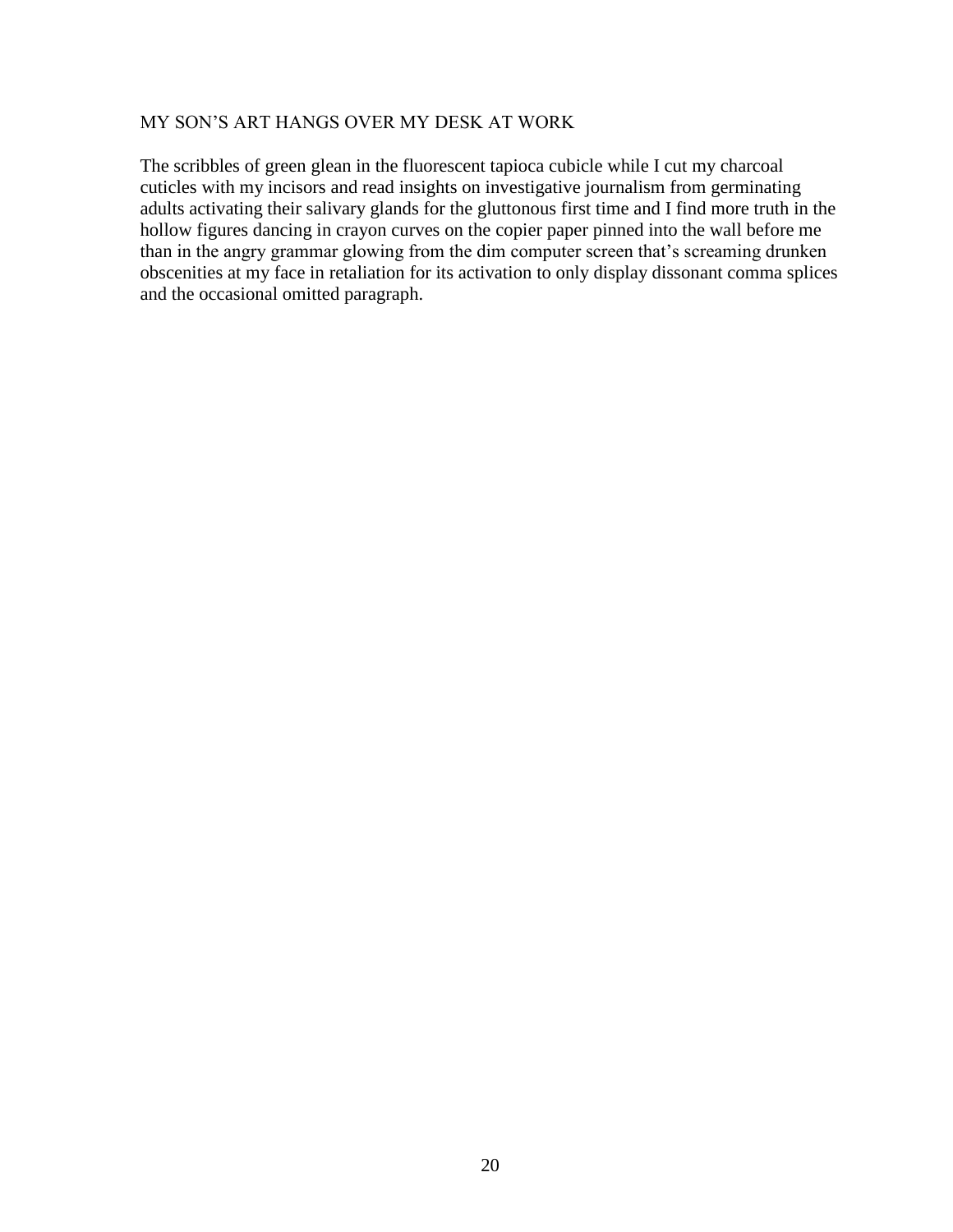#### UNABLE TO DECIDE

A pair of dice is rolled into a flow of golden circulation that is to say a nook of leather-bound weather-ground books glazed with spit but just a little so that the words don't wilt under the wanton wanting a/k/a the covetous craving for accounts of adventures or acrostics at higher altitudes than the roller can requisition with his meager moments and inability to initiate the meeting of foot and floor without external assistance from a librarian liberal with his own time and when the dice delivers a single number and that number is converted into Dewey's code and that code carries to the roller a biography of Kardashians he bitches about his absolute lack of luck and begins to read the rock-bottom unreality.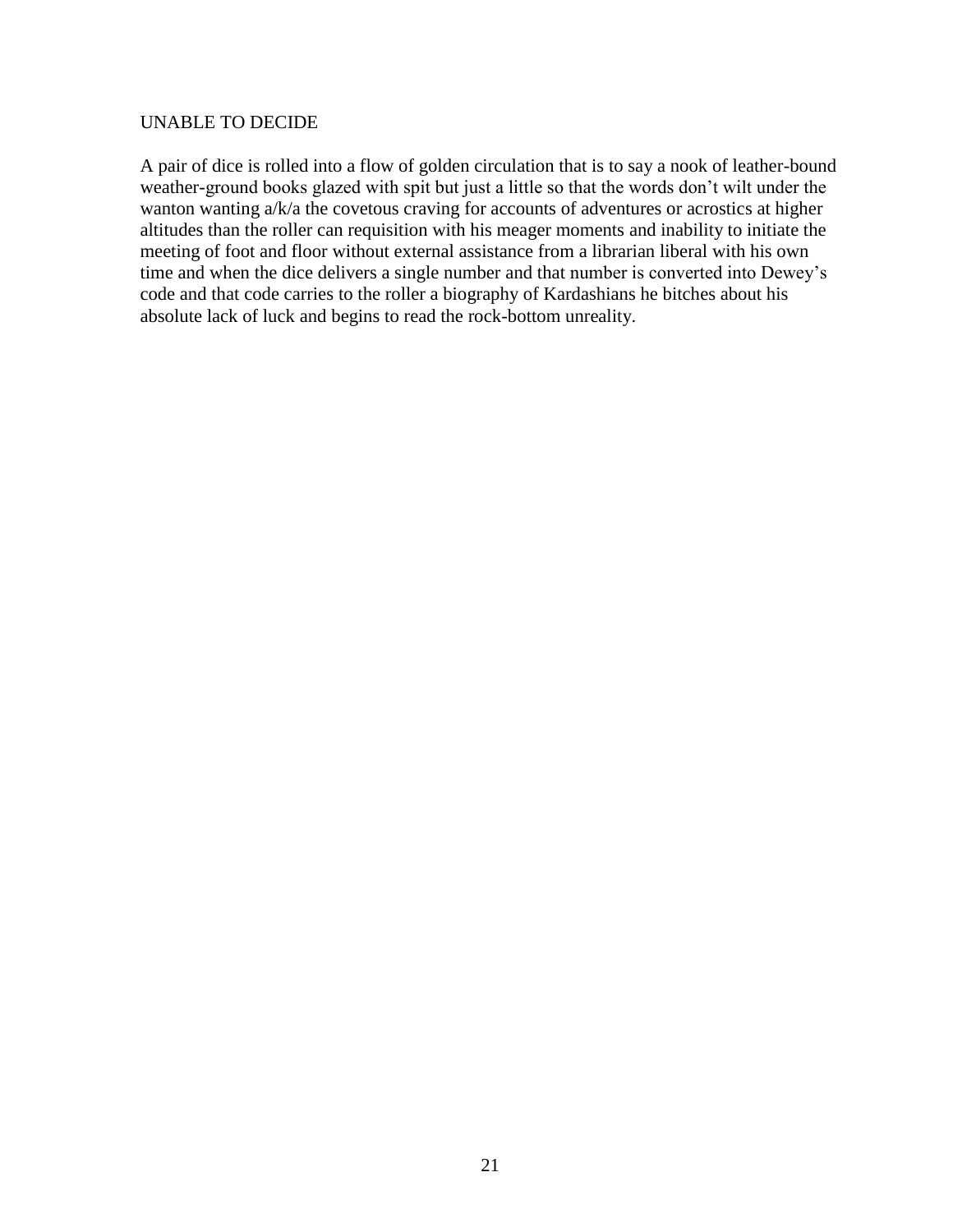## SLOW COOK, TEXAS STYLE

A pile of post oak bubbles in the heat.

Where is the tumbleweed? Gyrating in the vaseline vapors, the slick stick of perspiration.

Where is the bumble tweed? Burning his hips on the lips of a whole hog.

Barbecue the new seedlings.

Cattle call the spider limbs inching a menu into orbit over clouds.

Where is the wood? Waiting on the brisket bulbs

Let's cover our fingers in sauce and consume the countryside.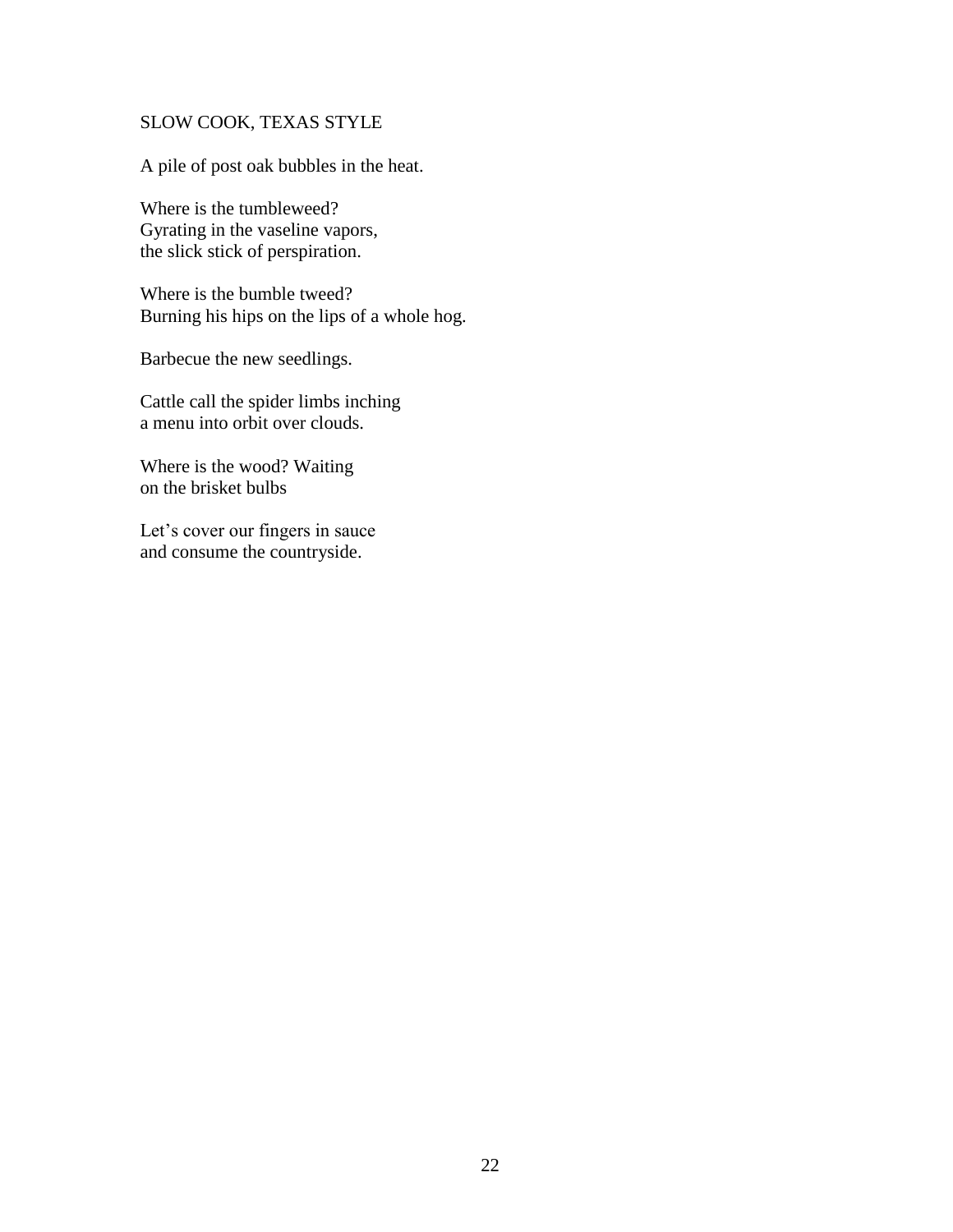Q&A

I ask, Who goes there?

Where? In the air, divided into a doubled pair of interlocked fingers and freewheeling hair, floating without a care.

I answer, Whoever declares an end to gravity, ensnares a universal force in the midst of their wares and finds it wanting. Whoever makes words float.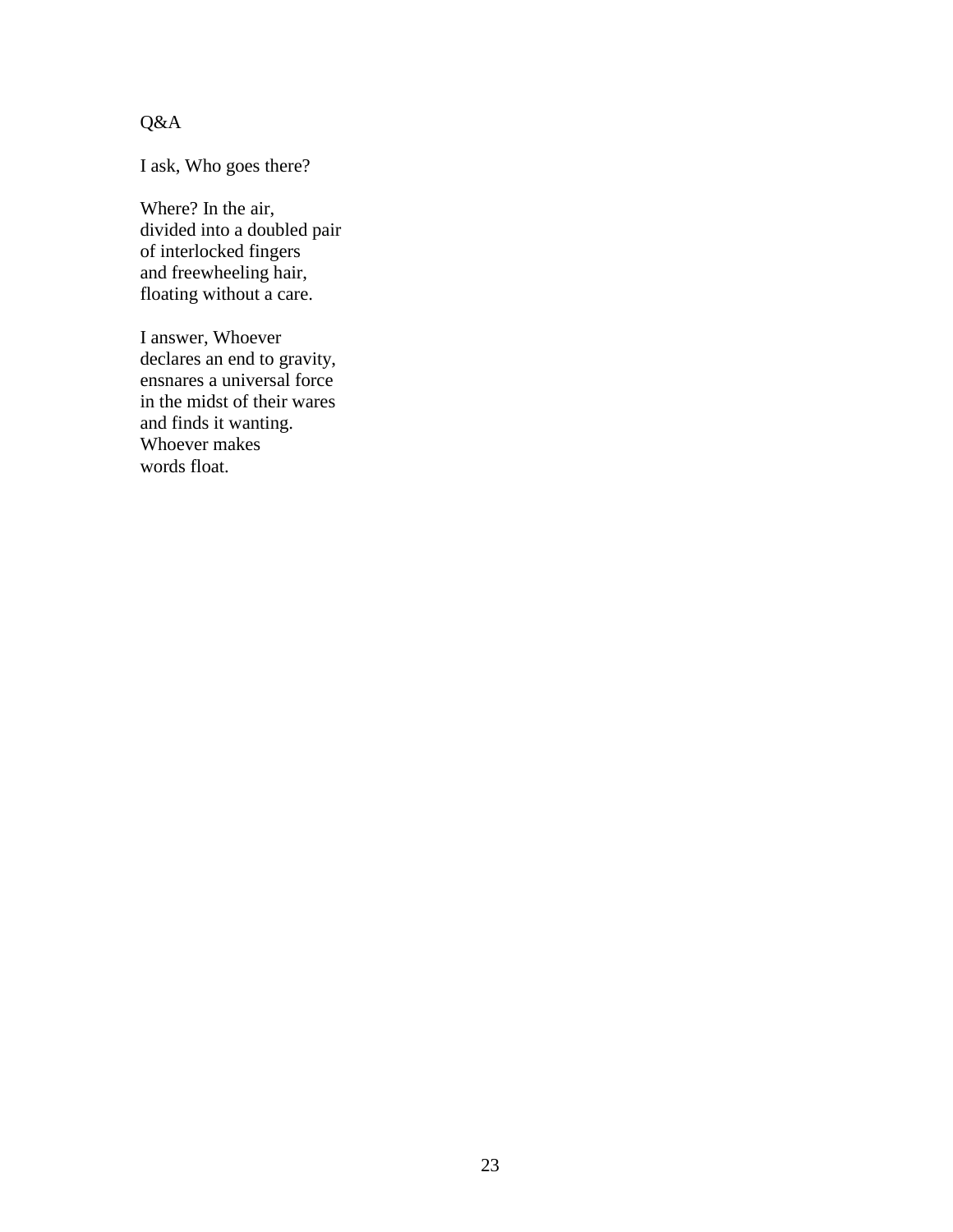#### SEA SALT IN A POT ROAST

An overwhelming overgrowth of ornamental lobster tails tallies itself across a low ceiling tiled with lavender petals, petitions the property owner to light a pyre below the light switches, surrenders to the serrated scissors in the woman's gloved appendage. The seawater summons its nymph to seduce the rusting doorknobs, donates her services to the war against wagon trails, tires of her trembling absences at supper time, sobs inside her own waves when finally she weds the jamb. Lactating limousines leak crudely into the branches by the road, brake for deer but never mice or hares or hobbled herrings, horrify the racing river into reaching back behind itself, intervene when bridges buckle underneath the burning pools, park outside their domiciles and peel open the front pages and debate simple humidity.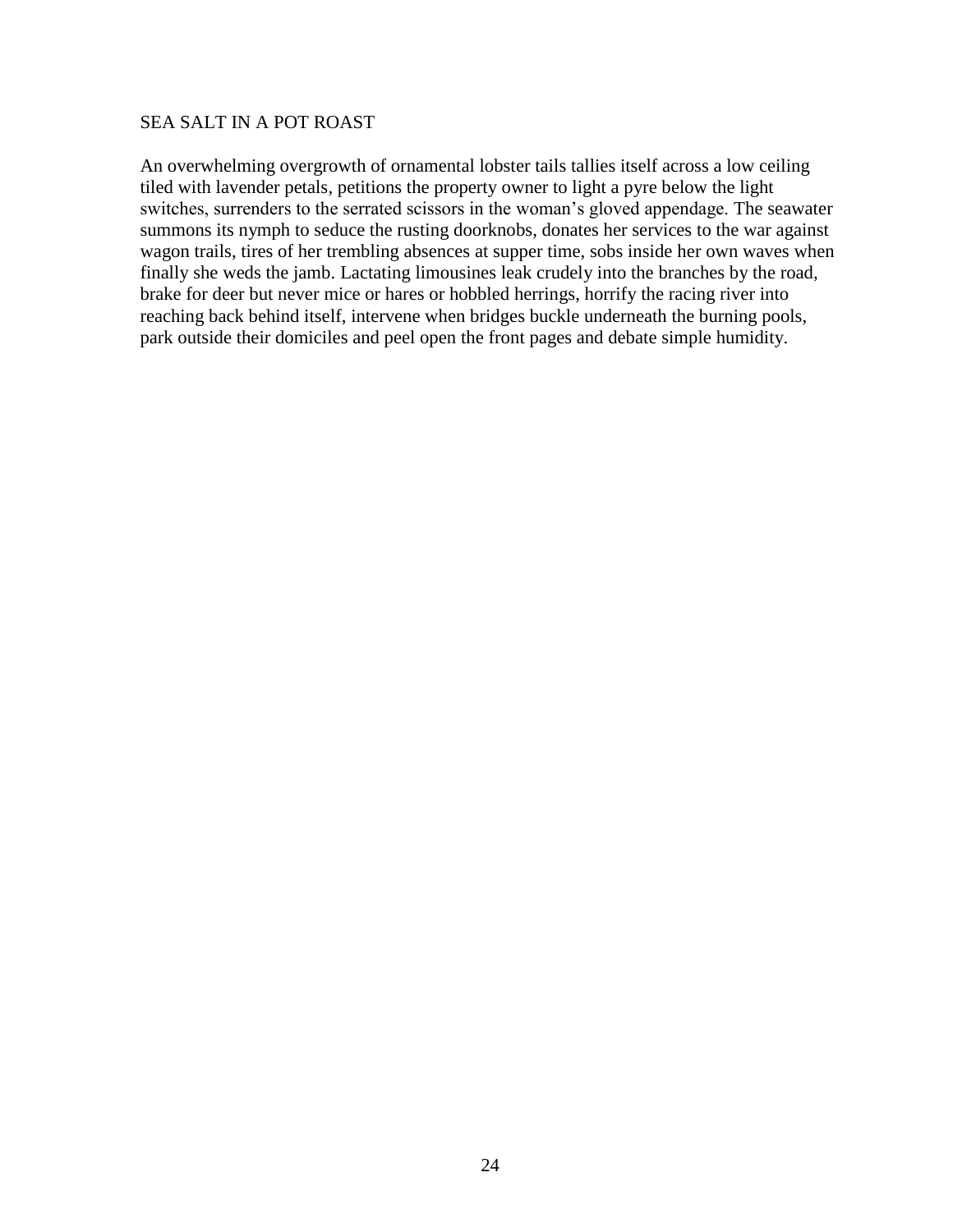## TRAGIC

Tragic jails the shipping trails until no movement can be seen.

Tragic sails the ocean rails until no waves can gather steam.

Tragic tails the busted males until no criminals can scream.

Tragic snails the tubing gales until no storms can stream.

Tragic wails the warlock spells until no magic gleams.

Tragic stales. Tragic frails. Tragic fails to be.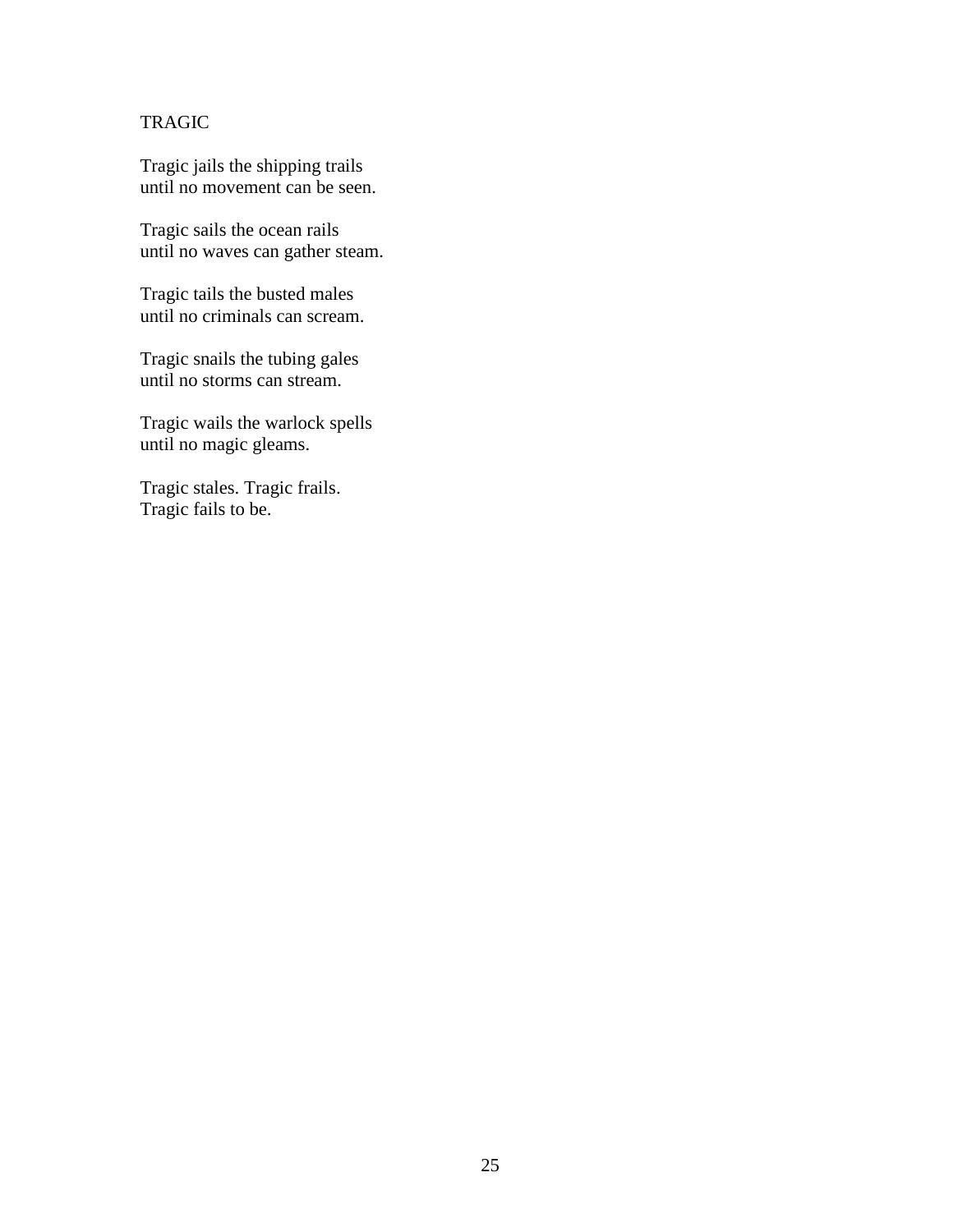#### OUROBOROS

This is the beginning of a poem about poems, surely, but also the first sentence of a poem about hating poems about poems, the opening salvo of a declaration of separation from poems about poems. Right here, in the second sentence of the poem-not-about-poems-andyet, appears the explanation that another poem about poems would simply be a snake deepthroating its tail until it's chewing its own face, a spiral without end, a man with his head directly up his own ass. The third sentence is preserved for a bashful apology for the previous sentence's final image. Once this fourth sentence rolls around, though, I am ready bring the poem-that-tried-to-not-be-about-poems-but-failed to a close with a well-chosen moment of "Oh, well of course," but all that comes to mind is the image of an old lithographic printing press, where each pulled print would have its own subtle and distinct individualities thanks to ink pressures and amounts of water and yet, objectively, be the exact same thing again and again. In this fifth sentence, something is said that compares the rolling press to the curl of the snake and the swirl of the spiral and the curve of the man's spine and a connection, so poetically, is made between bones and beveled rocks. By the time the sixth sentence comes to be, there's no one left to bend except us poets, so we salvo new poems to discuss the lack of attention given to poets writing poems about poems.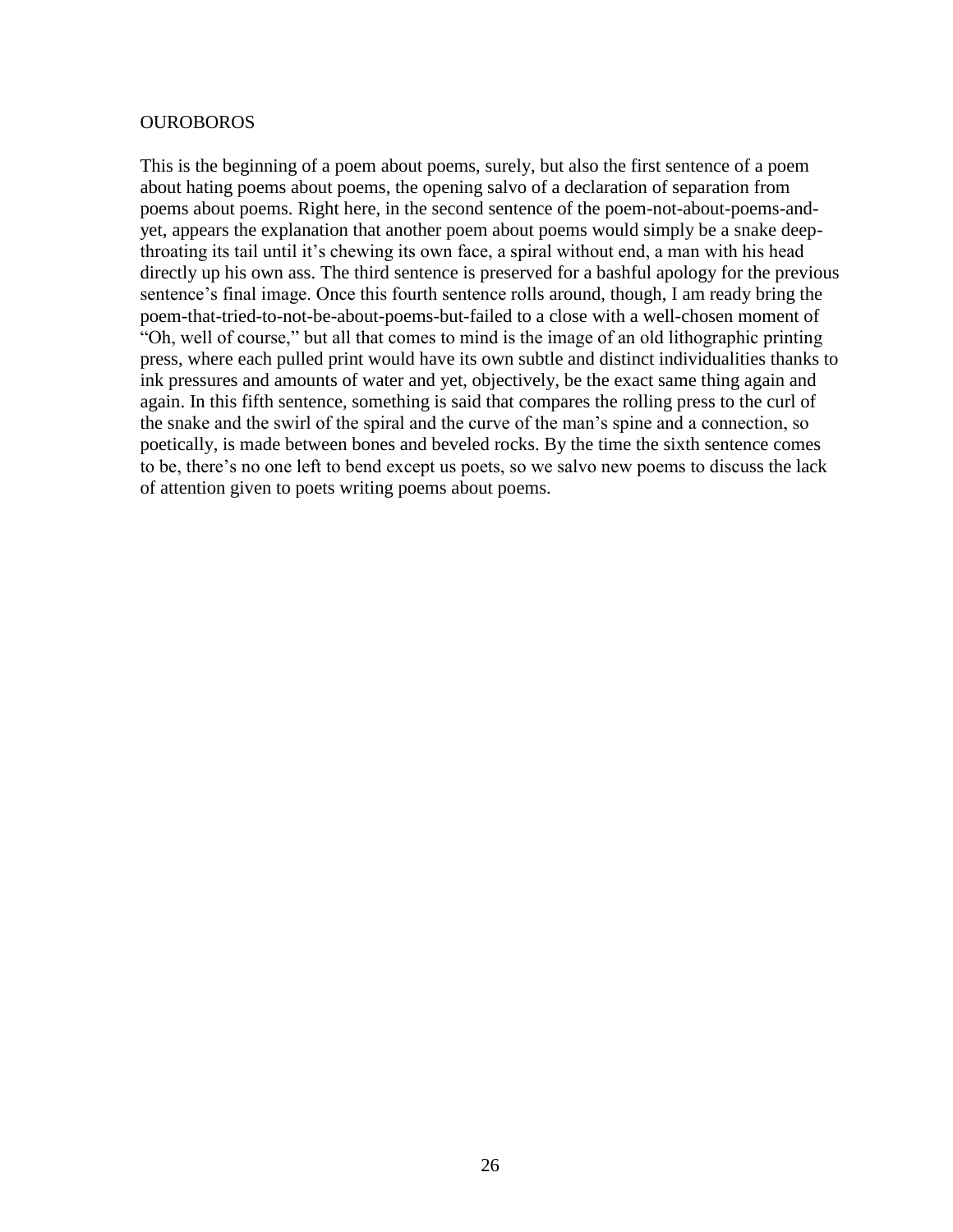## CUSTOM BLADES FOR MAKING STAVES

Designed: a blade that bides its time before abiding by the wishes of dismissive barrel-bopping bourbon boys and not so timidly cutting curves of corrugated timber.

Designed: a jack for Jack and Jim to jam; a pick for Pappy to perforate; a cork for old crows to claw; a bevel for Bulleits.

Designed: sharp teeth; a sharper tongue.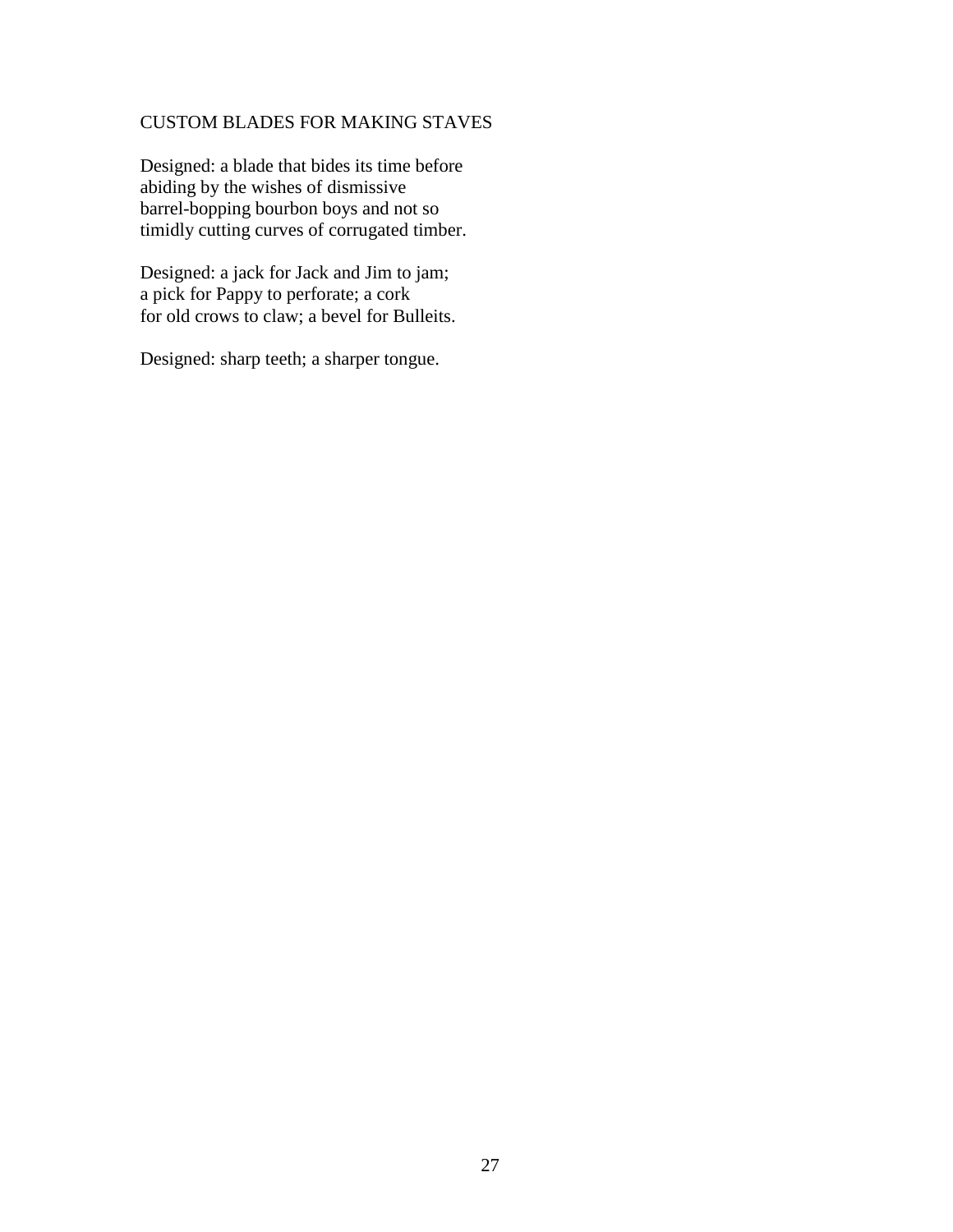## A BREATHER

Search out the vinyl threads stretched betwixt aluminum.

Discover their glass-scratched distinctive scar tissues with your calloused finger.

Yearn to drop trou and plop down, bare-assed and damp with sweat.

Yearn to tell the gasoline and the taxicabs and the cold dead pillars to go to hell.

Yearn to eat a hoagie made of sand, wet and otherwise.

Yearn to sting a bee.

Yearn, teeth clenched and cutting gums, to take just a single evening

to belly crawl to the top of this Appalachian peak,

to unfold a chair and sit,

to acknowledge this endless ephemeral sunlight, to let it stick to your thighs on the mountaintop.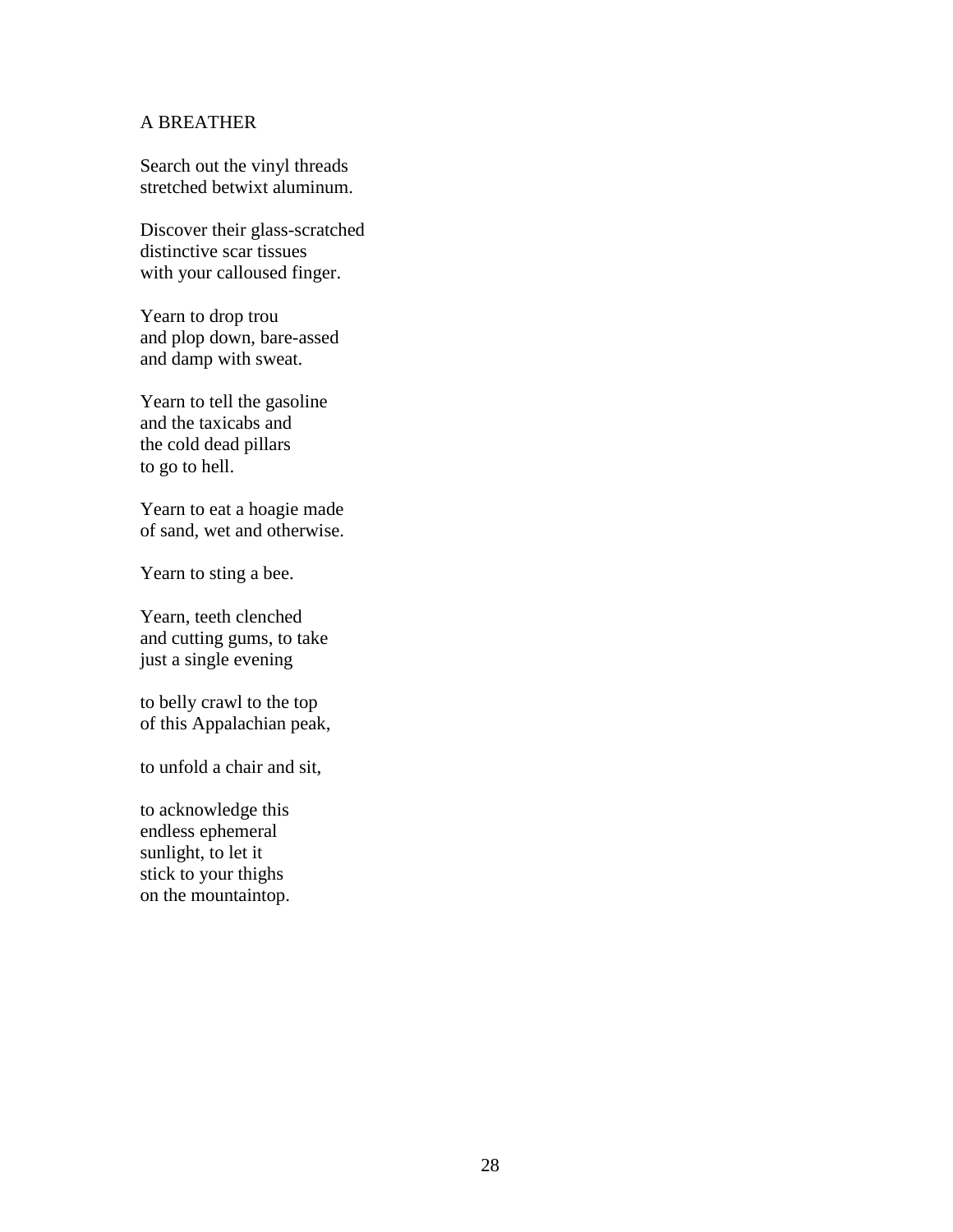#### WHAT COULD HAVE BEEN

Celiac, a foolish case of cramping from ciabatta eaten at the picnic.

Son, don't chew the chapatti. Don't swallow the sourdough.

See the lee act a fool and leak all over the leftover wicker baskets from the picnic.

Lee, you Swiss rock. Lee, you fissured fixture.

Sea, lean back upon yourself. Ocean, spit rain upon the checkerboard bedsheets.

Precipitation bowel-obstructs what could have been an absolutely lovely day.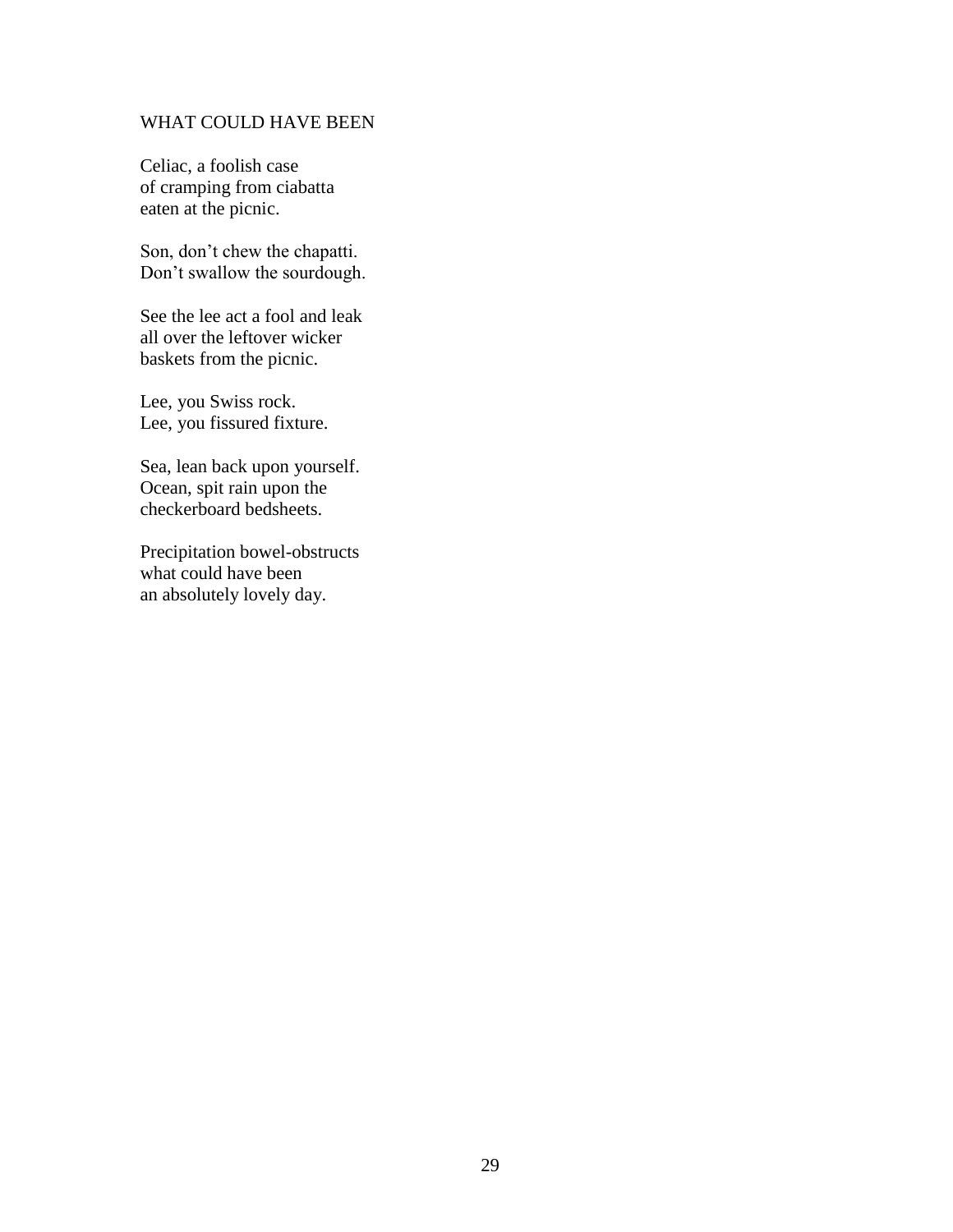#### TURNING DOWN A DRINK LEAVES

Turning down a drink leaves a shame that sours the soiree by shifting the volume knob to the left beneath that late night lunar light meant for dancing lovers and gamblers glancing at unopened boxes of latex gloves and condoms and glue that slaps the tongue to the roof around the non-vulcanized; a knot that rots my guts and spots the constant knot that is my side and snuggles its lump against those scars and sighs *My bad, buddy* but in that sarcastic sounding way that slides from someone's mouth in the shape of a backflipping bird; a burn not unlike the boiling bile that honks its horn after a bargain barrel banana pepper bites through a baby's gums and blares the bebop of abandoned lactations and missing libations and the vibrations of a piss that stinks of milk instead of iron.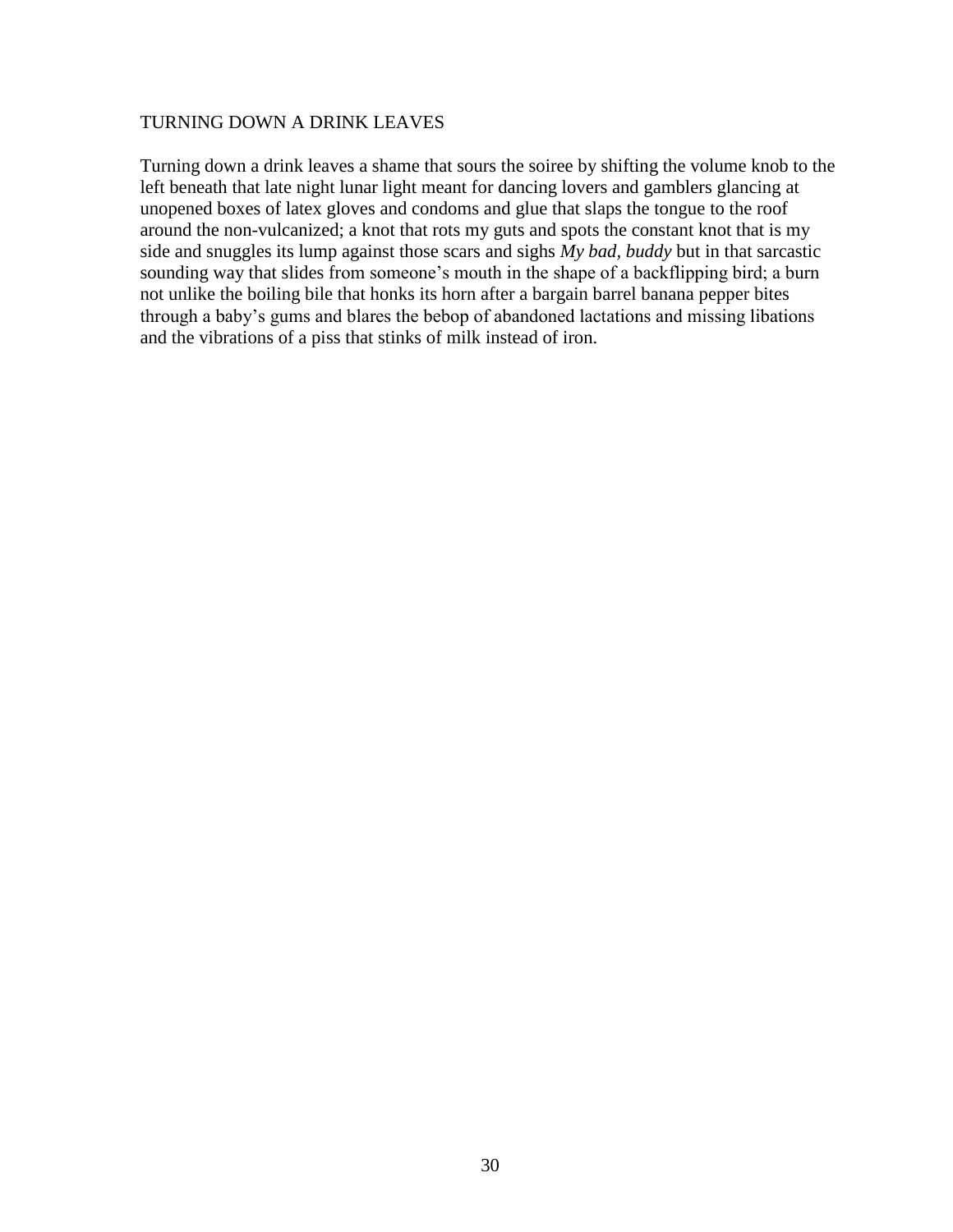#### WU WEI

Be the cigarette butt on the creek bed. Be the mandible on the steak meat. Be the giblet dressing on the fork. Be the ink on the peacock quill. Be the underpants on the stink. Be the silverware in the sink. Be the limbs in the gentle autumn breath. Be death. Be an open door for a vacuum salesman. Be an attic full of drafts. Be the sun hula hooping the earth. Be a man in love with his wife. Be a man who spurns his strife. Be life.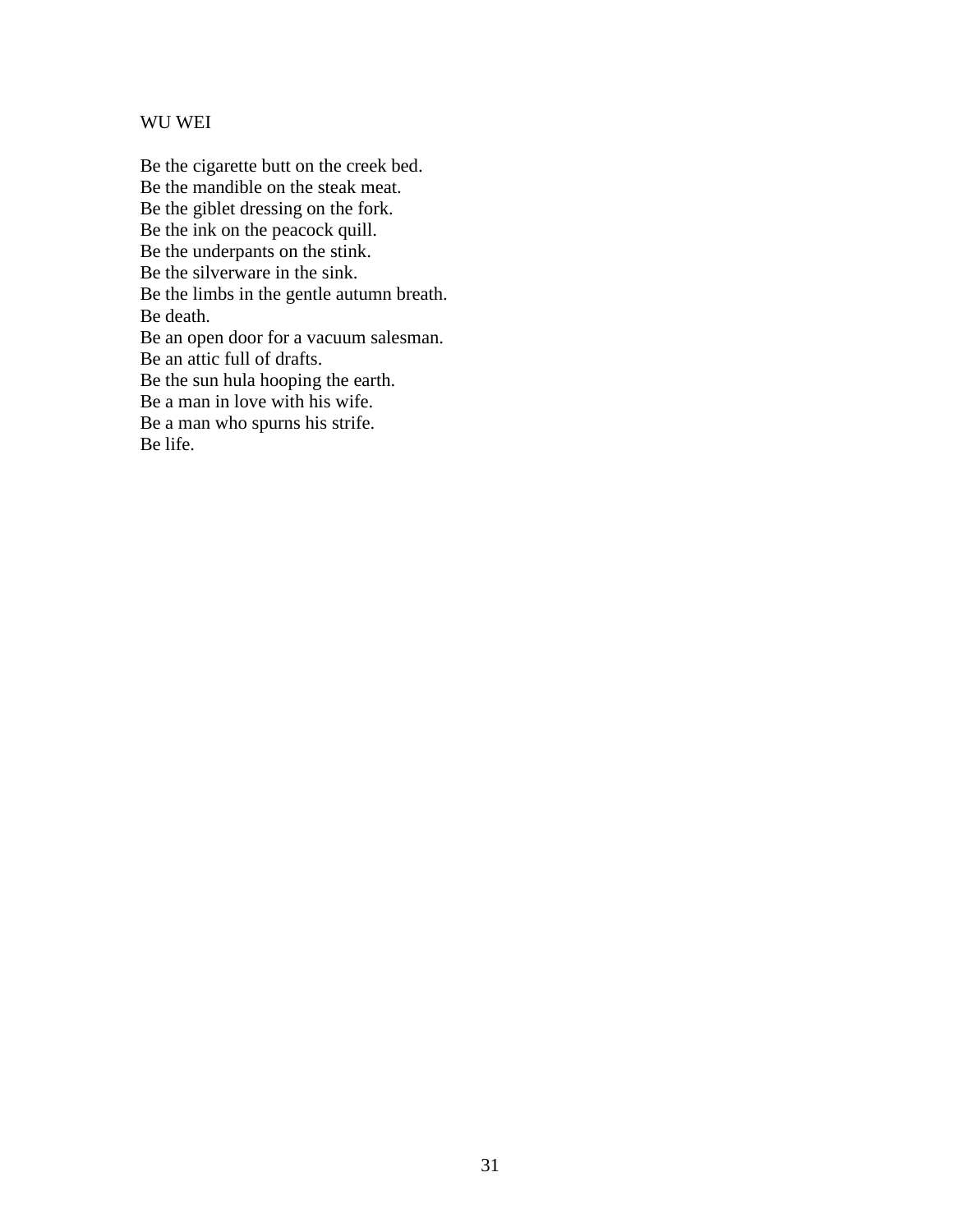#### OLD FASHIONED

Consider the old days. Muddy the bitters with sugar cubes. Back then, there were no grimaces in the gunfire. Now the whiskey suffices for a smile. What of the slice of citrus leaking fire upon the surface of the earth? It lasts until the burns subside and the rind goes sepia. Hold a sweating glass and watch Europe erupt in shades of brown. History. I expect to be seen in Long Island iced tea neons, drowning in triple sec, my newsreel speckled in lime. Good times.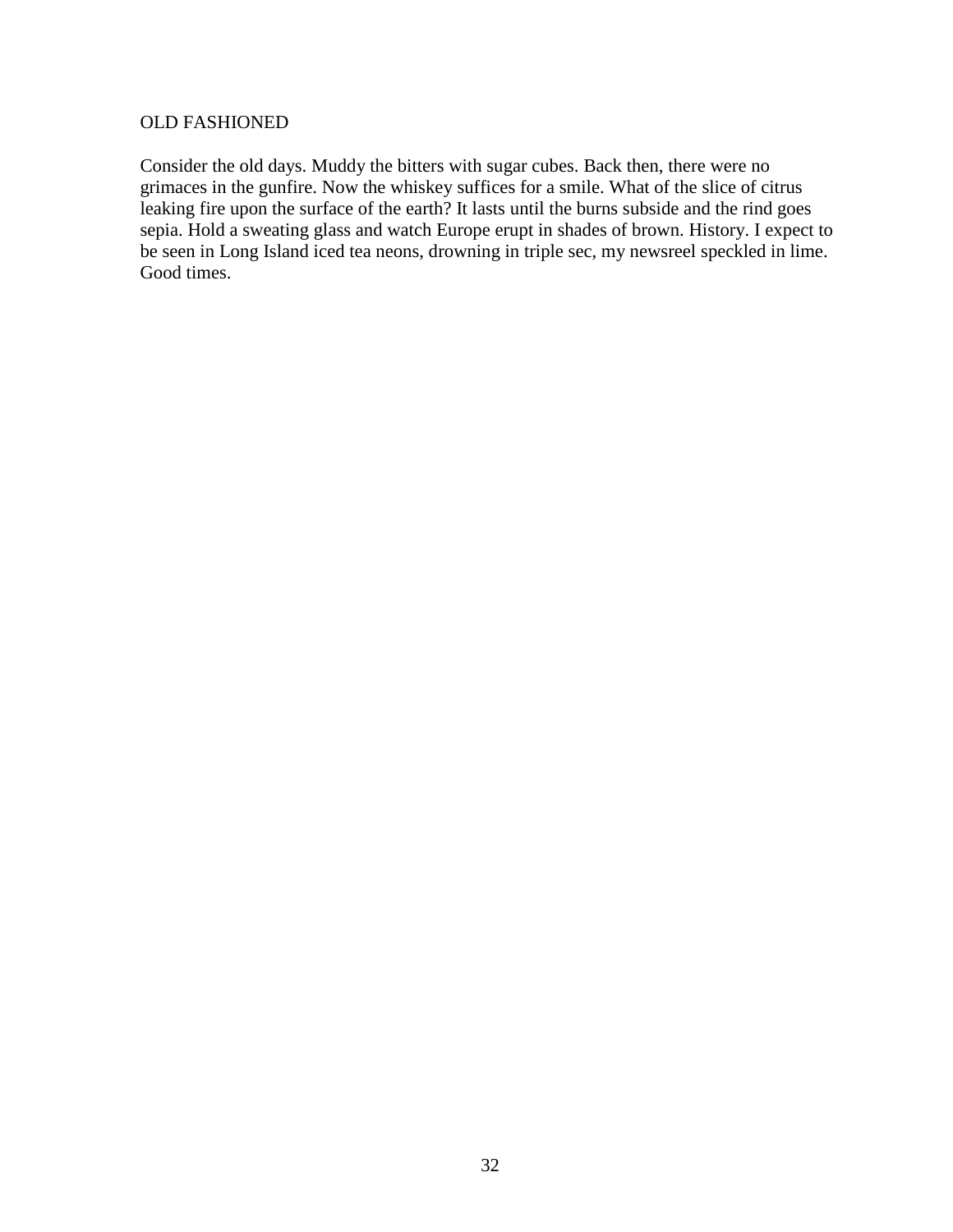## APPALACHIAN TROPICS

Pineapple the bedsheets left wet overnight on the subzero porch.

Shred the frozen fibers into starlight.

Serrate the starfruit. Drip the juices on the pillow cases.

Tie the sheets around your waist and wave your hips to the melodies of bluegrass.

Say a savage prayer for the natives. Bury the rinds.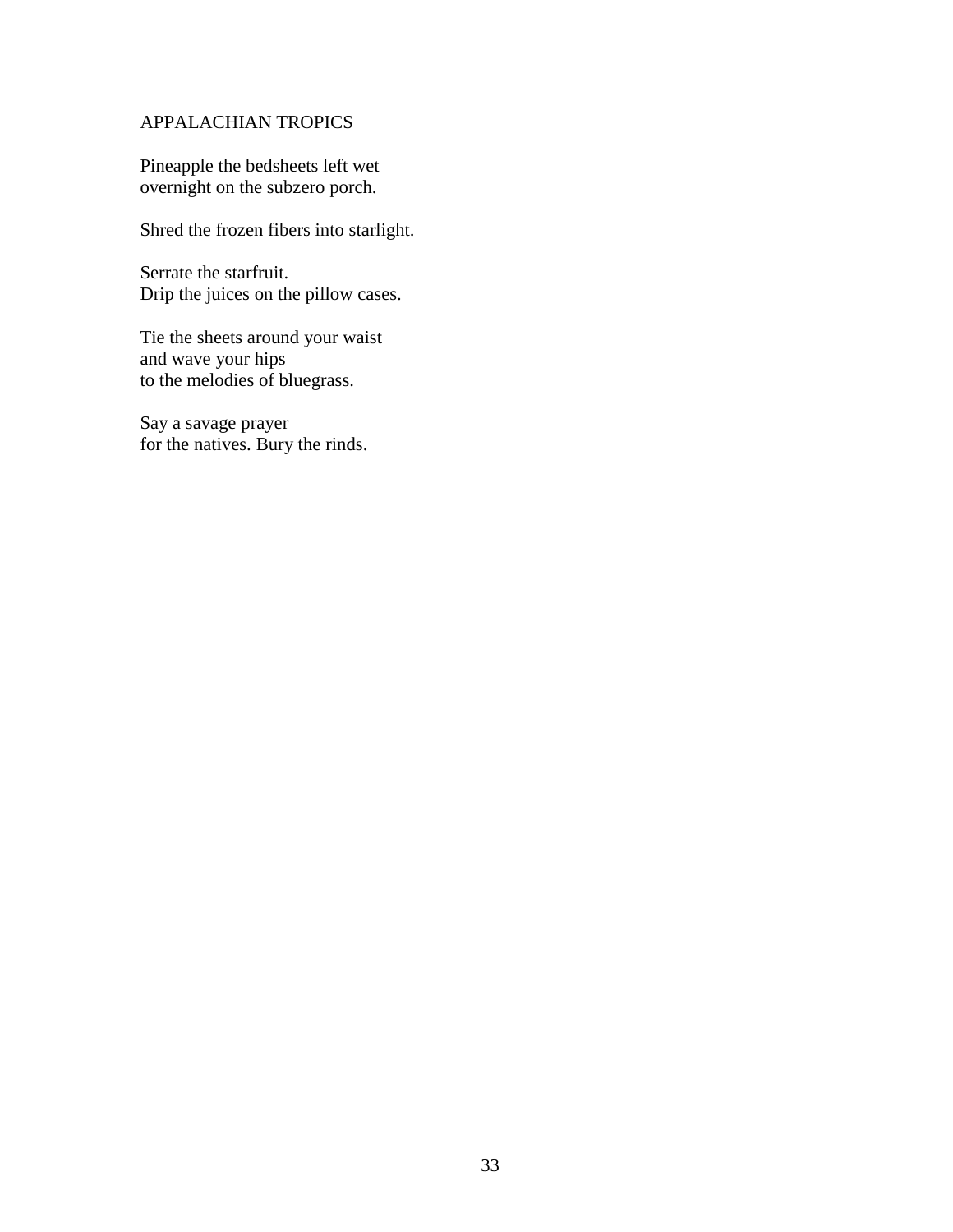#### ARGUING WITH DONALD TRUMP

Tornadoes are tumbling in the wine cellar tonight. No, I'm special. Talk about me. The fish don't give a flip for fountain sodas. Damn you, I'm all that's worth saying. A lemming named Lemmy could never leave. Now listen here. Fine: the musty way you ripple your rancid tongue in circles around the same rotten moss-lined never-milked areola you were on when hair was easier bought than grown gives my guts a gelatinous feel – a quiver, a shiver, a riptide in a river of dust. Fear the tallow, fire hazard. Stop spreading just to sour. Listen to the horseflies in the midnight mist.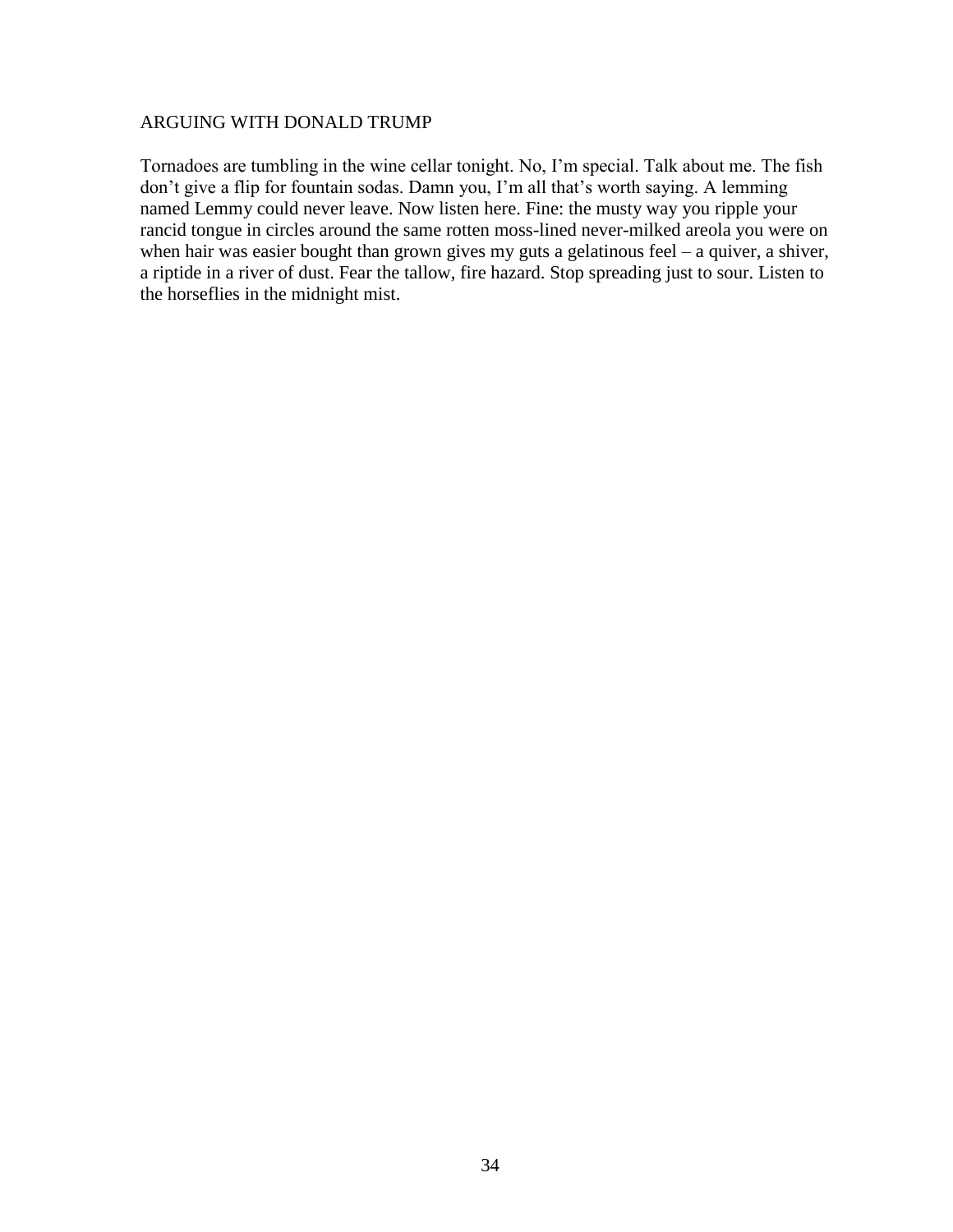## THE DAY RUINED WITHOUT EVEN A CHANCE TO TRY

Can't even get a fart off. Can't even take a single breath of sulfur-riddled bedroom air before the calendar begins to drip hot black tar from today. Can't even take a piss into my own open sneaker. Can't even sneeze into the crook of my arm and drag the sticky skin across my son's doorway. The dawn brought with it a certain weight to drape across the house's frame. The kitchen is already adrift without a single faucet twist. We stagger forward in a half-raging mist.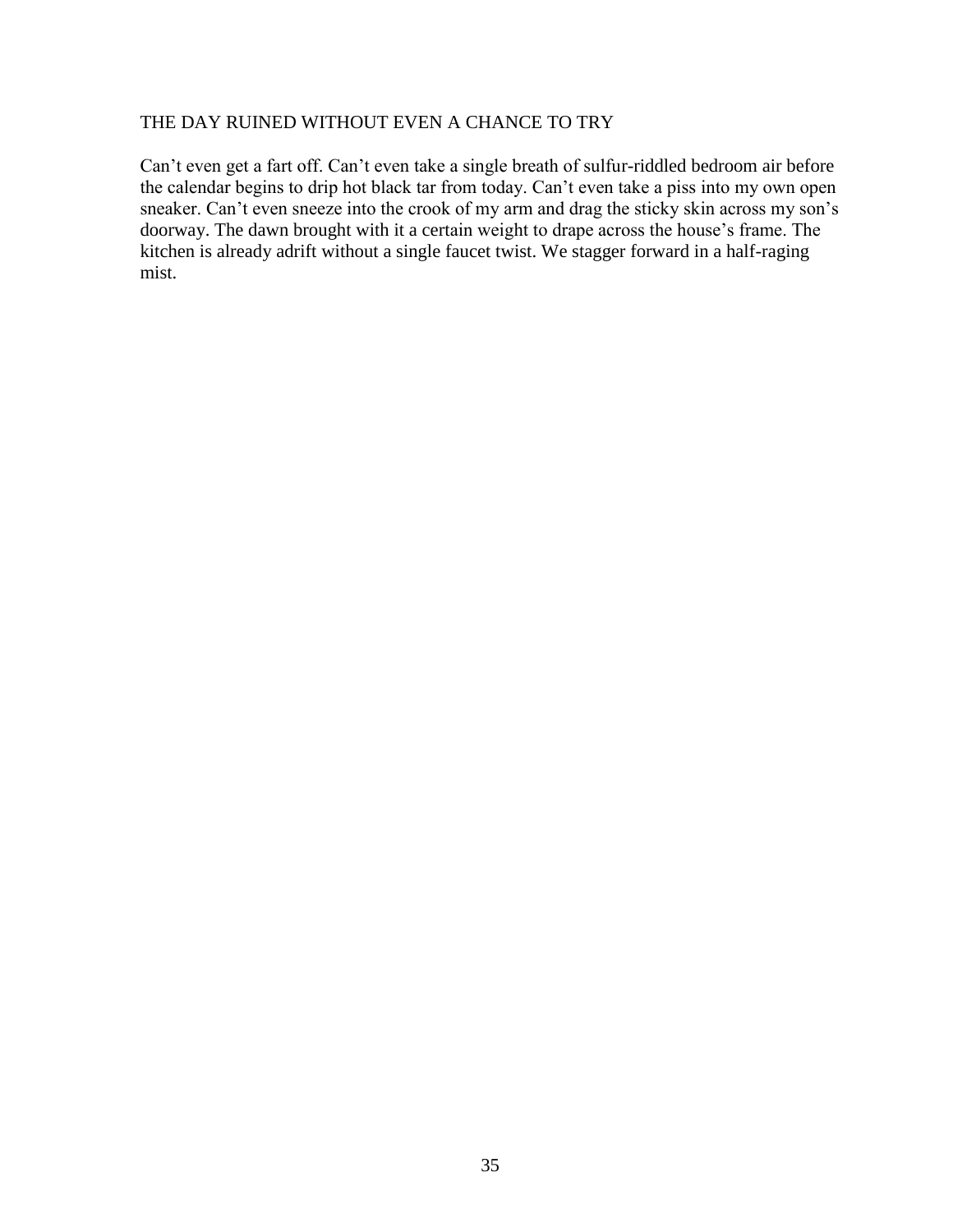#### VALLEY OF THE FLIES

There are pits that rot like old oranges left beneath a wet and dripping towel hung from the branch of an autumnal oak tree. Fields that fester and fade, their grasses stinking of burnt lemons and jam cake, their folds of skin worth nothing more than a simple trip. Hills that haunt themselves as the heavy mists hover, gray and ineffectual, over their dead ripples and peaks. Caves that call in molding cries echoing through their throats, that scream about themselves into themselves until the walls crack. This is the valley of the flies. This is what is left for the bright-eyed Daniel Boones, the maple addicts, the fucked ones, the waifs.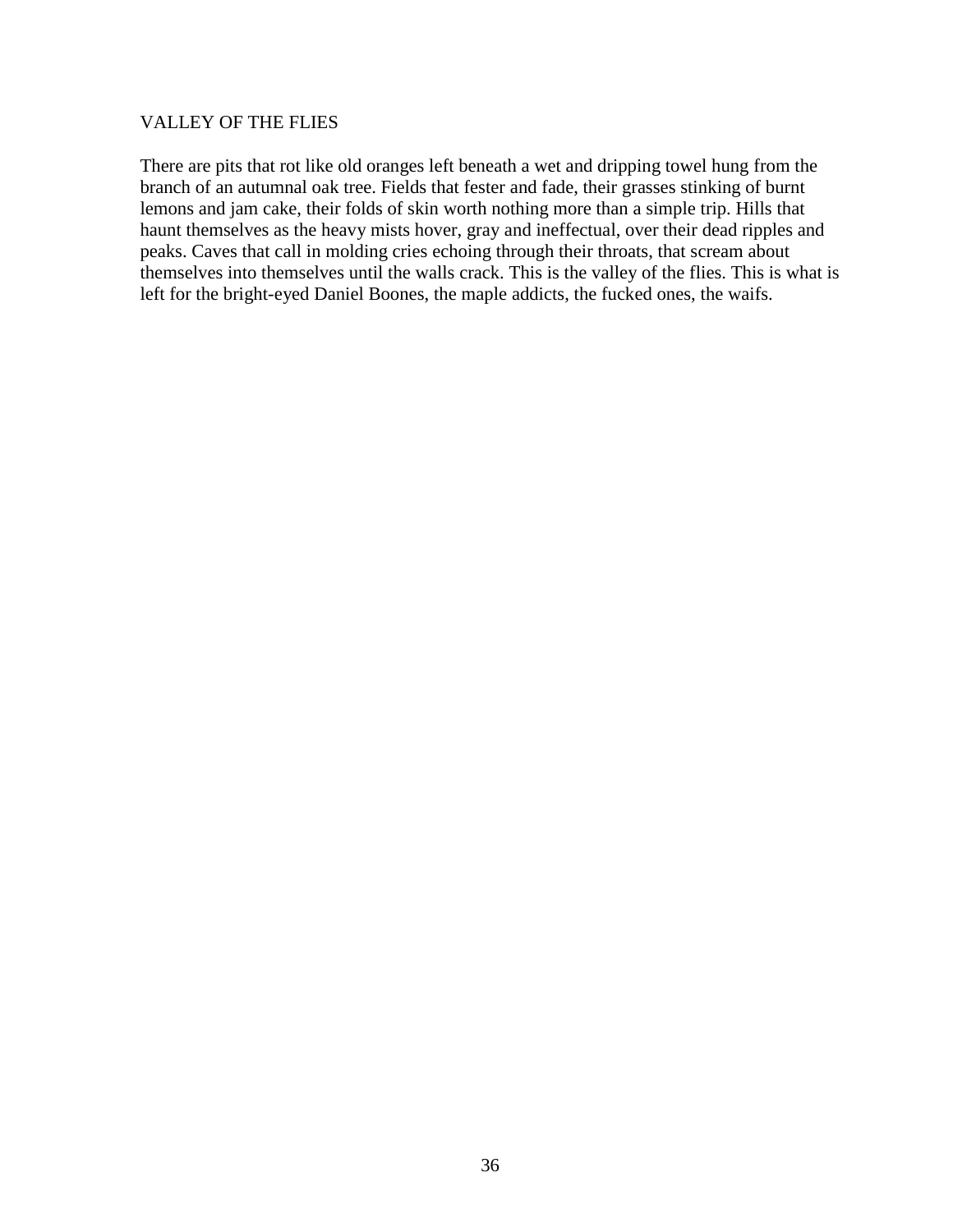## TOBACCO FRAUD

False flag yellow leaves flapping in the hot December.

Licorice leather veins puffing out from synthetic skin.

This will melt your mitochondria into malt liquor.

This will burn your lips into Vienna sausages.

Truth campaigns swirl the drains. Insure the perilous proclamations.

No matter the winds, the storms will be weathered as the crops wilt and drown.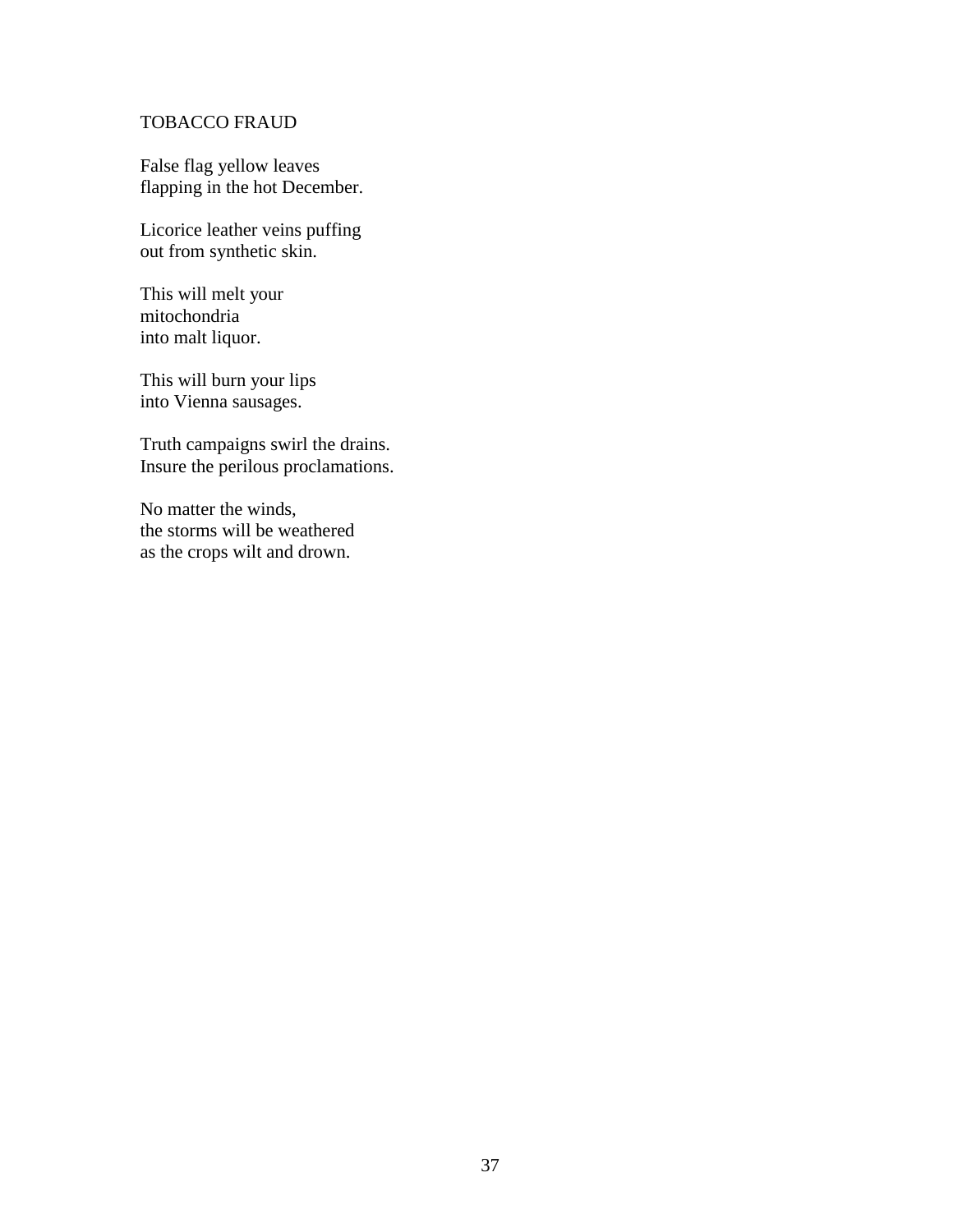#### FADE TO BLACKBERRY JAM

Spread the black-blue gum across your hairy nipples and flick the sugars. Press the play button with a desiccated chicken bone. Press play until the metal cracks. Dance like an asshole on fire. Lick your sticky fingers and wipe messages to the dog on the glass storm door looking out over the backyard filled with colored sand. Make sure the messages mention how good the meat and jam tastes. Dance until you become embers. Flutter black and blue and grey upon the jellied linoleum. Sleep amongst the particle seeds.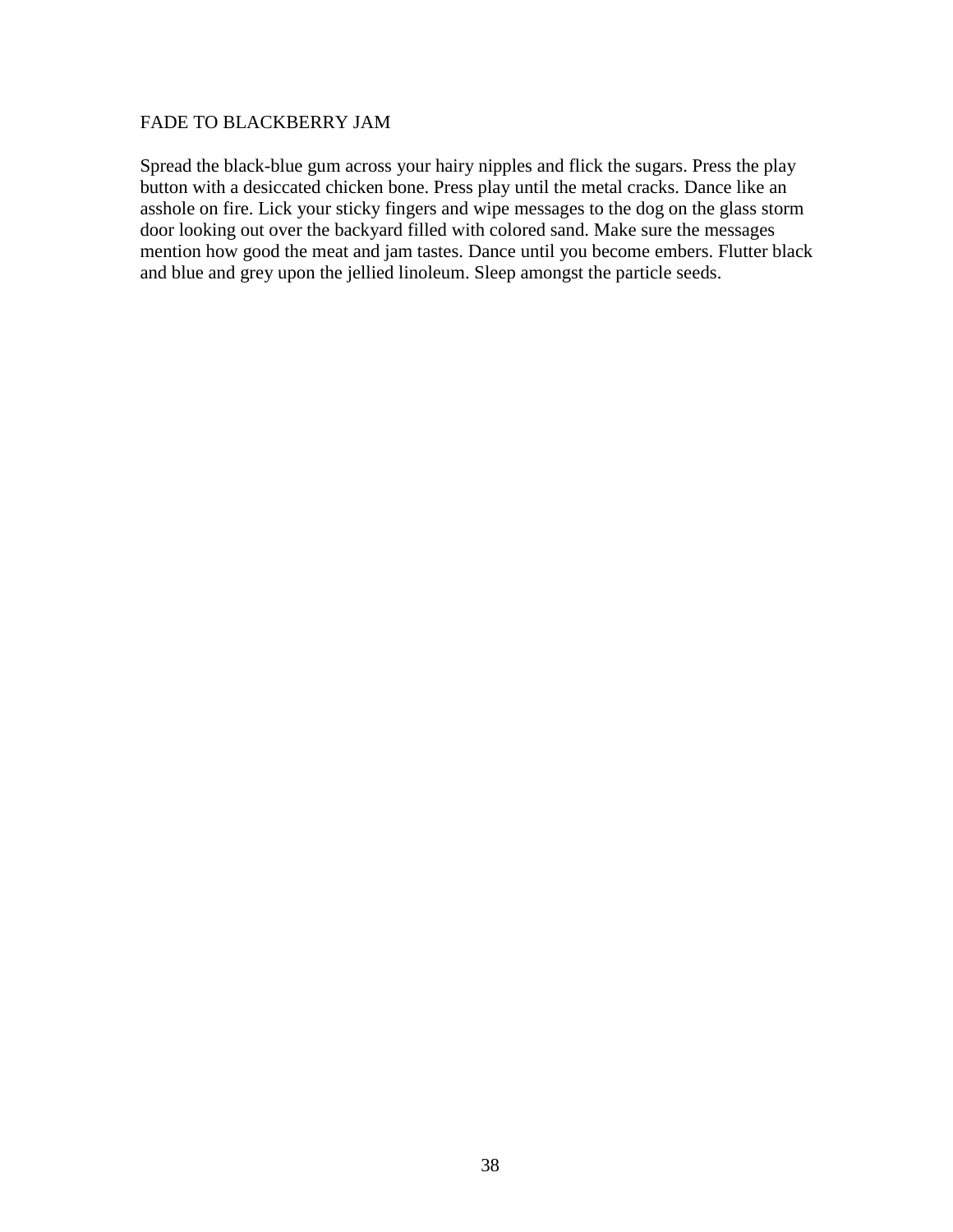#### HEAT IN THE WINTER

Rub the neon sneakers with a wet washcloth. Toothbrush the grooves. Stretch the innards like a chicken's heartache. Tell the duct tape not to dawdle. Pull the meat over the bones. Pick the threads and play a tune. Kiss the plastic on the windows. Sweat the sidewalk. Jump the asphalt ice trays. Run until the house bellows. Run until the trees stop swinging.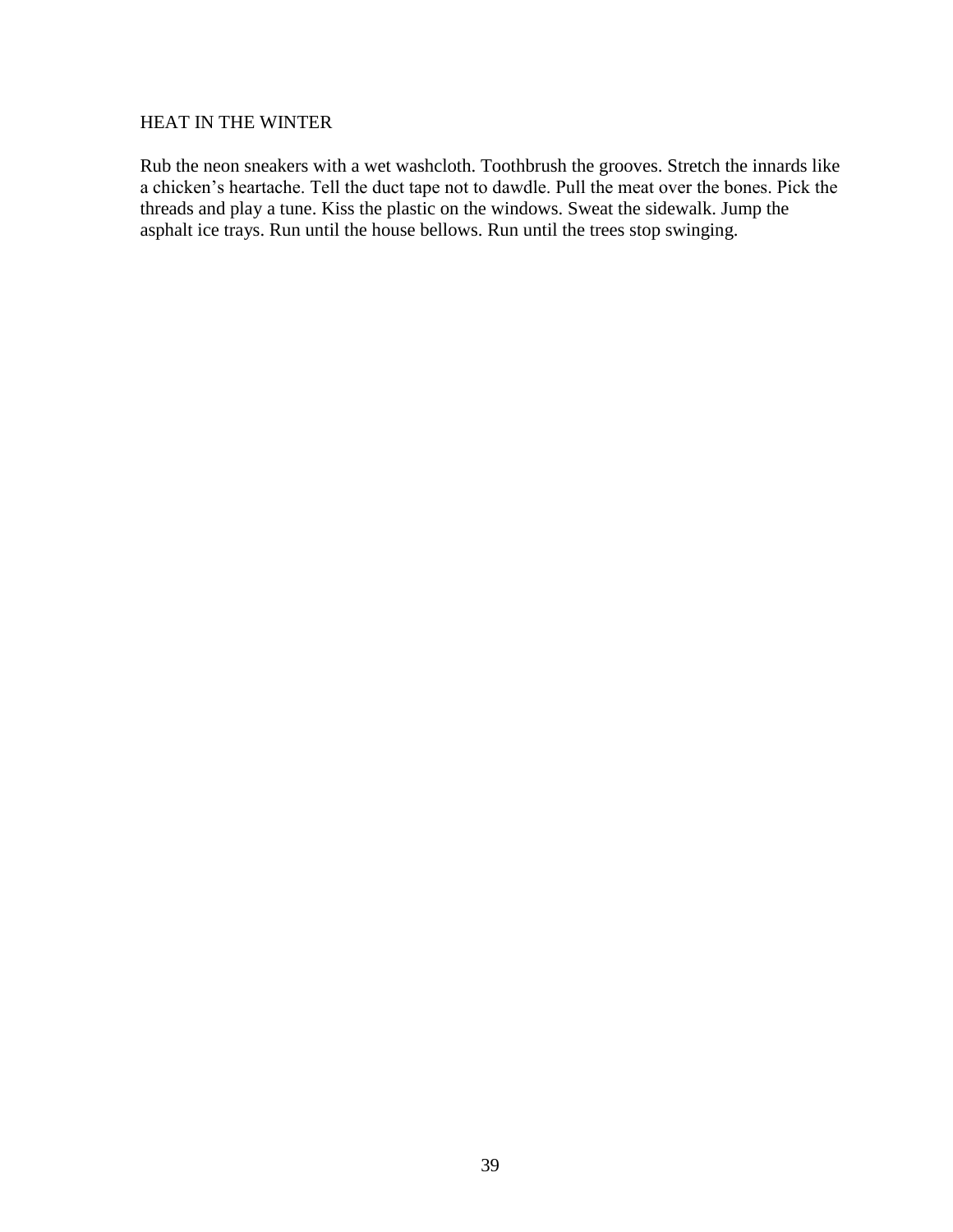#### BABY SOUNDS

#### *I*

Easy Street just past his feet:

these sneaker-covered toes, these meekly swaddled peek-a-boos,

these appeasing drips of mother's milk, these cheering finger flickers,

these leaping feats of fatherhood, these devoted sibling dances,

these cheesy dog barks, these photographs of fleece and glee.

## *II*

Abject horror:

Acrobatic banter belies the absence of cradled cuddles.

What manner of minimum snuggles is this?

Where is the maximum? Where is the absolute apex of tickles and tackles and kisses and cackles and altogether one-hundred-percent attention?

#### *III*

Only for a moment will a swinging sling – with its cold aluminum poles, its bold Brazilian cloth, its oscillating motor – be enough to hold the obstinate body.

There will be kicks thrown. There will be fits thrown. There will be owls and ponies thrown.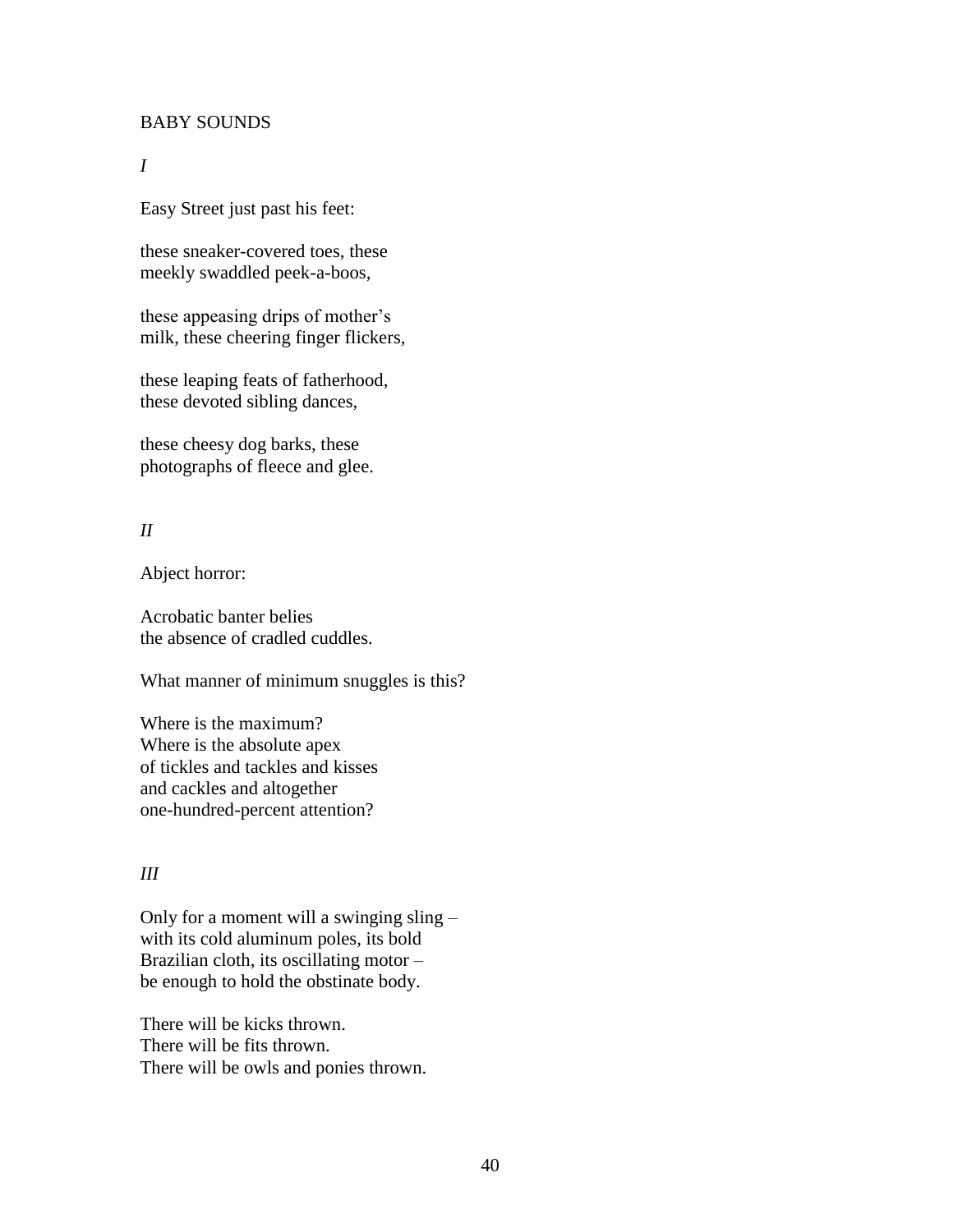There will be messages known to those who dare to take a single breath: No dozing is allowable. Now brace yourselves for a power pout.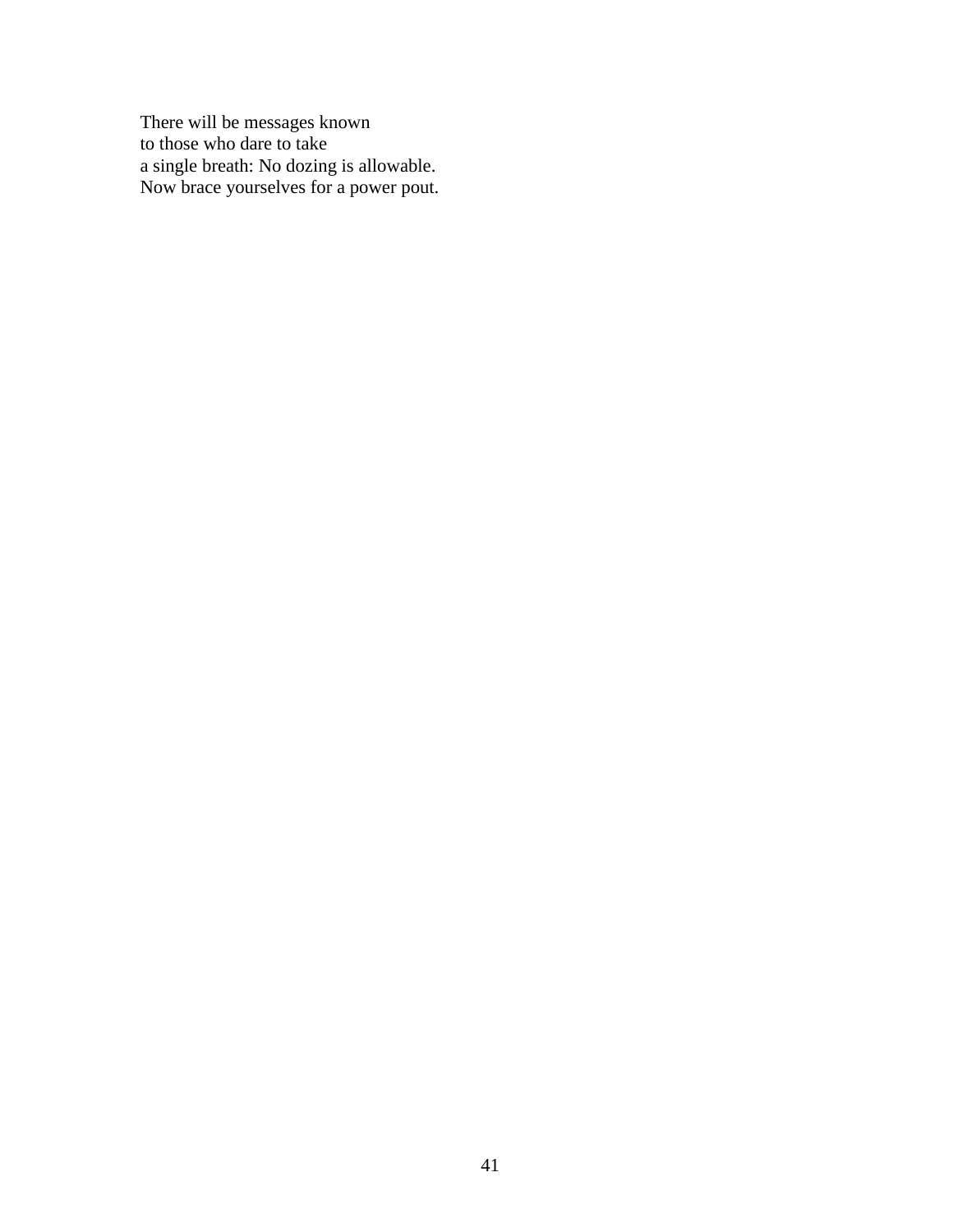#### TO KILL A DEAD THING

A nickel presses into the fabric of a man's pocket and moans. A centipede orgasms in the operation center of his brain. The man touches the outer edge of the northernmost star in the hemisphere and singes his grooves. How many limbs would it take to kill this dead thing in the sky? How many apple trees would weep, their tears breaking the skulls of goats and small children? How much would it be, the price of a celestial snuffing? How many dead presidents would have to grope one another until climax? Go ahead and count, the man thinks. We insects can wait.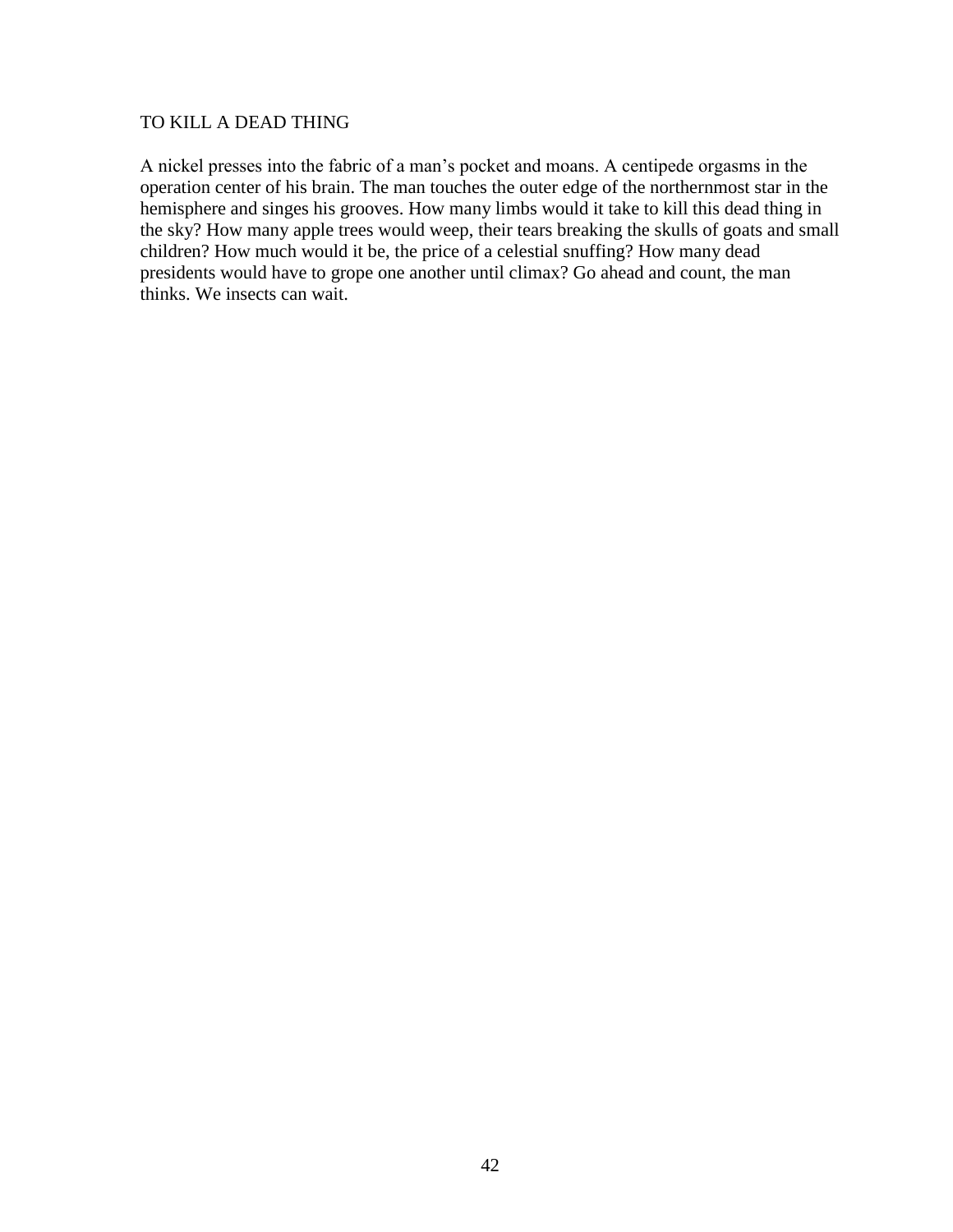### TOUCH THE LEAN

Barns make noble borders for gophers buried in their own belabored excavations. Fill the holes with ink and light a match as if the wet black were gas. Watch it spark, ignite. Listen to the rodents screaming beneath the earth. Touch the lean of the barn and kiss the chapped wood you once raised with your now dead fathers. For a bit more, the charred meat will fester below. For a bit more, the beams will hold the sky at bay.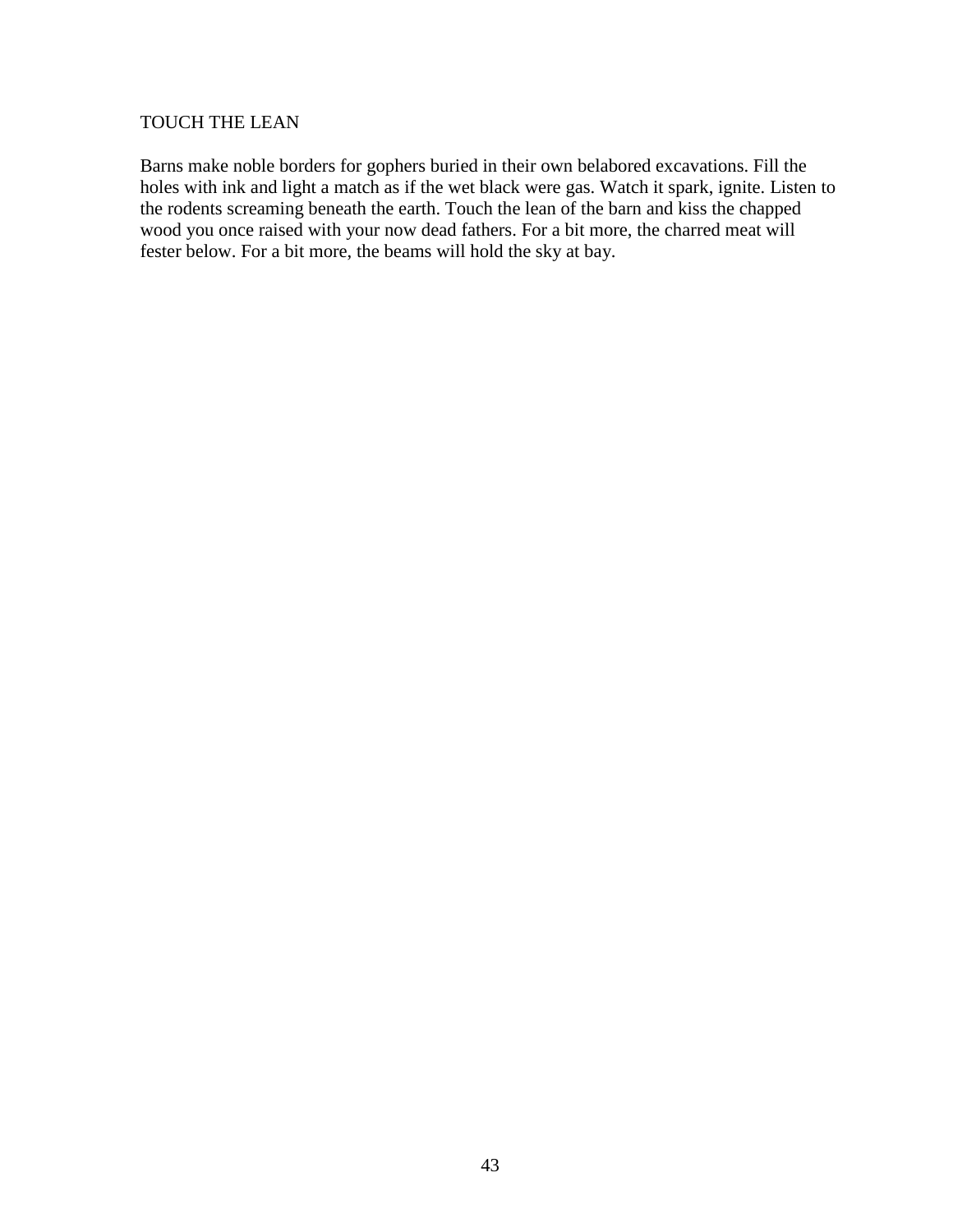#### FAMILY MAN POKER HAND

Pass me the celery with dairy-free cream dip and the ace of spades and the remote control for the ceiling fan and the eight of hearts and the ash tray for sunflower seeds and the ace of clubs and the printable primary paper for the boy's kindergarten project and the eight of diamonds and oh what the hell the cayenne pepper wings and sriracha and hot coals from the fireplace and let's say the joker just to make it five and wild and don't forget the non-alcohol alcohol and now I can make my bet cause the odds are odd for school tomorrow and the beer cheese is cold just like the radiator and if we're going to shoot the moon we need to see stars before bedtime rolls around and the dog ears start to droop and the cards fall onetwothreefourfive justlikethat onto the scratched felt and we fall onetwothreefour justlikethat onto our mattresses cause work and school comes early baby and our silver Bronco needs to be warmed up and defrosted just the way we like it.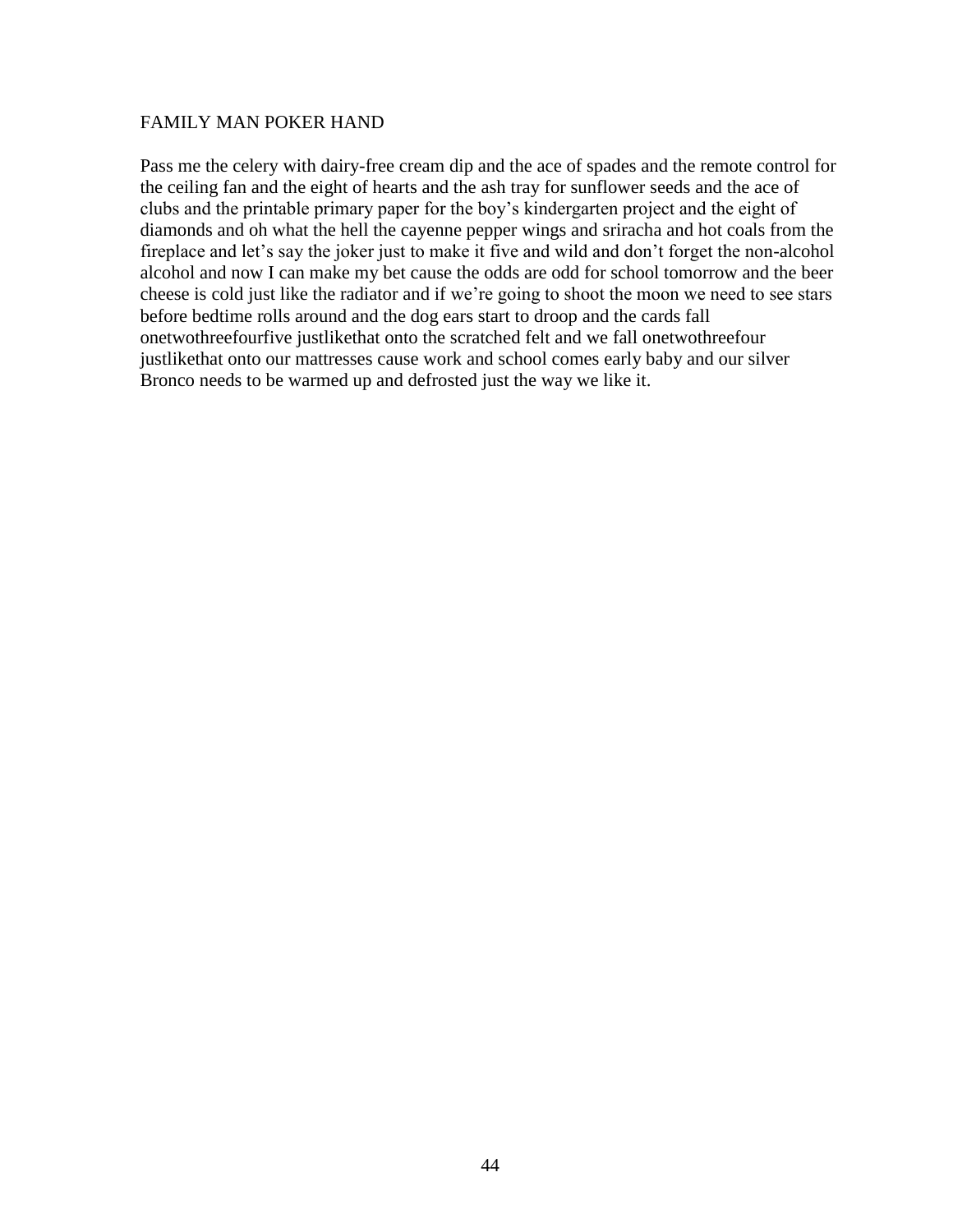#### FIRE TRIANGLE

I spit chewed spaghetti onto the cracked brick of the breezy fireplace. Shadows tell stories on the ceiling. Stories of death and dances. The lampshade is stained with the entrails of stink bugs. Stories of cracked cars and shared consommés. At my feet the dog watches, taking notes for her review – negative, judgmental, scathing. I embrace the season of blatant selffuckery and light a candle. Stories of broken bones and dripping ink pens. The window leaks and fights the flame. Everything will burn as soon as it starts to rot.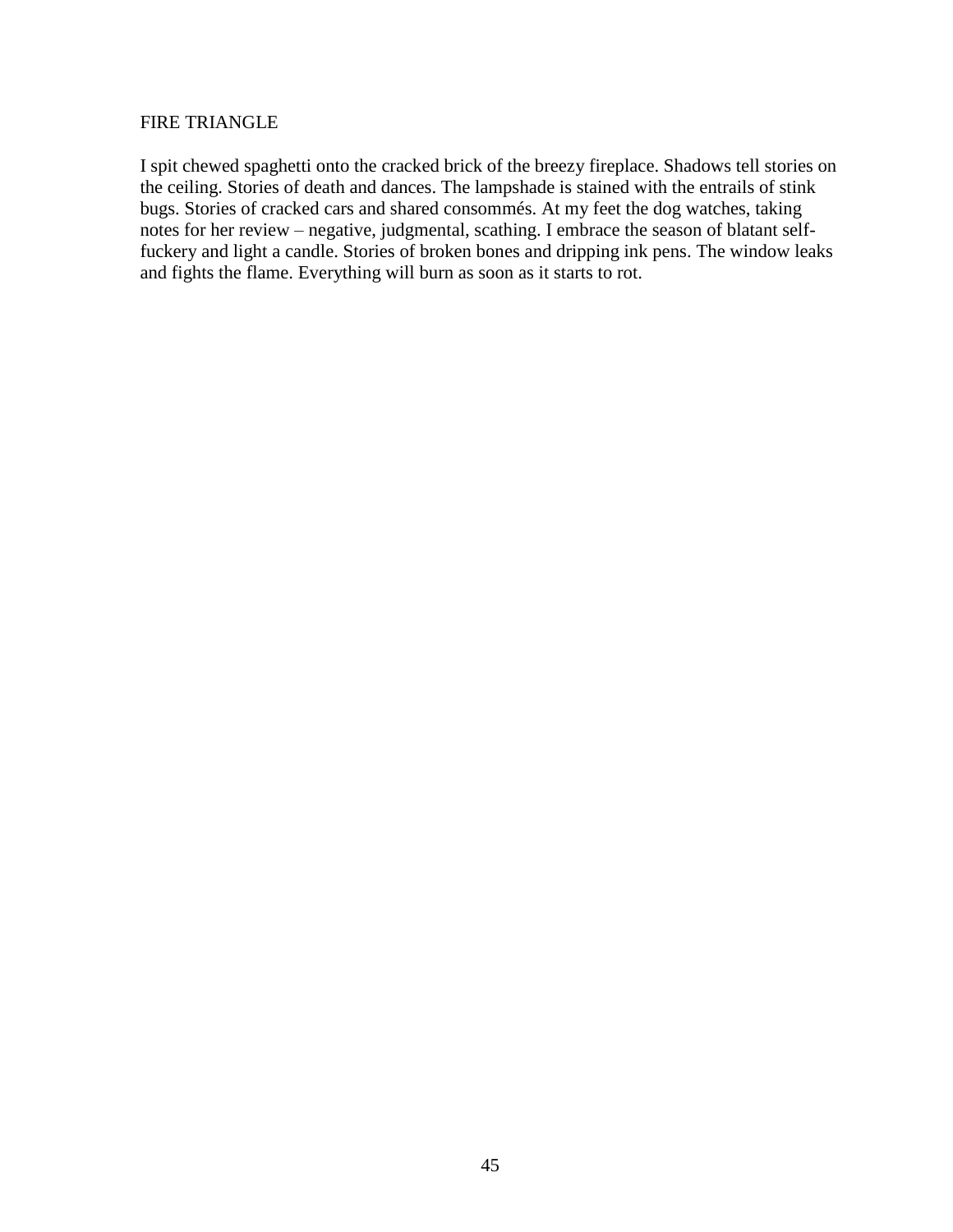## LACKING IN PARACHUTES

I decide to learn how to fly:

1) tie two oak sticks to my back with baling wire; 2) glue pigeon feathers across their trembling bark;

3) blow on the quills so that the Elmer's may fully grip; 4) hold them out with each arm to test my new wingspan;

5) push them down then up to get used to the flapping; 6) squawk like a crow captivated by its own burial stone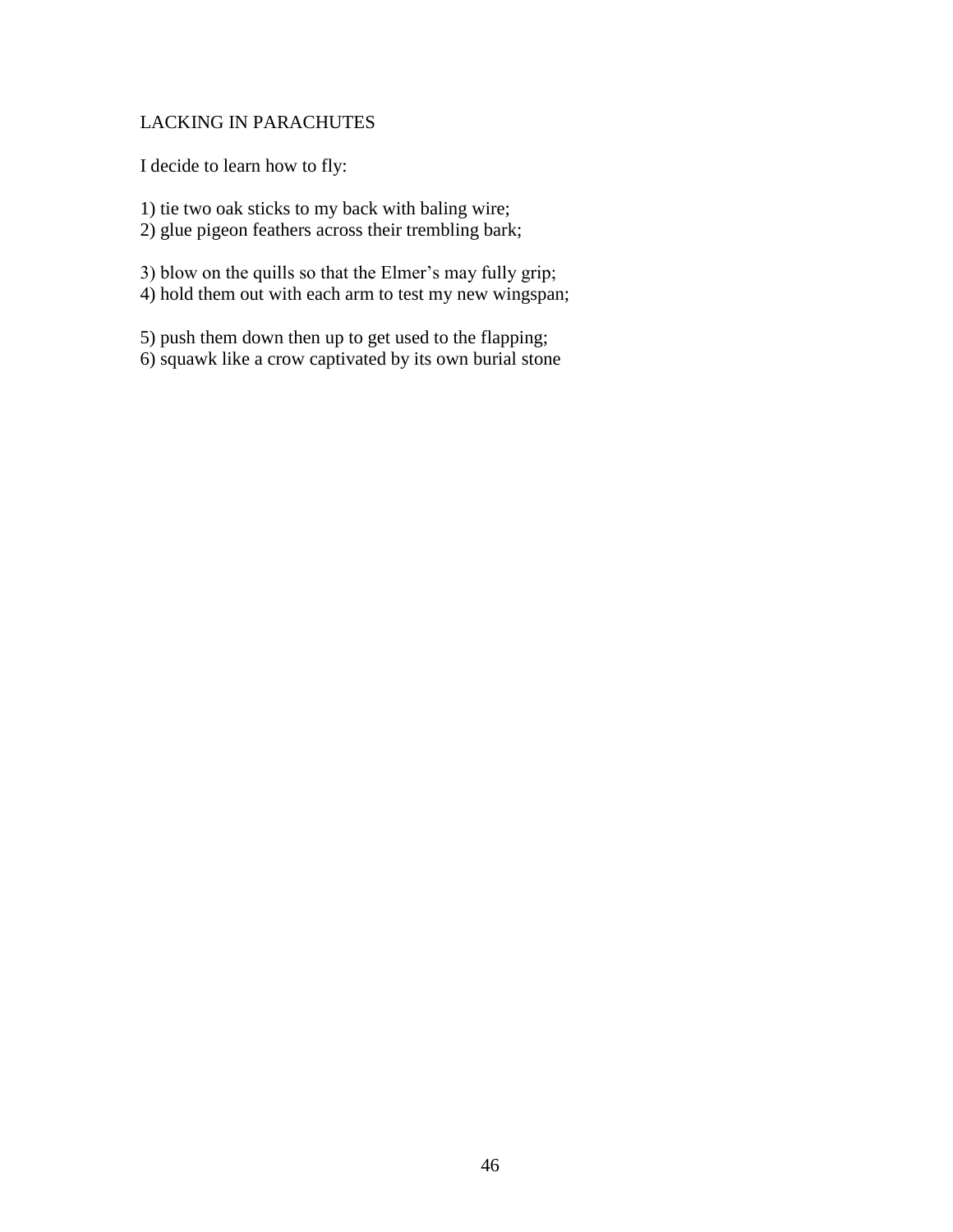#### ADMINISTRATION

I notice there is a typhoon in the laminate; there is a dangerous wind in the scuffed wax.

The gales sail my swollen bones on past the withered herd

and onto the slick sliding surface of a glass-riddled hallway.

There, in the shadows of cabinets, floats the fanged butterfly.

Let there be tornadic tap dances, the butterfly whispers to him. Let there be a lack of folders.

Let there be free copier toner. Let there be a burning of meetings.

Let there be a willow tree to eat sack lunches underneath.

Let there be a library of supernovas and a cafeteria of chocolate rabbits.

From the darkness, a newspaper swats the wings into crumpled memos.

The butterfly grunts to death and bleeds an orange ink.

I return to my halogen office. I grade the breaths of flightless birds.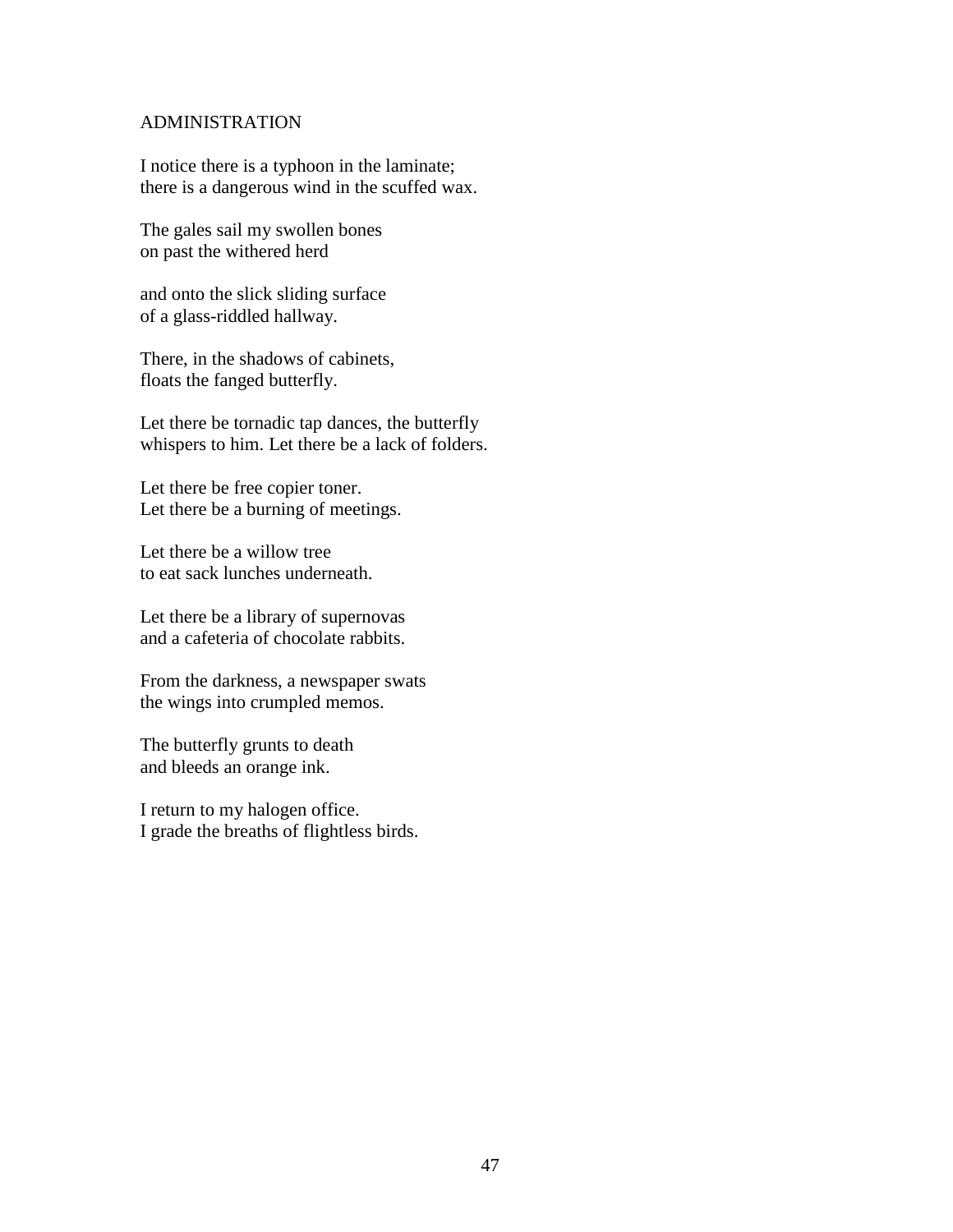#### AN UNOWNED HOUSE

An empty wine bottle gathers dust on a stained red shelf. Salts shed from their adjacent pillar. An acrylic hawk watches, sharing observations with framed ancestors. We ring the bell of peppermints, taste their sugar-free sweetness. The name on the deed is the name of parrots, of nightcrawlers, of ancient fires. This is a house of burnt wood, its walls haunted and bitter. The only sugar, we'll provide.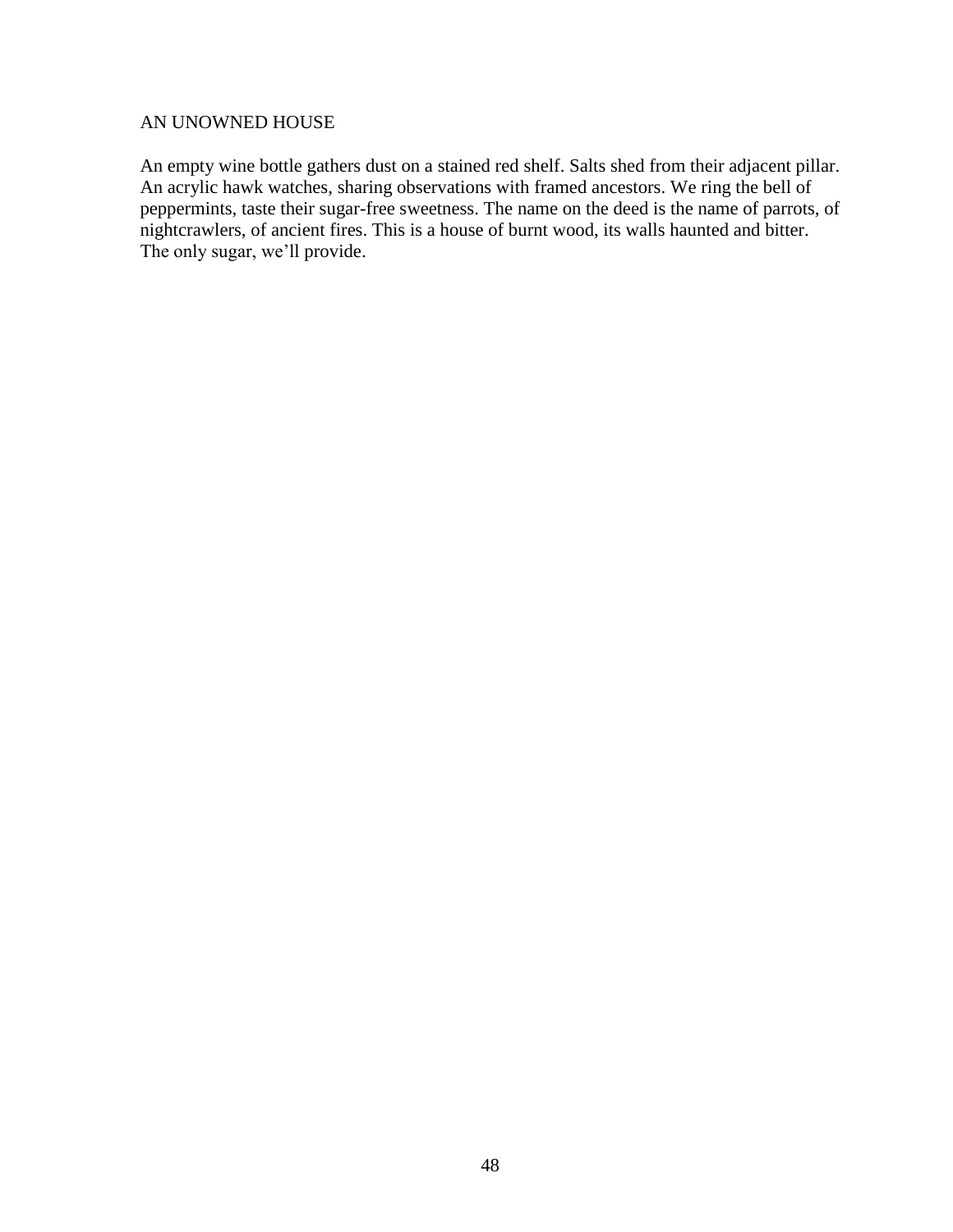## **CANARY**

In a cave made of citrus I meet a canary that taps piano wire and clears her throat and chirps. Chirp, she says, forget the bottle and drink yourself because the coke is cracking ribs and all that's left is powder since I've taken all the lemons.

Prepare for thirst, she says, the walls are nearly dry enough for chisels and a steady hand, a hand that never shifts the shaft, and never minds forever if only for the weight and ain't it great to sit upon a stone and wait for falling skies to answer all the questions from a tiny mouth of sparks?

She barks. She speaks in smoke and waits for echoed barks. She looks up into the broken crannies that were once eyes and says, Were there eyes ever perched upon those cages plucking strings for every fissure?

My throat unclenches only when the sour hint of power sinks below the sternum, shocking bits of bone into a uniformed decision. Only with precision will the rinds avoid collapsing in a lapse of judgment equal to a pick-ax and its point.

The point, the canary cries, is that acid always eats the feet when banisters betray. The point, she says, is that digging is a constant burn for light.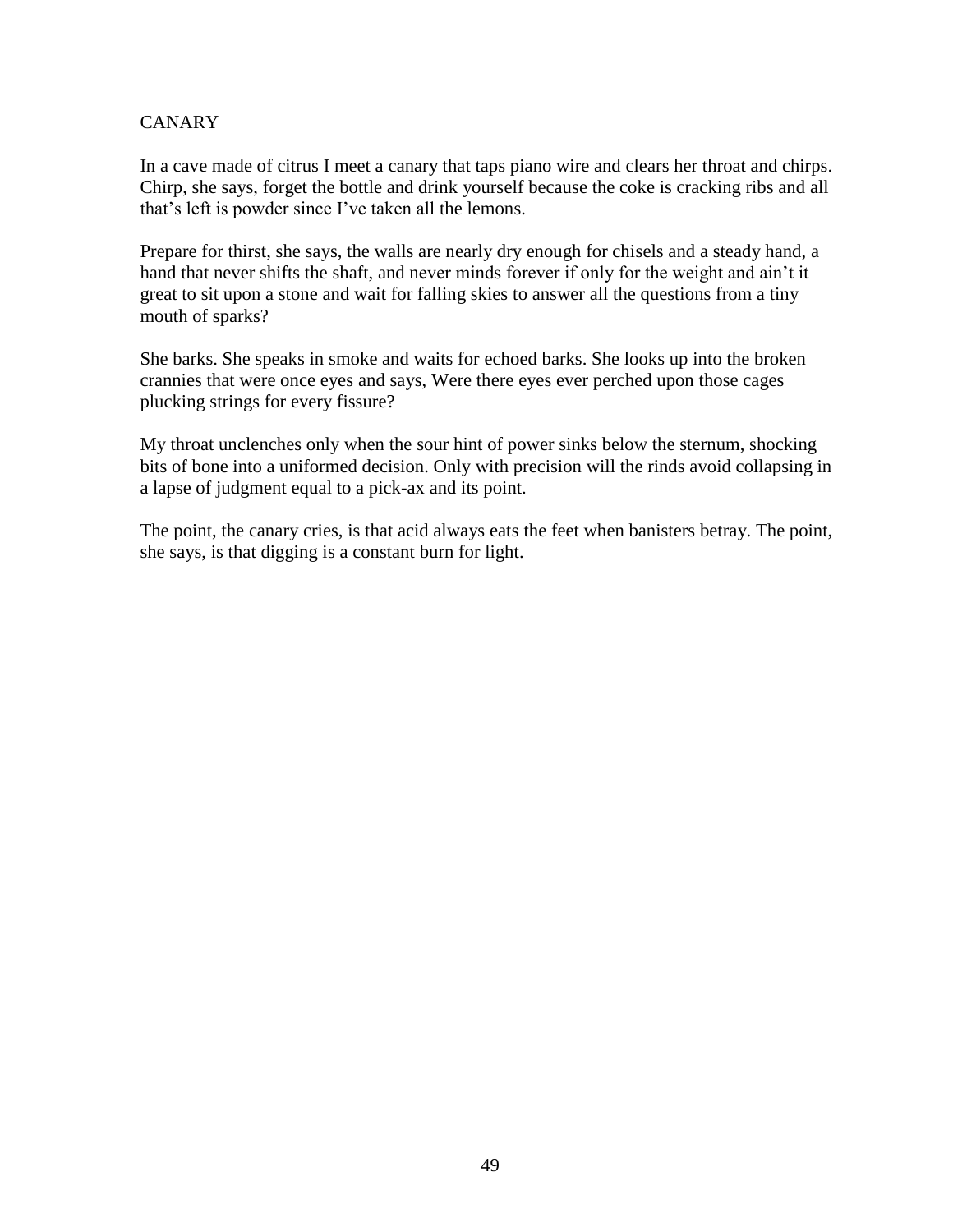#### PERFORATED GODFORSAKEN

Bevel this blue baby's lips so that his screams will properly breach the perforated godforsaken patio door and garrote the good times pursued by several farming family members who would rather make racist comments about Reaganomics than confront the different shades of skin in the crib. Tear apart this blue baby's chest. Stitch him back together beige. Pulverize this beige boy's preference for action with praline ice cream and cans of pop and by packing him safely under the kitchen table with bubble wrap around his legs to keep his knees from bending so that only enervation enables him an identity amongst suntanned sinews. Unearth the underlying yellow in this beige boy's blood. Masticate this yellowed man's optimism for normality by padlocking the pilsners and half-stepping around his outstretched hand and libeling his libido until all he wants to do is sit alone on a well-sat couch baling his body in preventative bandages. Tell this yellowed man, *Chin up*.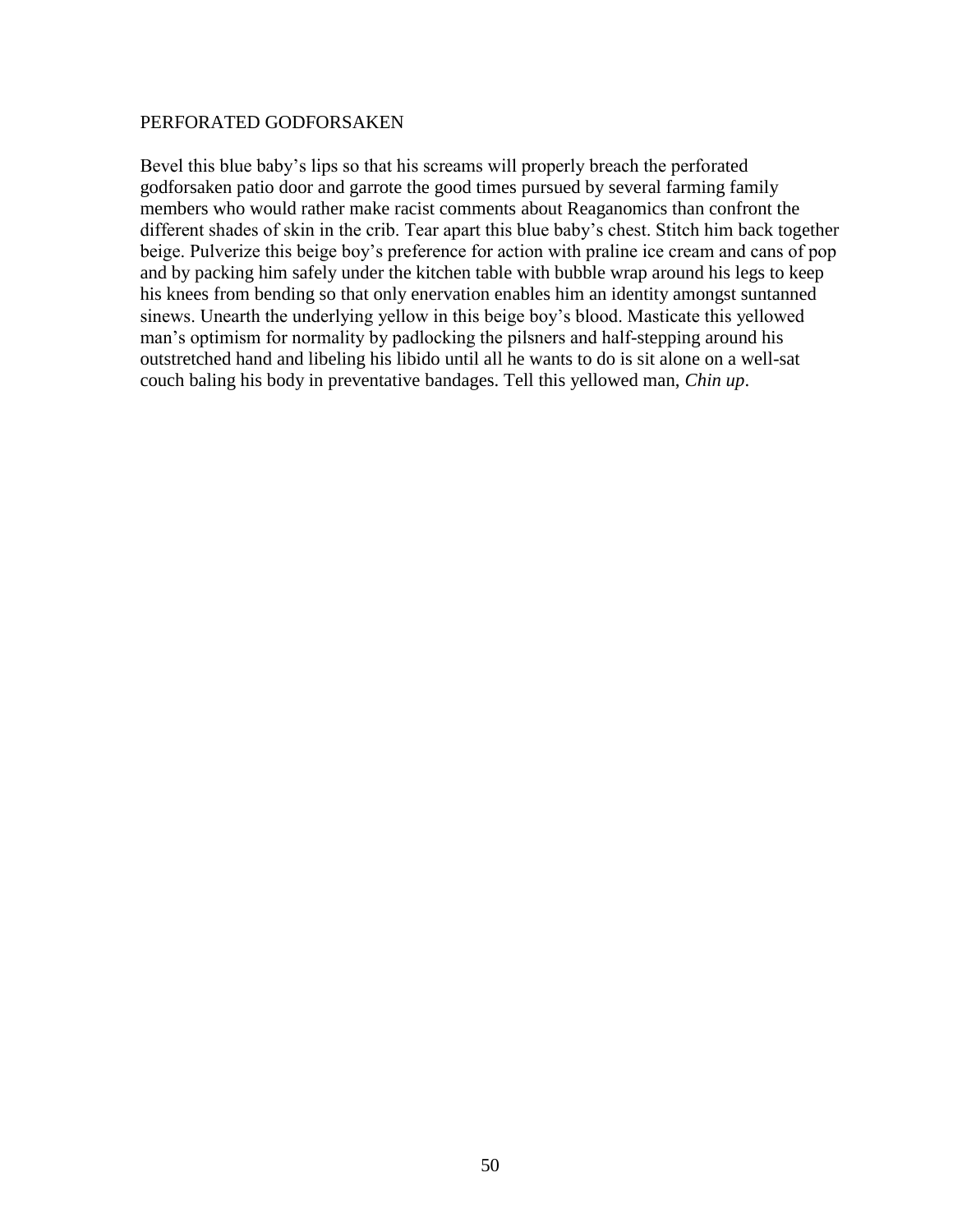#### THE SHAPE OF KENTUCKY

A key is a thread of cable is a footprint is a fold of brass is pigment on parchment is solder on silver is ink on stone on skin on page and pages and pages and pages of inks and thumbs and keys beside keys beside keys but there is only one key and the rest are dummy only one true key a skeleton key a foundation for a nation key a spinal serpentine root of a key a key made not of iron or limestone or platinum but a key made of flesh and blood and bone and bark and brain a key made of knuckles and heels a key made of irises and lobes a key made of a collective palm pressed against the warm glass embedded in a door to the outside a key made of a border a key made of an end to borders a key that sparks an engine of quilts.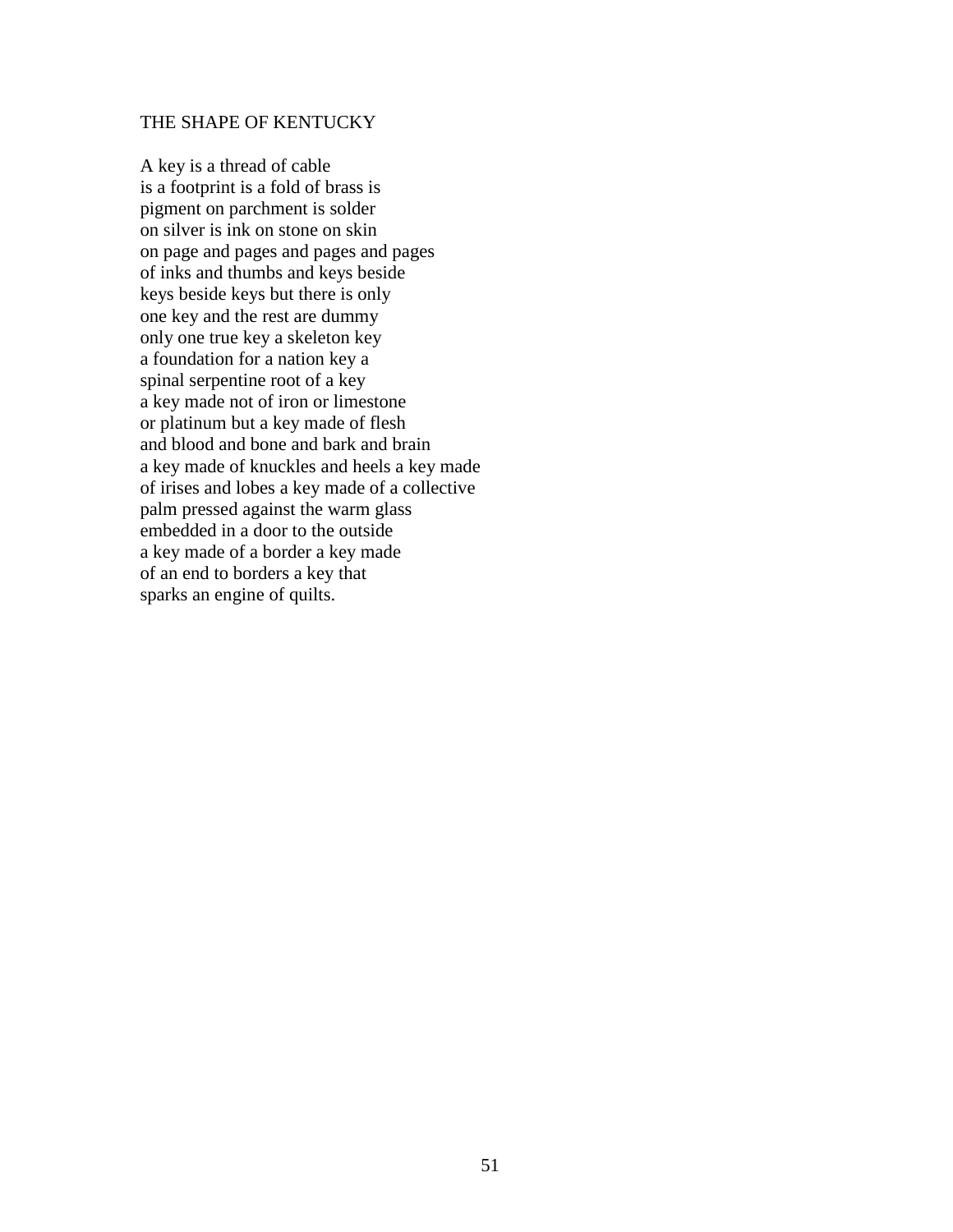#### GOODBYE, POLAR BEAR

Dance with the baby around the ribcage of your addiction to kindred spirits. Dance with the baby around the empty bottles of parking tickets. Dance with the baby around the shattered femur of basketball bourbons. Dance with the baby around the tin cans of cigarette ashes. Dance with the baby around the chipped toenails of days of digital dermatology. Dance with the baby around your dancing with the baby. Dance with the baby around yourself. Dance with the baby while you dance with the baby around your dancing baby dancing around your baby teething baby dances.

\*\*\*

Goodnight, son. Goodbye, daddy. Goodnight, chickadee. Goodbye, rooster. Goodnight, gorilla boy. Goodbye, monkey man. Goodnight, puppy dog. Goodbye, wolf. Goodnight, my little cub. Goodbye, polar bear.

\*\*\*

Acetate, you activate and burn acidic when the bitter tones cry out and spill against the living room walls and bathroom linoleum and the nearest available spouse or family member.

Oh, to be a polymer. To bounce and be bounced off of. To vibrate and batter and hold your shape.

Neoprene your soul, maker of fabrics. Save the kin from the elements of your heart.

\*\*\*

Claiming everything and nothing, you climb into the catacombs of cauterized continuances. Darkened, the demonstrating decadence of dainty defecations canters and caudles and slips into a half-assed activation, a half-astral altitude, a half-achievable artifice. In a distant room the rodents resuscitate the roast beef. There will be a succession. You've left it beside you to bend into your back with his back, to bark obscenities. You've left it down the hall to hallucinate a lack of hydroxycine and hail the leftover shadows. There will be a clamoring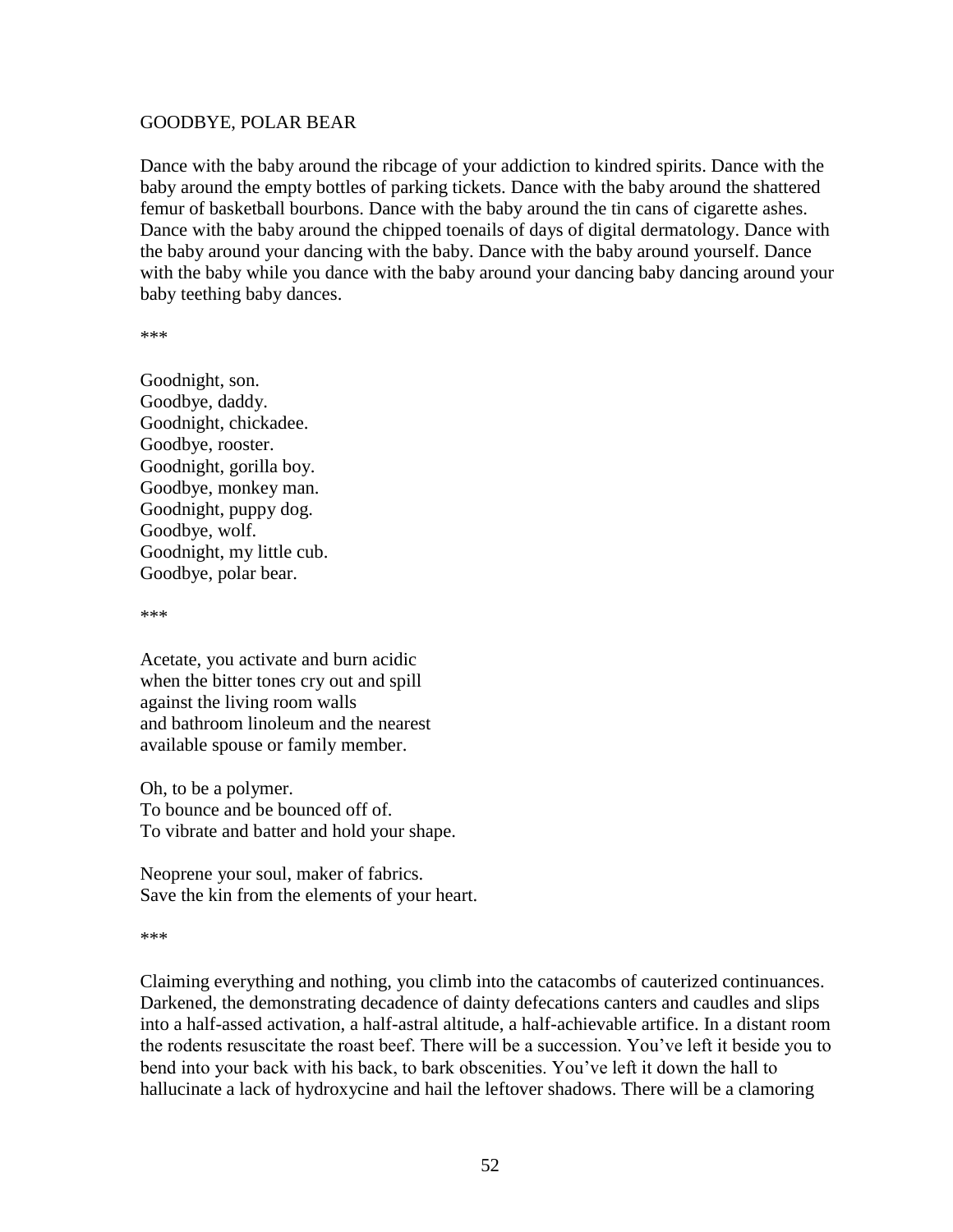for claims. There will be enough for everyone. There will be none at all. There will be something or nothing and weeping will weaken the possibilities. Boys will be men. Man will be bones. At the time, when your skin implodes in its inferno, anecdotes will turn to ash, dreams will deviate, passages will swell. All will glow like reflections from a frozen flame.

\*\*\*

Oh, to be on solid ice.

To hold a cracked earth together with my chapped and bleeding paws so that my cubs may wrestle pelicans into submission.

To growl at the sun and the moon in the same submissive tones.

To take the ocean's salt and make it a patch of grass like a good bipolar bear, a beast that finds balance on a sliver of ice.

To catch the fish and let that be enough.